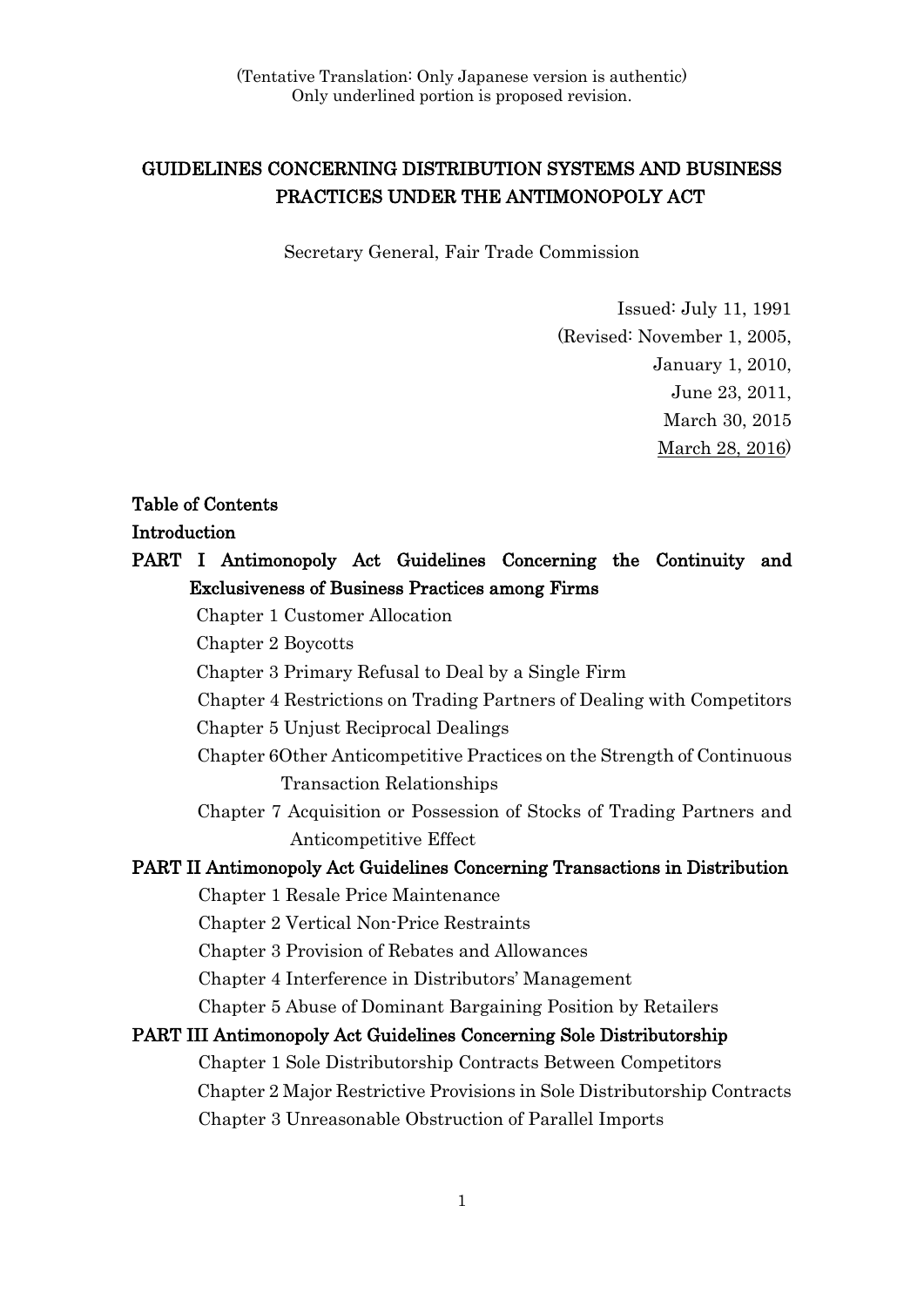### INTRODUCTION

1. Practices regarding distribution systems and business transactions have been formed with various historical and social backgrounds, and they differ from one country to another. And there is the need to review them from time to time in order to change them for the better. In accordance with the increasing globalization of economic activity and the enhancement of Japan's international status, and under increased need to enrich national life, Japanese distribution systems and business practices, too, are called on to change in the direction of further protecting consumers' interests and making the Japanese market more open internationally. For this purpose, it is essential to promote free and fair competition and enable the market mechanism to fully perform its functions: more specifically, to make sure that a, firms be not prevented from freely entering a market, b, each firm can freely and independently select its customers or suppliers, c, price and other transaction terms can be set via each firm's free and independent business judgment, and composition be engaged in by fair means on the basis of price, quality and service.

This set of the Guidelines is intended to contribute to preventing firms and trade associations from violating the Antimonopoly Act and helping in the pursuit of their appropriate activities, by specifically describing, with respect to Japanese distribution systems and business practices, the types of conduct which may impede free and fair competition and violate the Antimonopoly Act.

2. Part I of these Guidelines sets forth guidance under the Antimonopoly Act concerning the continuity and exclusiveness of transactions among firms, mainly keeping in mind transactions of producer goods and capital goods between producers and users, and Part II states guidance under the said Act concerning transactions in distribution, mainly keeping in mind transactions in distribution process in which consumer goods reach their consumers.

However, there is no difference in guidance under the Antimonopoly Act between transactions of producer goods and capital goods and those of consumer goods. That is, if there are business practices regarding transactions of consumer goods which are not described in Part II but in Part I, the guidance provided in Part I shall apply to them. And if there are business practices regarding transactions of producer goods and capital goods which are not described in Part I but in Part II, the guidance provided in Part II shall apply to them.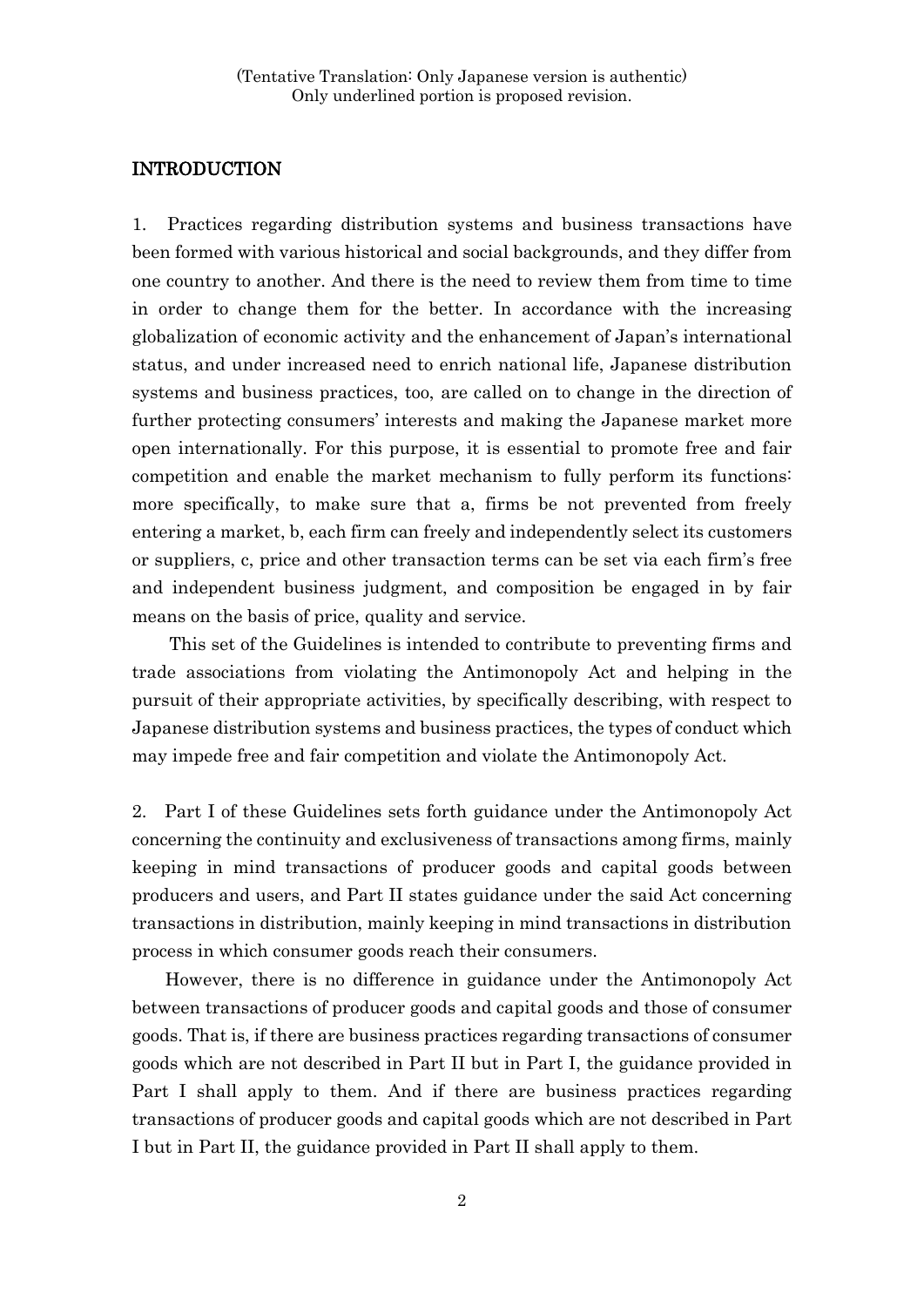Furthermore, Part III provides guidance under the Antimonopoly Act concerning sole distributorship for the entire domestic market, regardless of the nature of goods. If there are business practices which are not described in Part III but in Part I or II, the guidance provided in Part I or II shall apply to them.

In addition, although these Guidelines provided guidance mainly with respect to goods, the same guidance shall fundamentally apply to service trade.

3. Among the types of conduct described in these Guidelines, "Customer Allocation" and "Boycotts" in Part I, and "Resale Price Maintenance" and so forth in Part II, in principle constitute violations of the Antimonopoly Act. On the other hand, regarding other types of conduct, whether or not each conduct constitutes a violation of the Antimonopoly Act is to be judged on a case-by-case basis, analyzing its effect on competition in a market.

These Guidelines provide guidance on major types of business practices which may present a problem under the Antimonopoly Act, with respect to distribution systems and business practices. The Guidelines, however, do not cover all types of practices which may present a problem. For example, pricefixing cartels, purchasing volume cartels, and bid riggings, which are not covered in the Guidelines, in principle constitute violations of the Antimonopoly Act. Accordingly, it is to be judged on a case-by-case basis whether other types of business practices not provided in these Guidelines may present a problem under the Antimonopoly Act.

There may be cases where it is difficult for firms and others to know whether or not particular practices may present a problem under the Antimonopoly Act in the light of these Guidelines. Accordingly, at the publication of the Guidelines, a prior consultation system concerning distribution systems and business practices shall be established in order to respond to specific consultations (see. Appendix II).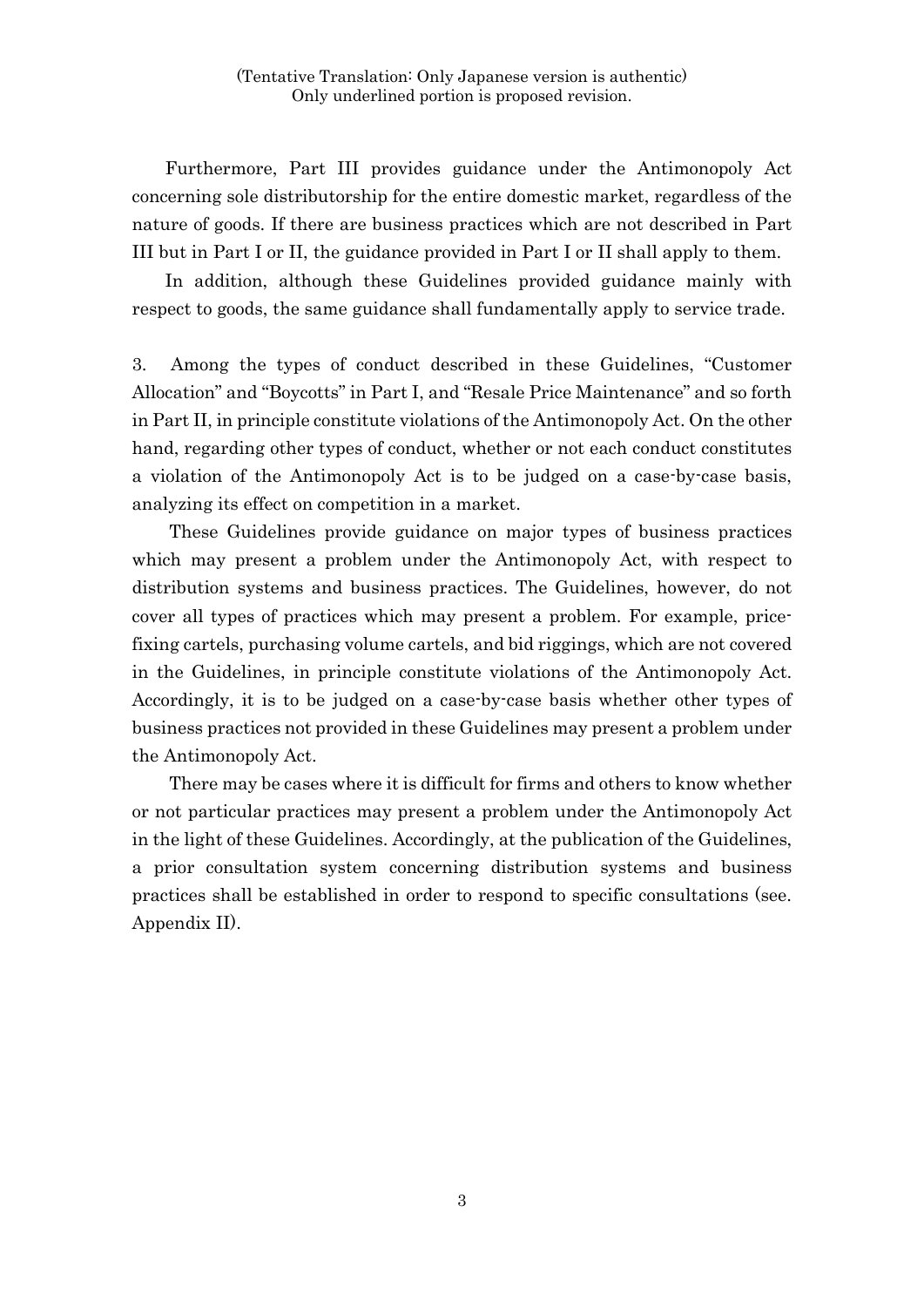# PART I ANTIMONOPOLY ACT GUIDELINES CONCERNING THE CONTINUITY AND EXCLUSIVENESS OF BUSINESS PRACTICES AMONG FIRMS

1. There sometimes could be seen continuous transaction relationships with specific customers or suppliers, mainly in transactions between firms of producer goods and capital goods.

However, if business relationships between firms continue over a long period of time due to each firm's choice of trading partners on its own independent judgment based on price, quality, service, and other transaction terms, there would be no problem from the viewpoint of the Antimonopoly Act.

Furthermore, there may be a case where a firm, in selecting its trading partners, takes account of such overall business capability of suppliers as steady supply, technical resources, and flexibility in response to the firm's requests, in addition to price, quality, service, and other transaction terms in individual transactions. If total evaluation by the firm from the viewpoint mentioned above, or transaction terms of goods or services to be purchased from the suppliers, results in continuous transaction relationships, there would be no problem under the Antimonopoly Act.

If, however, any firm consults with another firm on mutual respect of and priority to the existing business relations to ensure the continuation of such relations, or engages in such conduct as concertedly with another firm excluding competitors, competition to win customers in a market is to be restrained and entries of new competitors hindered, which result in restraining competition in the market. Moreover, if any firm does business with its trading partners on condition that the latter shall not deal with the former's competitors, or the former applies pressure on the latter to prevent it from doing business with the former's competitors, adverse effects on competition in a market is to be produced, including prevention of new entrants from entering the market.

2. There sometimes could be seen cases where firms mutually hold each other's stocks to have stable stockholders, or hold stocks of their trading partners to facilitate their transactions.

Since acquisition or possession by a company of another company's stock may affect competitive order, such acquisition or possession of stocks of another company freely in principle, so long as it does not contravene these regulations.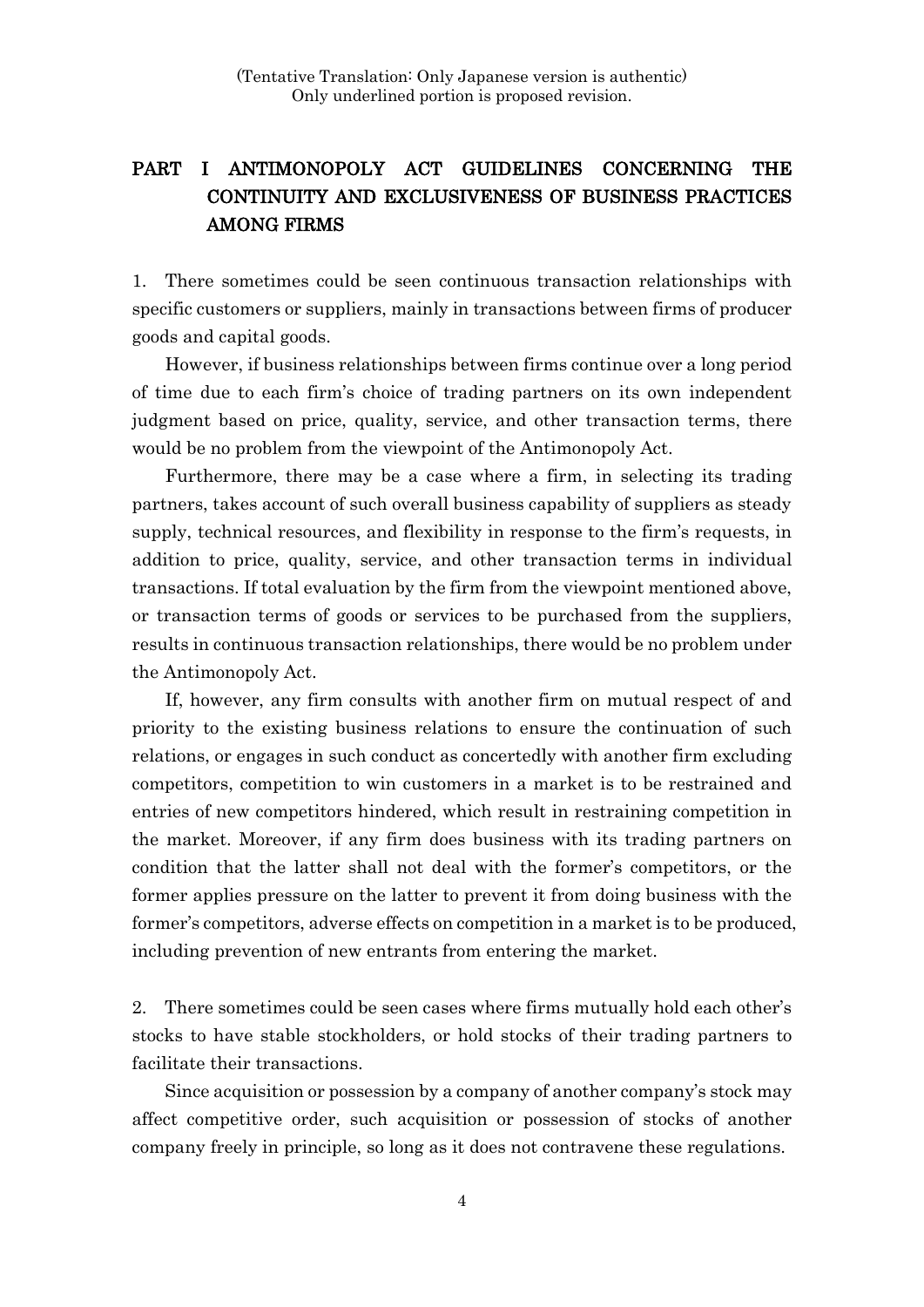However, even if acquisition or possession of stocks of another company in itself is not subject to the regulations of the Antimonopoly Act, should a firm, in carrying on transactions with its trading partners whose stocks are owned by it, prevent them from doing business with its competitors, by making use of the stockholding relationships, or for the same reason, give priority to transactions with them, it would have adverse effects on competition in a market, including prevention of newcomers and others with no stockholding relationship, from entering the market.

Furthermore, so-called corporate groups have been formed by means of holding stocks by a specific firm of many of its trading partners, or mutually holding stocks and dispatching executive among firms belonging to the different industries. Transactions between firms belonging to the same corporate group can be considered in the same light as described above.

3. What follows in Part I, keeping in mind transactions of producer goods and capital goods between producers and users, described guidance under the Antimonopoly Act primarily on business practices undertaken to establish or maintain continuous transaction relationships, or undertaken on the strength of such relationships, which may result in hindrance of new entries of firms into a market or exclusion of existing ones from the market, chiefly from the viewpoint of regulation of unreasonable restraint of trade and unfair trade practices.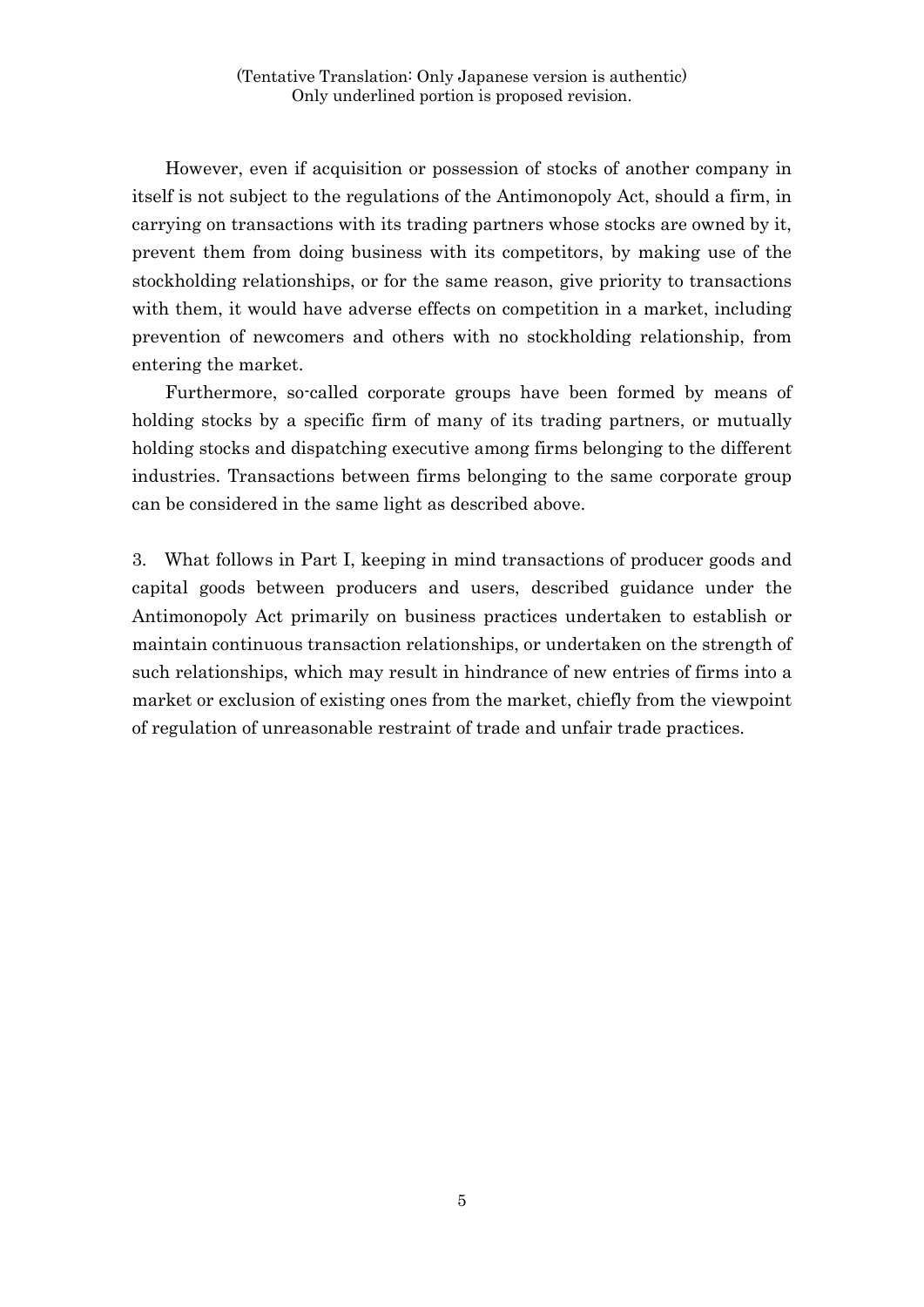## Chapter 1 Customer Allocation

1. Viewpoint

Such conduct of a firm in concert with any other firm or firms, or of a trade association as mutually respecting existing business relations without contending for customers or agreeing not to enter a market where another firm has already engaged in business activities, is sometimes employed for the purpose of securing the continuation of existing business relations in a situation where many firms are engaged in continuous transactions. Such conduct is most likely to lead an attempt to exclude new entrants from the market for the purpose of ensuring the effectiveness of that conduct.

Such conduct, which restricts competition for customers, is in principle illegal.

2. Concerned Restrictions by Firms on Competition for Customers

In cases where a firm, concertedly with any other firm or firms, engages in the following types of conduct, for instance, and if competition for customers is thereby restricted and competition in a market becomes substantially restrained, such conduct constitutes unreasonable restraint of trade and violates Article 3 of the Antimonopoly Act (Note 1):

## (1) Customer Restrictions

a. Manufactures concerted arrangement mutually not to deal with customers of other firms;

b. Distributors concertedly restrain each other from winning over customers from other firms by offering lower prices;

c. Distributors concertedly arrange to require payment of a rectification charge when one of the distributors deals with any customers of the other firms;

d. Manufacturers concertedly arrange to require each other than those registered; or

e. Distributors concertedly restrict customers which each of distributors deals with

(2) Market Allocation

- a. Manufacturers concertedly restrict each other's sales territory:
- b. Distributors concertedly arrange not to start sales activities in any area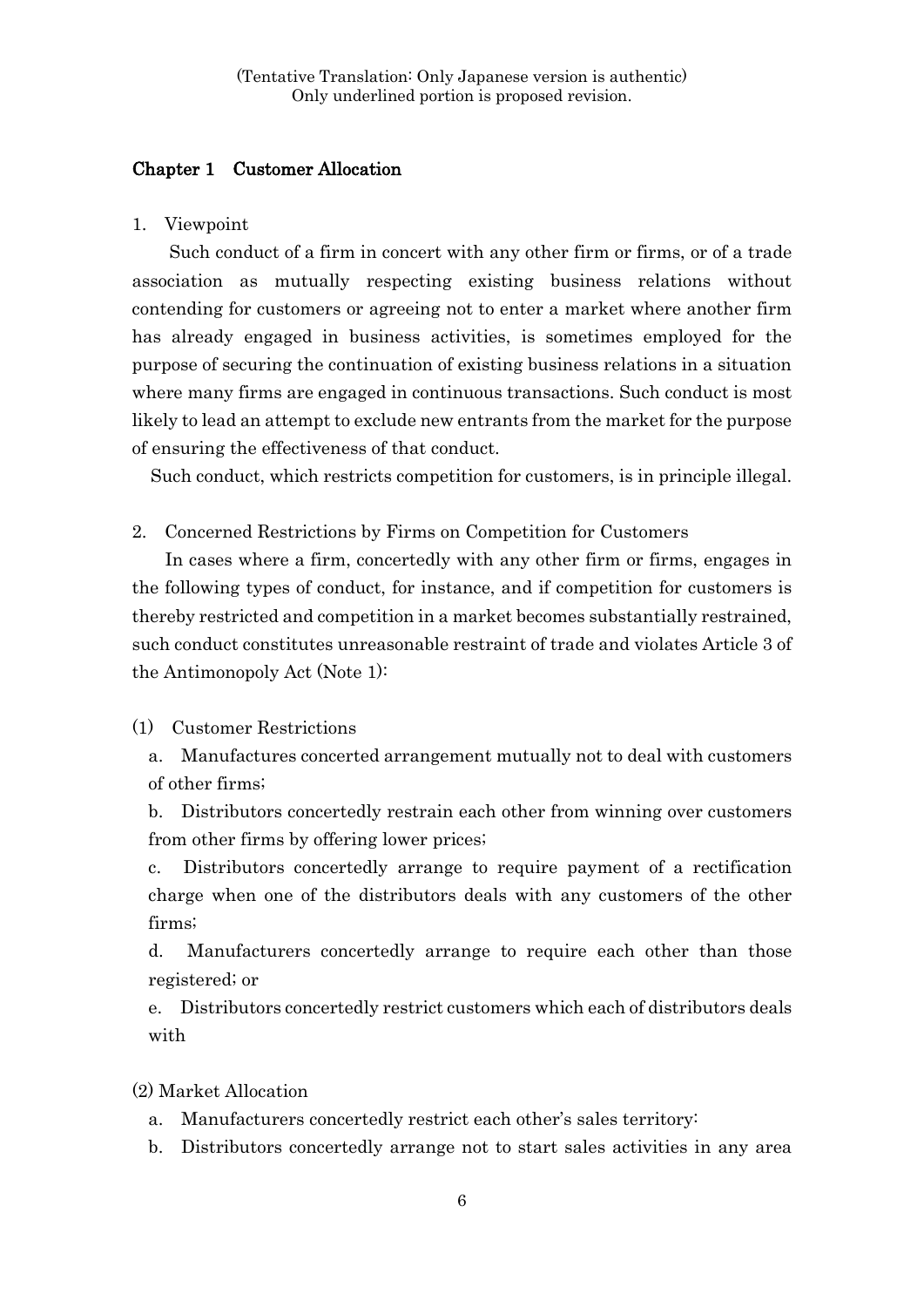where other firm or firms have already engaged in sales activities;

c. Manufacturers concertedly restrict standards and kinds of products to be manufactured by each firm; or

d. Manufacturers concertedly arrange not to start manufacturing any kind of products already being manufactured by other firm or firms.

- (Note1) Even in the absence of an explicit agreement, if a tacit understanding or a common intent is formed among firms regarding customer restrictions or market allocation, thereby substantially retraining competition in a market, this in itself, constitutes a violation of the Antimonopoly Act. The same shall apply in Part I.
- 3. Restrictions by Trade Associations on Competition for Customers

In case where a trade association, in connection with its member firms' activities, undertakes any of such conduct as described in the forgoing Article 2 (1) a. through e. or (2) a. through d, and if competition for customers among member firms is thereby restricted and competition in a market becomes substantially restricted, such conduct constitutes a violation of Article 8 (i) of the Antimonopoly Act. Even if the conduct does not cause substantial restraint of competition in the market, it in principle constitutes a violation of Article 8 (iv) of the Antimonopoly Act, because it unjustly restricts the functions or activities of member firms.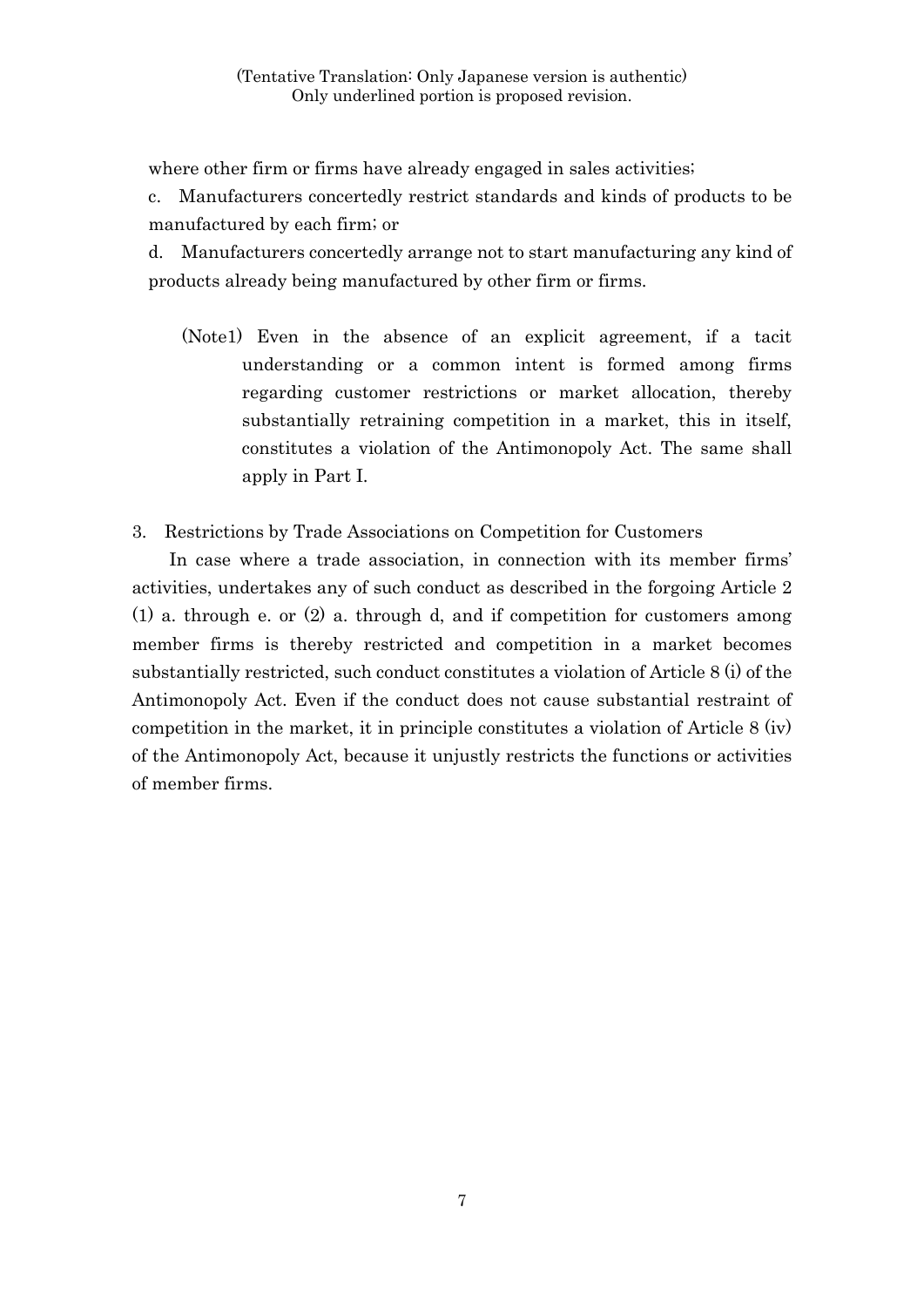### Chapter 2 Boycotts

#### 1. Viewpoint

Even if free and fair competition results in compelling a firm to exit from a market or to fail to enter the market, it would present no problem under the Antimonopoly Act.

It is, however, in principle illegal for a firm, in concert with its competitors, customers or suppliers, etc., or for a trade association to prevent new entrants from entering a market or exclude existing firms from the market, which is a prerequisite for effective competition.

There are a variety of types in which concerted refusals to deal (boycotts) may take place, and their extent on competition may vary with, among other things, the market structure as well as the degree of probability that such conduct would prevent a firm from entering a market or exclude a firm from the market. A concerned refusal to deal, if it makes it very difficult for a firm to enter a market, or its effect is to exclude a firm from the market, judging from, among other things, the number and position in the market of the firms concerned as well as characteristics of the products or services concerned, thereby resulting in substantial restraint of competition in the market, is illegal as unreasonable restraint of trade. A concerted refusal to deal, even if it does not cause substantial restraint of competition in a market, is, in principle, illegal as unfair trade practices, because it generally tends to impede fair competition. In the case of a trade association arranging for concerned refusal to deal, such conduct is illegal as substantial restraint of competition by trade associations, or obstruction of competition by them (conduct to limit the number of firms in any particular field of business; to unjustly restrict the functions or activities of member firms; or to induce any firm to engage in such acts as constitute unfair trade practices).

### 2. Refusals to Deal in Concert with Competitors

(1) In cases where competitors concertedly engage in, for instance, the following types of conduct, and, if the conduct makes it very difficult for any firm refused to deal with to enter a market, or its effect is to exclude the refused firm from the market, thereby resulting in substantial restraint of competition in the market (Note 2), such conduct constitutes unreasonable restraint of trade and violate Article 3 of the Antimonopoly Act.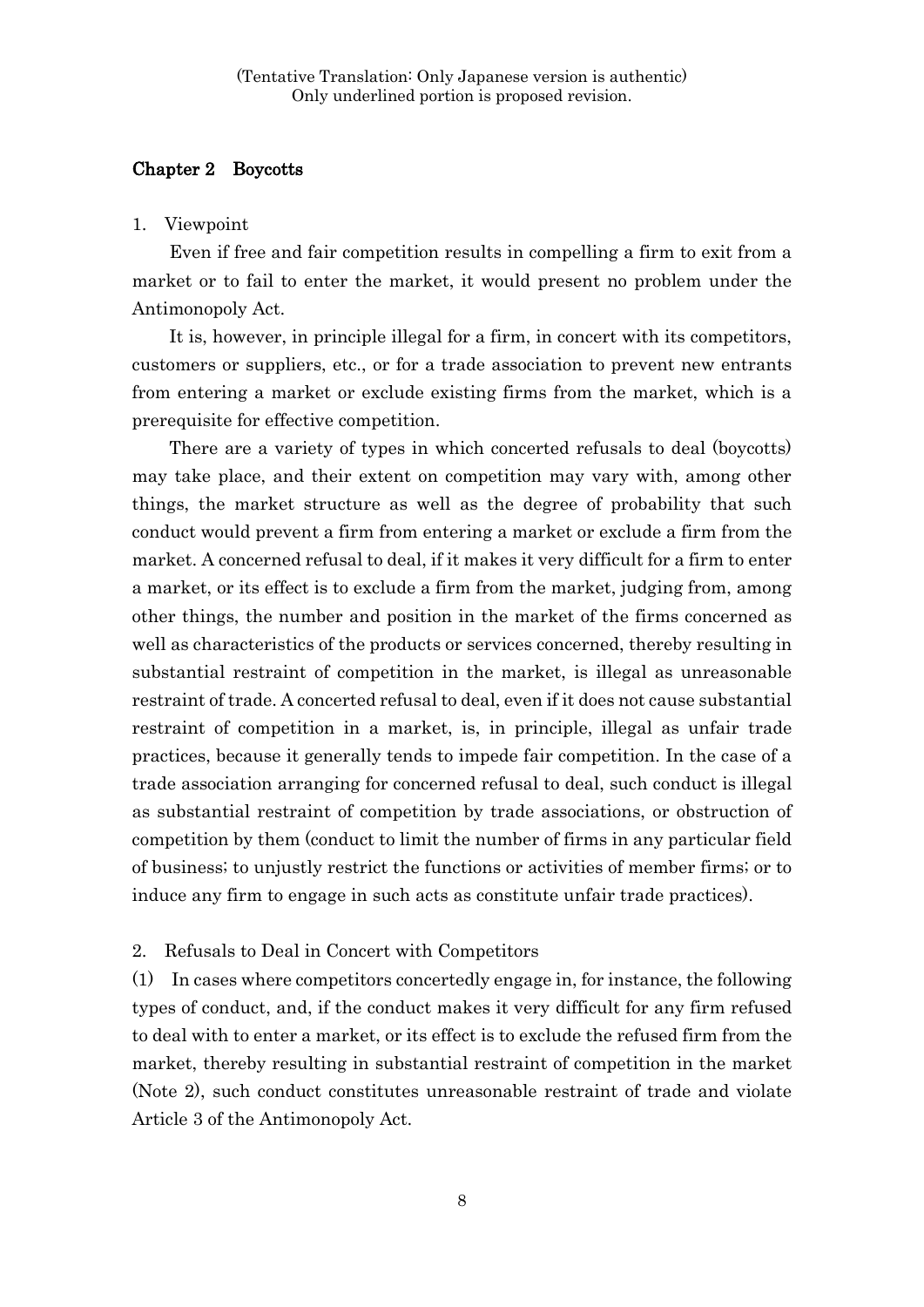a. Manufacturers concertedly, in an attempt to exclude price-cutting distributors, refuse to supply of products to such distributors;

b. Distributors concertedly, in an attempt to prevent new entries by competitors, refuse to supply products to new entrants as well as cause their suppliers (manufacturers) to refuse supply products to new entrants;

c. Manufacturers concertedly, in an attempt to exclude prevent new entries by competitors, refuse to supply products to new entrants as well as cause their suppliers (manufacturers) to refuse to supply products to new entrants;

d. Finished product manufacturers concertedly, in an attempt to prevent competitors from entering a market, inform material suppliers of their intention to refuse to deal if the suppliers provide the materials to supply to the new entrants.

(Note 2) In cases where a concerted refusal to deal brings about such situations as follows, competition in a market shall be found to be substantially restrained.

a. In case where it is made very difficult for any firm manufacturing or selling products superior in price and quality to enter a market, or in case where such a firm is to be excluded from the market;

b. In case where it is made very difficult for any firm adopting innovative selling method to enter a market, or in case where such firm is to be excluded from the market;

c. In case where it is made very difficult for any firm having superior overall business capabilities to enter a market, or in case where such firm is to be excluded from the market;

d. In case where it is made very difficult for any firm to enter a market where no active competition is taking place; or

e. In case where a concerted refusal to deal is conducted toward any potential entrant to enter a market.

(2) Any type of conduct described in (1)a, through d, above, undertaken in concert by competitors, even if the conduct does not cause substantial restraint of competition in a market, is in principle illegal as unfair trade practices (Violation of 19 of the Antimonopoly Act), (Article 2(9)(i) of the Antimonopoly Act or Article 1 (Concerted Refusal to Deal) of the General Designation).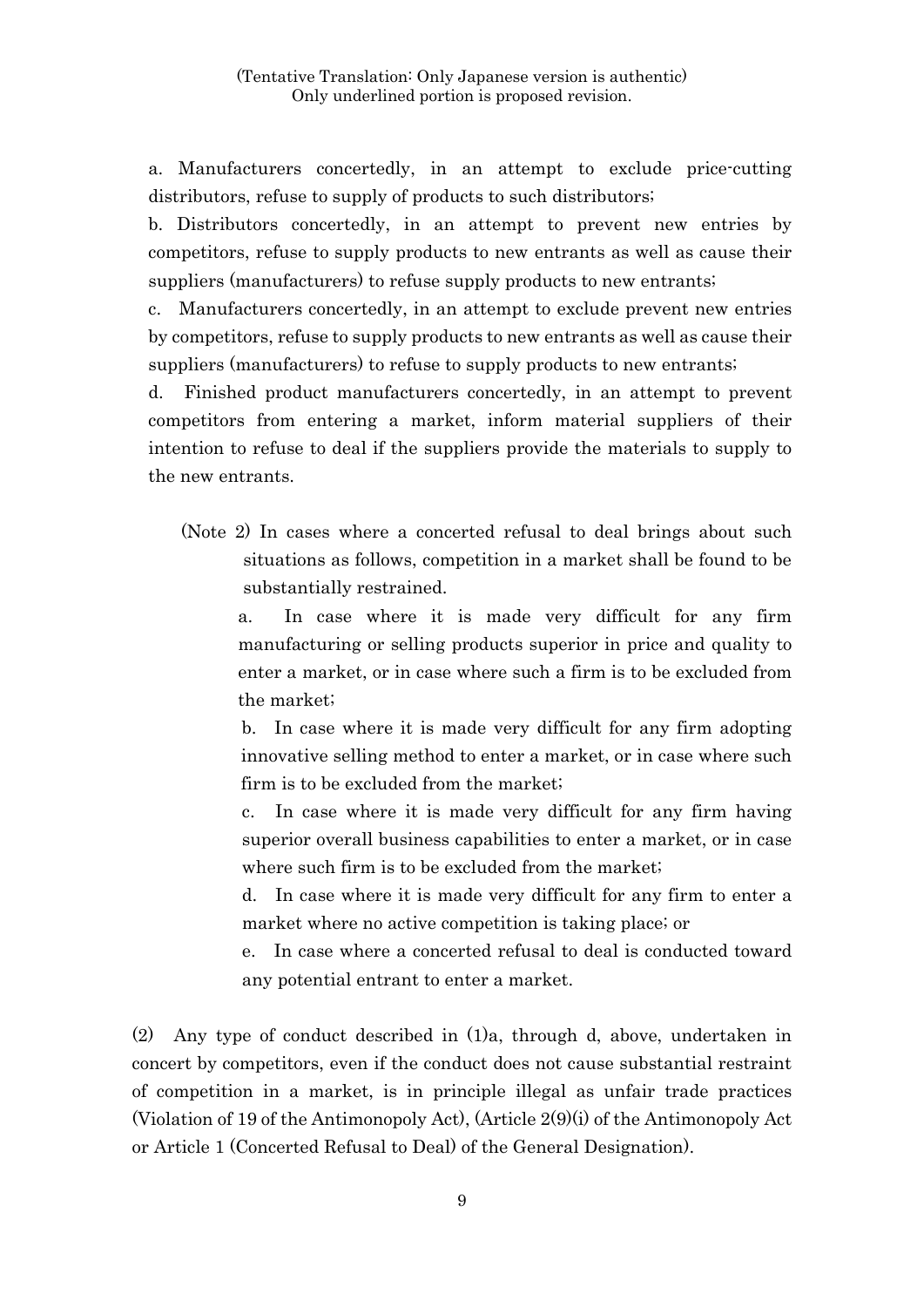3. Refusals to Deal in Concert with Customers, Suppliers, etc.

(1) In case where a firms concertedly with their customers, suppliers, etc., engaged in, for instance, the following types of conduct, and if the conduct makes it very difficult for any firm refused to deal with to enter a market, or its effect is to exclude the refused firm from the market, such conduct constitutes unreasonable restraint of trade (Note 3) and violates Article 3 of the Antimonopoly Act.

a. Distributors and manufacturers concertedly, in an attempt to exclude price-cutting distributors, undertake such conduct that the latter refuses or restricts the supply of products to such distributors and that the former refuses to deal in the products of those manufacturers which have supplied their products of those manufacturers which have supplied their products to such distributors;

b. A manufacturer and its distributors concertedly, in an attempt to exclude imported products, undertake such conduct that the latter does not deal in the imported products and that the former refuses to supply products to those distributors selling the imported products;

c. Distributors and a manufacturer concertedly, in an attempt to prevent other distributors from entering a market, undertake such conduct that the latter refuses to supply products to new entrants and that the former refuses to deal in the products to such new entrants and that the former refuses to deal in the products of those manufacturers which have supplied their products to such new entrants: or

d. Material manufacturers and a finished product manufacturer concertedly, in an attempt to exclude imported materials, and that the former refuses to supply materials to those finished product manufacturers which have purchased the imported materials.

(Note 3) For any conduct to constitute unreasonable restraint of trade, it is required that any firm in concert with other firms, "mutually restrict their business activities"(Article 2 (6) of the Antimonopoly Act). The content of restrictions of business activities in this context does not need to be identical in all firms (for example, distributors and manufacturers), but is sufficient if the conduct restricts the business activities of each firm and is for the purpose of achieving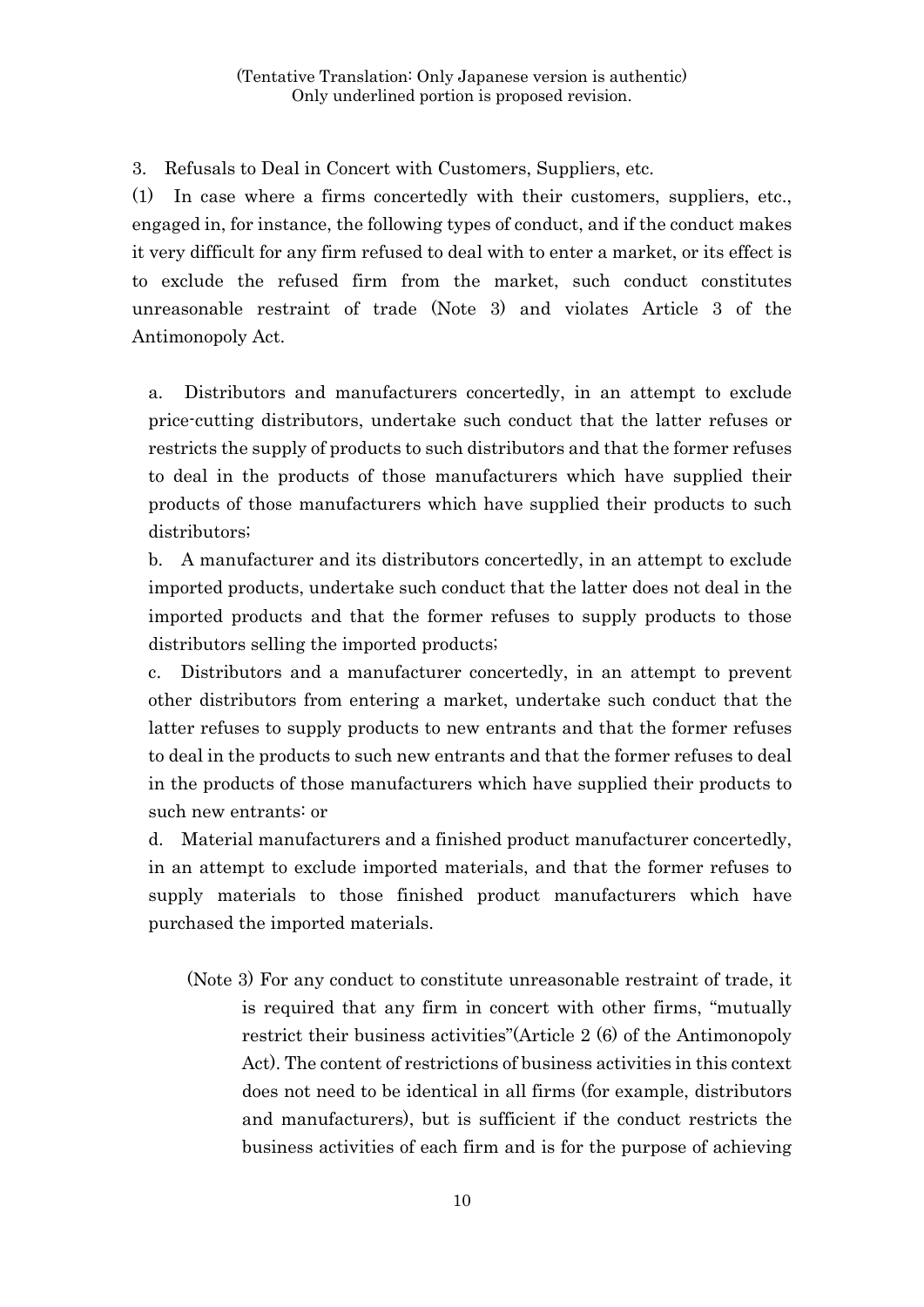a common purpose, such as the exclusion of any specific firm. As for example of cases where competition in a market, shall be found to be found to be substantially restrained through refusals to deal in concert with customers, suppliers, etc., see Note 2 above.

(2) Any type of conduct described in (1)a, through d, above, undertaken by any firm concertedly with its customers, suppliers, etc., even if the conduct does not cause substantial restraint of competition in a market, is in principle illegal as unfair trade practices (Article  $2(9)(i)$  of the Antimonopoly Act or Paragraph 1 (Concerted Refusal to Deal) or 2 (Other Refusal to Deal) of the General Designation).

4. Refusal to Deal Arranged by Trade Associations

In cases where a trade association engages in, for instance, the following types of conduct, and if the conduct makes it very difficult for any firm refused firm from the market, thereby resulting in substantial restrain of competition in a market (Note4), such conduct violates Article 8 (i) of the Antimonopoly Act.

Furthermore, in any case where a trade association engages in the following types of conduct, even if such conduct does not cause substantial restraint of competition in a market such conduct does not cause substantial restraint of competition in a market, such conduct, in principle, violates Article 8 (iii), 8 (iv), or 8 (v) (Article 2(9)(i) of the Antimonopoly Act or Paragraph 1(Concerted Refusal to Deal) or 2(Other Refusal to Deal) of the General Designation) of the Antimonopoly Act.

a. A trade association composed of distributors, in an attempt to exclude imported products, prohibits member firms from dealing in the imported products (Article 8 (i) or 8 (iv) of the Antimonopoly Act)

b. A trade association composed of distributors and manufacturers induces member manufacturers to supply products only to member distributors and not to outsiders (Article 8 (i) or 8 (iv) of the Antimonopoly Act).

c. A trade association composed of distributors, in an attempt to exclude outsiders, applies pressure on manufactures dealing with member firms, by requesting the manufacturers not to supply products to outsides or through other means (Article 8 (i) or 8 (v)) of the Antimonopoly Act);

d. A trade association composed of distributors, in an attempt to prevent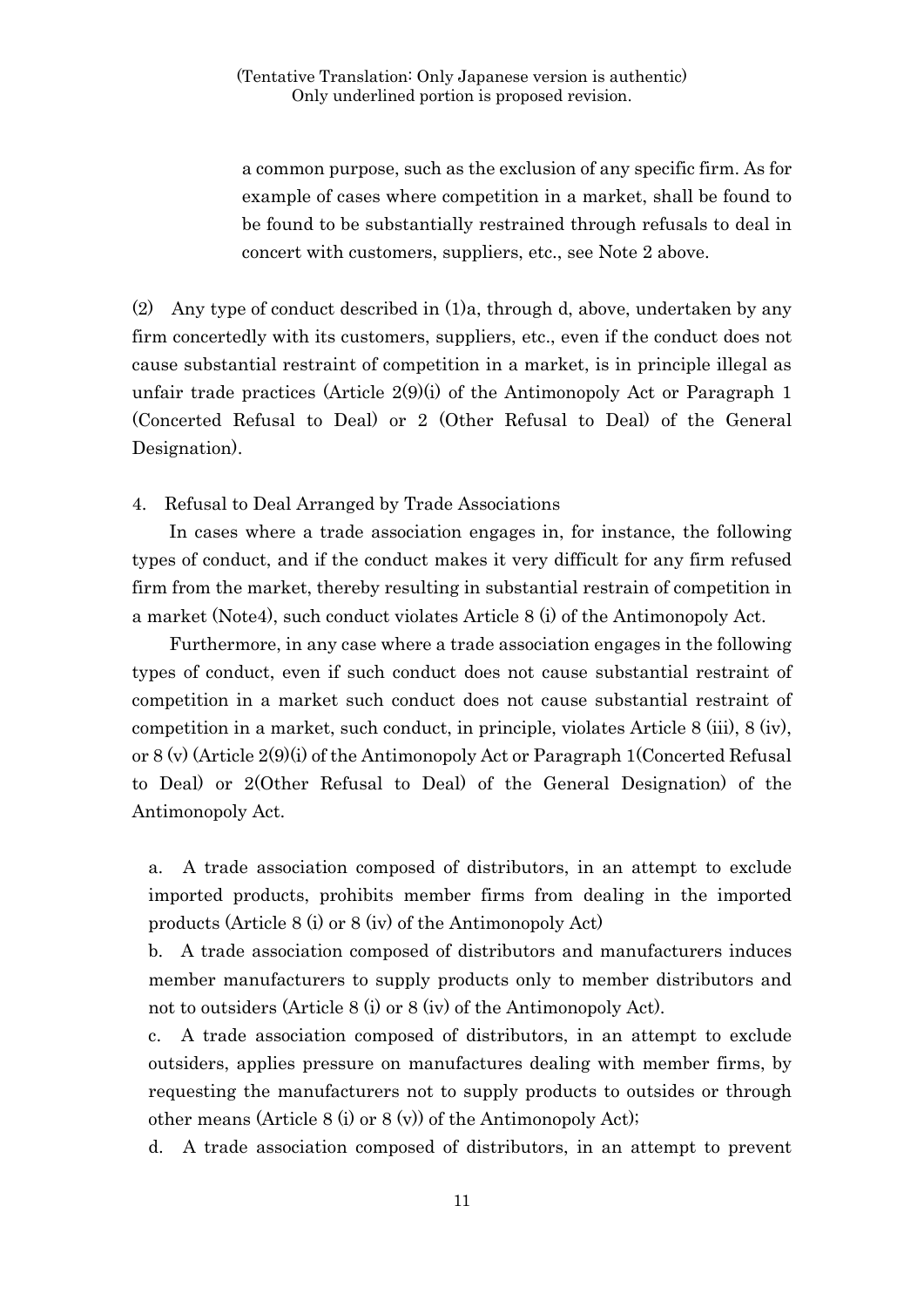competitors of member firms from entering a market, applies pressure on manufacturers dealing with member distributors, by requesting the manufactures not to supply products to those new entrants or though other means(Article 8 (i), or 8 (v) of the Antimonopoly Act);

e. A trade association composed of distributors restricts new membership in the association and causes manufactures dealing with member distributors to refuse to supply products to outsiders (Article  $8$  (i),  $8$  (iii), or  $8$  (v)) of the Antimonopoly Act); or

f. A trade association composed of service providers restricts new membership in the association under the circumstances where it is difficult for the service providers to carry on business without membership Article 8 (iii) of the Antimonopoly Act)

(Note 4) As for examples of cases where competition in a market shall be found to be substantially restrained through concerted refusals to deal arranged by trade associations, see Note 2 above.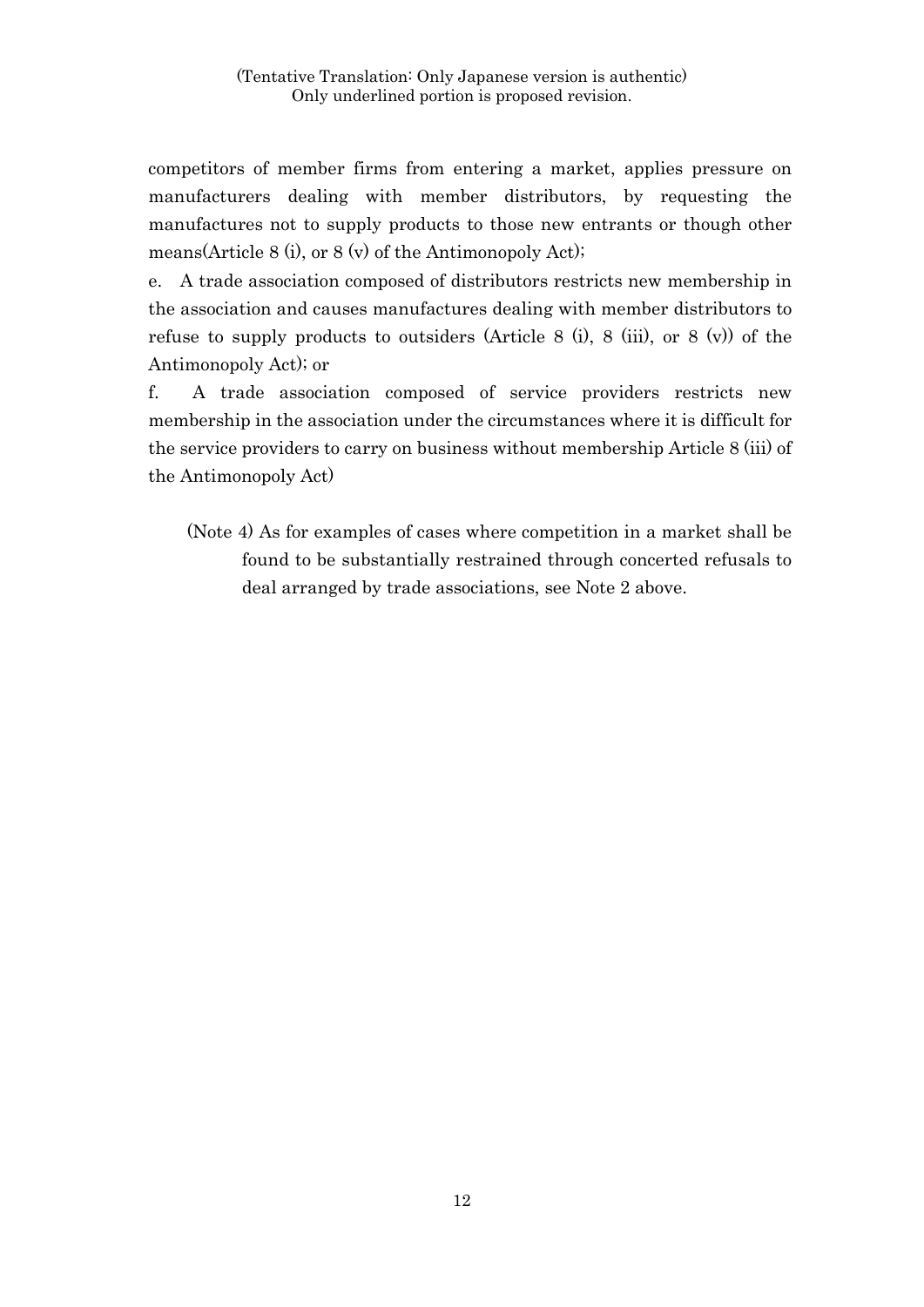## Chapter 3 Primary Refusals to Deal by A Single Firm

#### 1. Viewpoint

Basically peaking, it is a matter of freedom of choice of trading partners for a firm to decide which firm it does business with. Even if a firm, considering such factors as price, quality and service, decides not to deal with a certain firm at its own judgment, there would be fundamentally no problem under the Antimonopoly Act.

However, exceptionally, even a refusal to deal by a single firm is illegal in cases where the firm refuses to deal as a means to secure the effectiveness of its illegal conduct under the Antimonopoly Act. A refusal to deal by a single firm may also present a problem in cases where the firm refuses to deal as a means to achieve to achieve such unjust purposes under the Antimonopoly Act as excluding its competitors from a market.

#### 2. Primary Refusals to Deal by A Single Firm

In cases where a firm engages in such conduct as a, below as a means to secure the effectiveness of its illegal practice under the Antimonopoly Act, such conduct is illegal as unfair trade practices (Paragraph 2 (Other refusal to deal) of the General Designation).

Moreover, in cases where an influential firm in a market engages in such conduct as b, or c, below as a means to achieve such unjust purposes under the Antimonopoly Act as excluding its competitors from a market, and if such conduct may make it difficult for the refused firm to carry on normal business activities, such conduct is illegal as unfair trade practices (Paragraph 2 (Other Refusal to Deal) of the General Designation):

a. A manufacturer influential in a market (Note 5), by causing its distributors not to deal with its competitors, and prevents them from easily finding alternative trading partners, and, with a view to ensuring the effectiveness of such conduct, refuses to deal with distributors not yielding to this request (Paragraph 11 (Dealing on Exclusive Terms) of the General Designation shall also apply to such conduct);

b. A material manufacturer influential in a market, in an attempt to prevent its customers (finished product manufacturer), stops the supply of main materials which have been supplied to finished product manufacturers; or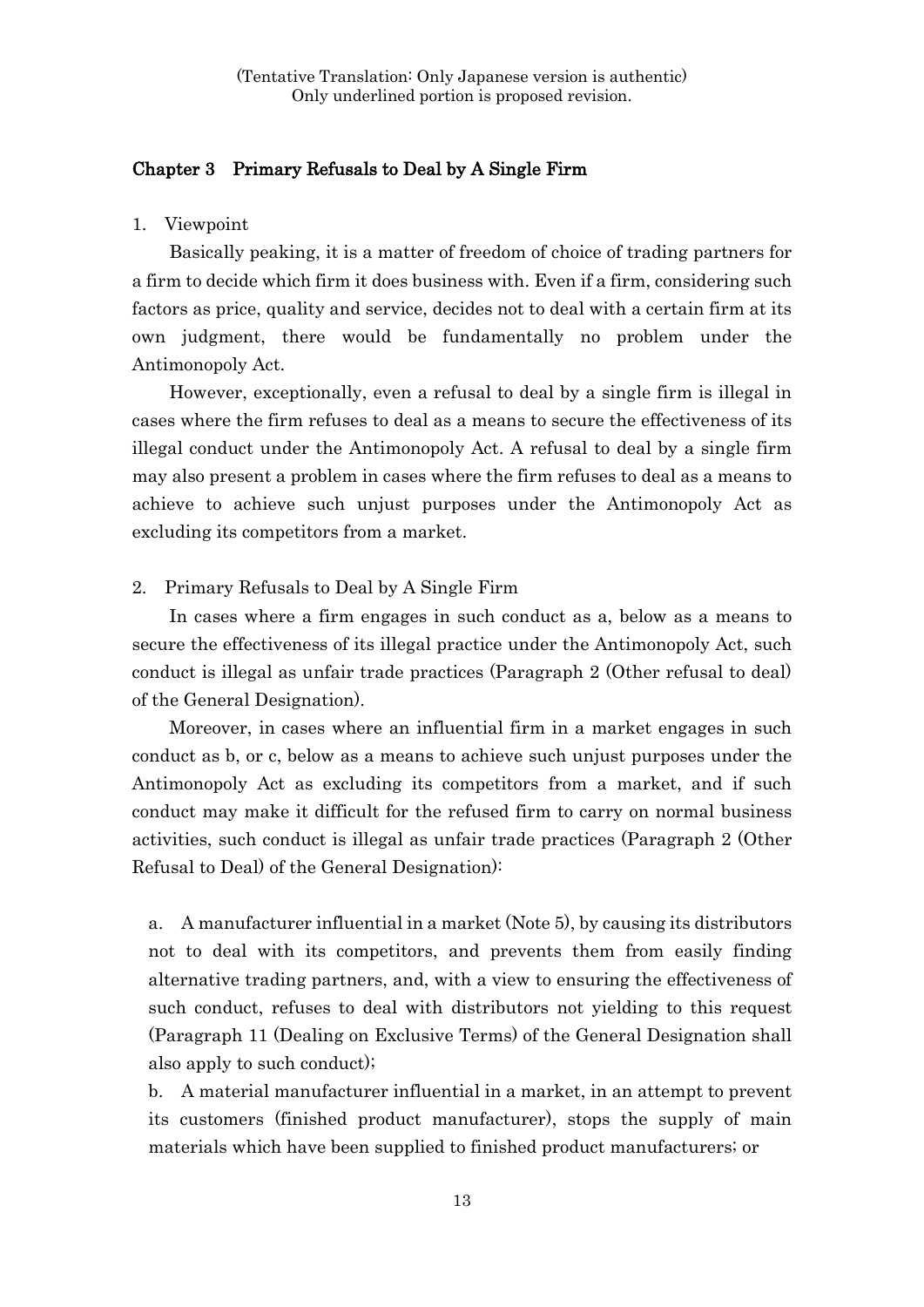c. A material manufacturer influential in a market, in an attempt to exclude competitors of its customers (finished product manufacturers) which have close relations with in (Note 6) from the said finished product market, stops the supply of the materials which have been supplied to these competitors.

- (Note 5) As to the definition of "a firm influential in a market," see Note 7 below.
- (Note 6) A firm "which has close relations" with another firm means one having common interests with the other. Whether or not a firm means one having common interests with another firm is to be judged on a case-by-case basis, taking comprehensively into consideration such factors as stockholding relationship, interlocking or dispatching of directorates, trading and financing relationship, and common membership of so-called corporate groups. The same shall apply in Part I.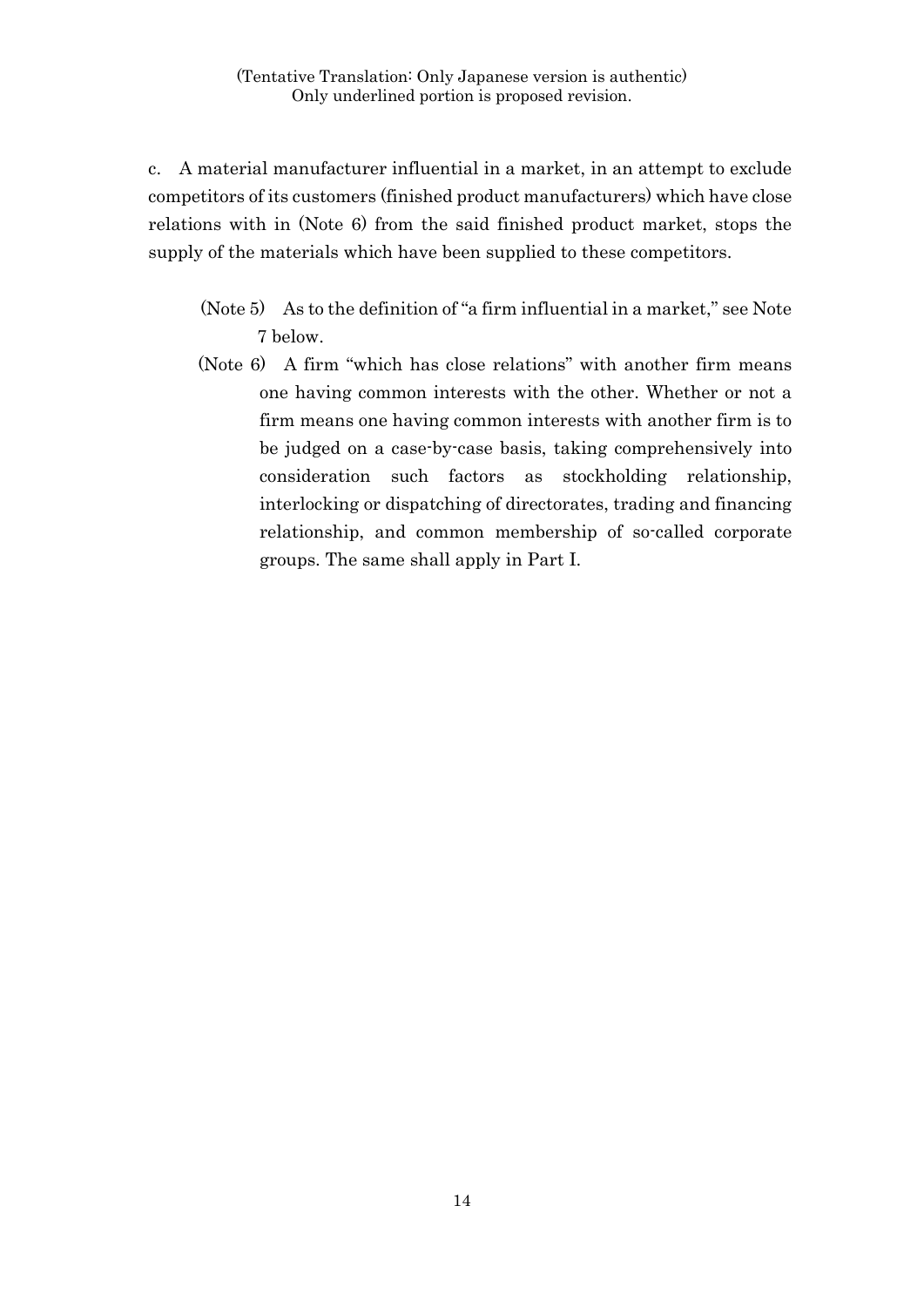#### Chapter 4 Restrictions on Trading Partners of Dealing with Competitors

#### 1. Viewpoint

If a firm deals with its customers or suppliers on condition that the latter does not deal with the former's competitors, the latter is to be able to deal with other firms, and this may also reduce the business opportunities of the competitors. Moreover, there is the concern that, where firms are doing business with one maintaining the existing business relations, to put pressure on their customers or supplier not to deal with their competitors.

Such conduct infringes on the freedom of choice of trading partners, and at the same time tends to reduce business opportunities of competitors, and, therefore, may pose a problem under the Antimonopoly Act.

#### 2. Restrictions on Trading Partners of Dealing with Competitors

In cases where an influential firm in a market (Note 7), by means of the following manners, engages in transactions with its trading partners on condition that the trading partners shall not deal with competitors of the firm or another firm having close relations with the firm (Note 8), or causes the trading partners to refuse to deal with those above-mentioned competitors, and if such conduct may result in reducing business opportunities of the competitors and making it difficult for them to easily find alternative trading partners (Note 9), such conduct is illegal as unfair trade practices (Paragraph 2 (Other Refusal to Deal), 11 (Dealing on Exclusive Terms), or 12 (Dealing on Restrictive Terms) of the General Designation) (Note 10).

a. An influential material supplier in a market, by notifying or suggesting to its customers (manufacturers) that it intends to discontinue the supply of materials to the customers (manufactures) that it intends to discontinue the supply of materials to the customers if they carry on business with other material suppliers, requests the customers not to carry on business with other material suppliers (Paragraph 11 of the General Designation);

b. A finished product manufacturer influential parts manufactures, and obtains consent from such parts manufacturer to that effect (Paragraph 11 or 12 of the General Designation);

c. An influential financial firm in a market provides finance for an influential distributor on condition that the distributor exclusively deals with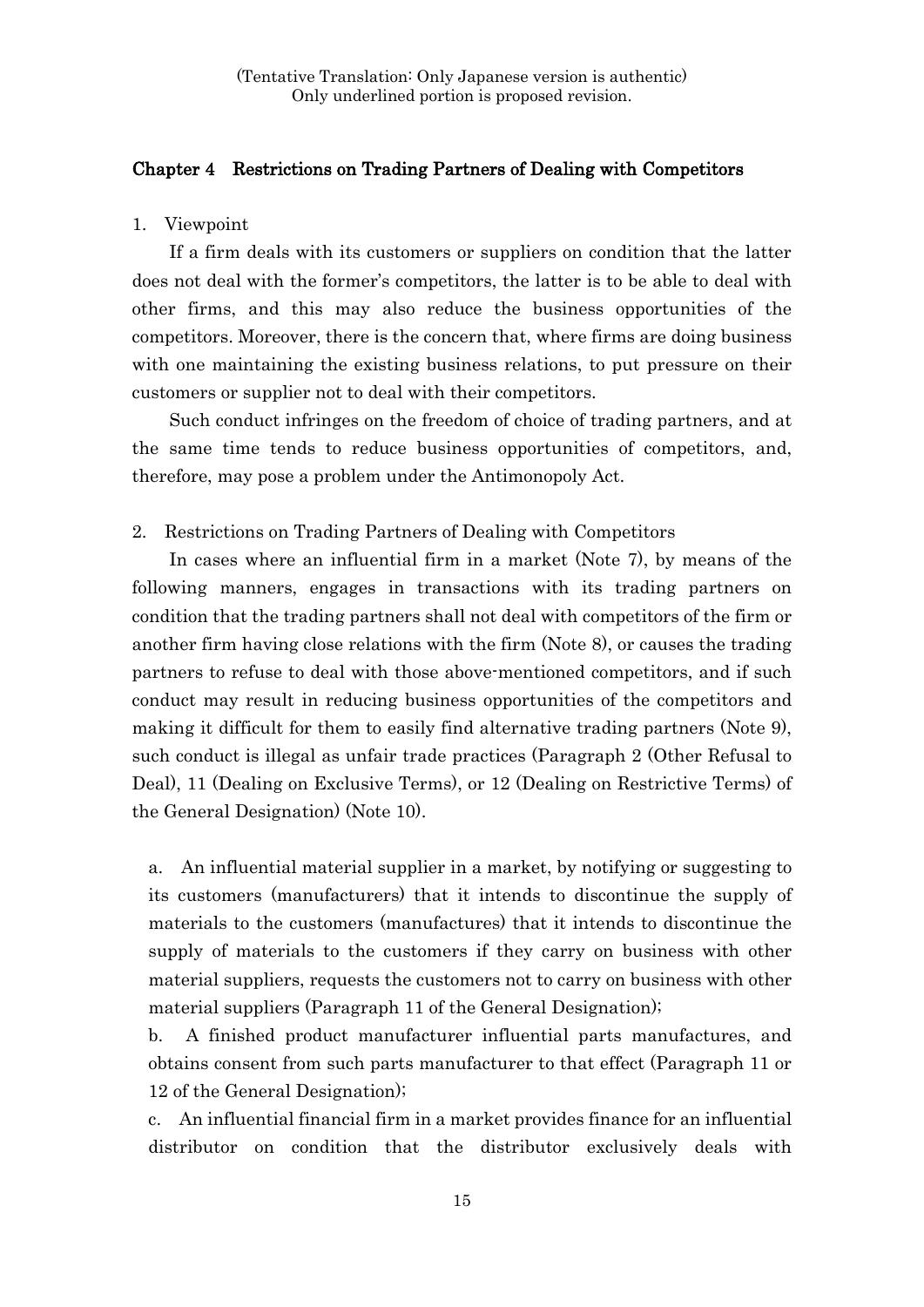manufacturer having close relations with the financial firm; or

d. An influential manufacturer in a market causes its customers (distributors) not to accept an offer of transactions by a specific manufacturer attempting to enter the market (Paragraph 2 of the General Designation).

(Note 7) Whether a firm is "influential in a market" is in the first instance judged by a market share of the firm, that is, whether it has a share exceeding 20% in the market (meaning a product market which consists of a group of products with the same or similar function and utility as the product covered by the conduct, and competing with each other judging from geographical conditions, transactional relations and other factors, and which is determined, in principle, in terms of substitutability for users and also, when necessary, substitutability for suppliers).

Nonetheless, even if a firm falls under this criterion, the firm's conduct is not always illegal. In cases where the conduct may result in reducing business opportunities of the competitors and making it difficult for them to easily find alternative trading partners, such conduct is illegal.

In case of a newly-entered firm or a firm which has a market share of 20% or less, the conduct usually would not result in reducing business opportunities of the competitors and making it difficult for them to easily find alternative trading partners, and such conduct is not illegal.

The same shall apply in Chapters 5 through 7 of Part I with regard to whether a firm is "influential in a market."

- (Note 8) In addition to cases where a contract or agreement between a firm and its trading partners stipulates that the trading partners shall not and its trading partners stipulates that the trading partners shall not deal with the firm's competitors, if any artificial means is taken by the firm to secure the effectiveness of such restriction, the firm shall be found as dealing with the trading partners on a condition that restricts transactions with the competitors.
- (Note 9) Whether or not "such conduct may result in reducing business opportunities of competitors and making it difficult for them to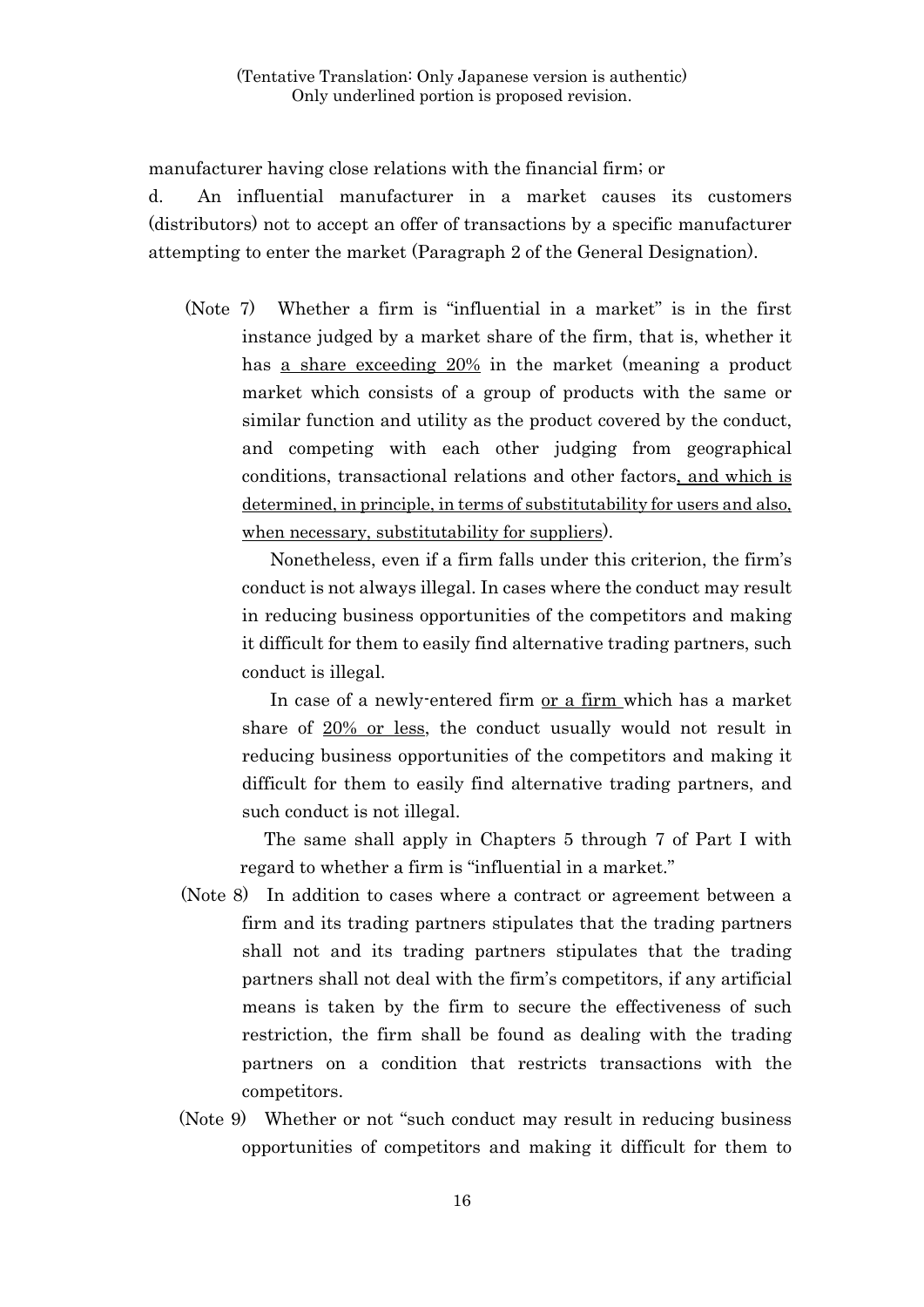easily find alternative trading partners" is to be determined on a case-by-case basis, taking comprehensively into account the following factors:

a. Structure of the market (market concentration, characteristics of the product, degree of product differentiation, distribution channels, difficulty in the market entry, etc.);

b. Position of the firm in the market (in terms of market share, rank, brand name, etc.);

c. Number of parties affected by the conduct at issue and their positions in the market; and

d. Impact of the conduct on business activities of the affected parties (extent, manner, etc. of the conduct).

As an element of market structure listed in a, above, other firms' behaviors are also to be considered. For example, in cases where two or more firms respectively and paralleled restrict transactions with their competitors, it is more likely to result in reducing business opportunities of the competitors and making it difficult for them to easily find alternative trading partners, compared to cases where only one firm does.

The same shall apply in Chapter 5 through 7 of Part I with regard to whether such conduct "may result in regarding business opportunities of competitors and making it difficult for them to easily find alternative trading partners."

(Note 10) In case where there is such proper justification under the Antimonopoly Act, in restricting transactions with competitors as follows, such restriction is not illegal:

> a. In case where a finished product manufacturer which commissions parts manufacturers to make parts made with the materials exclusively to itself; or

> b. In case where a finished product manufacturer which commissions parts manufacturer to make parts, supplying materials and providing know-how (meaning those related to industrial technologies and excluding those that are not secret in nature), requires them to sell parts exclusively to itself, and if such restriction is deemed necessary for keeping the know-how confidential, or preventing from unauthorized diversion of it.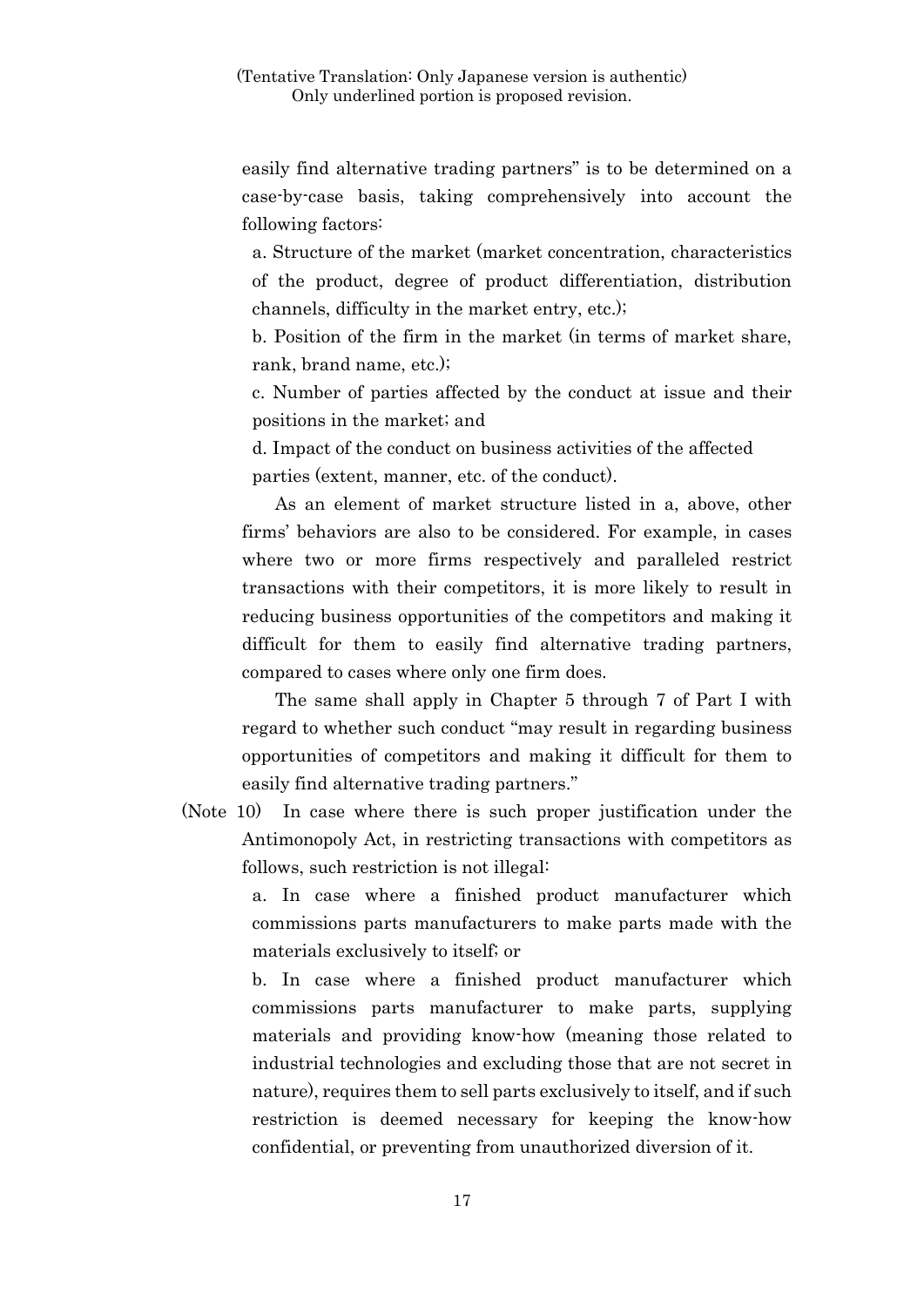## Chapter 5 Unjust Reciprocal Dealings

#### 1. Viewpoint

(1) In cases where transactions are continuously taking place between firms, the parties to the transactions, mutually selling products required by each other, may engage in reciprocal dealings (meaning transactions in which the purchases by one party of the other party's products are linked with the sales of the one party's products to the other party) in order to keep the existing business relationship as long as possible, and maintain mutual trust between the transacting parties. Such dealing may take place not only between directly transacting parties, but also between one party and another firm having close relations with the other.

(2) If each firm reciprocally deals with another as a result of its free choice of suppliers of products with better price, quality, service, and so forth, it does not present any problem under the Antimonopoly Act.

However, if one firm, by making use of its buying power, makes conditions on or compels the other to deal reciprocally, the conduct may infringe the latter's free choice of trading partners, or create the effect of reducing business opportunities of the former's competitors or of firms that are unable to accept reciprocal dealings, and may present a problem as unjust reciprocal dealing.

(3) In cases where a firm establishes a department or appoint personnel to supervise both purchases and sales, and has the department or personnel compare and check data on such purchases and sales, and systematically maintain lists of the volumes of purchases from and sales to each specific firm, or exchanges lists of customers and suppliers and between the purchases and sales departments, and if such conduct is carried out in order not to ensure recovery of credits but to have its purchases records from specific firms reflect on the sales of its products to those firms, such conduct is most likely to invite unjust reciprocal dealings.

2. Reciprocal Dealings by Making Use of Buying Power

(1) In cases where an influential firm in a purchasing market deals with the other party (supplier) on a continuous basis by means of the following manners on condition that the other party purchases the firm's products, and if such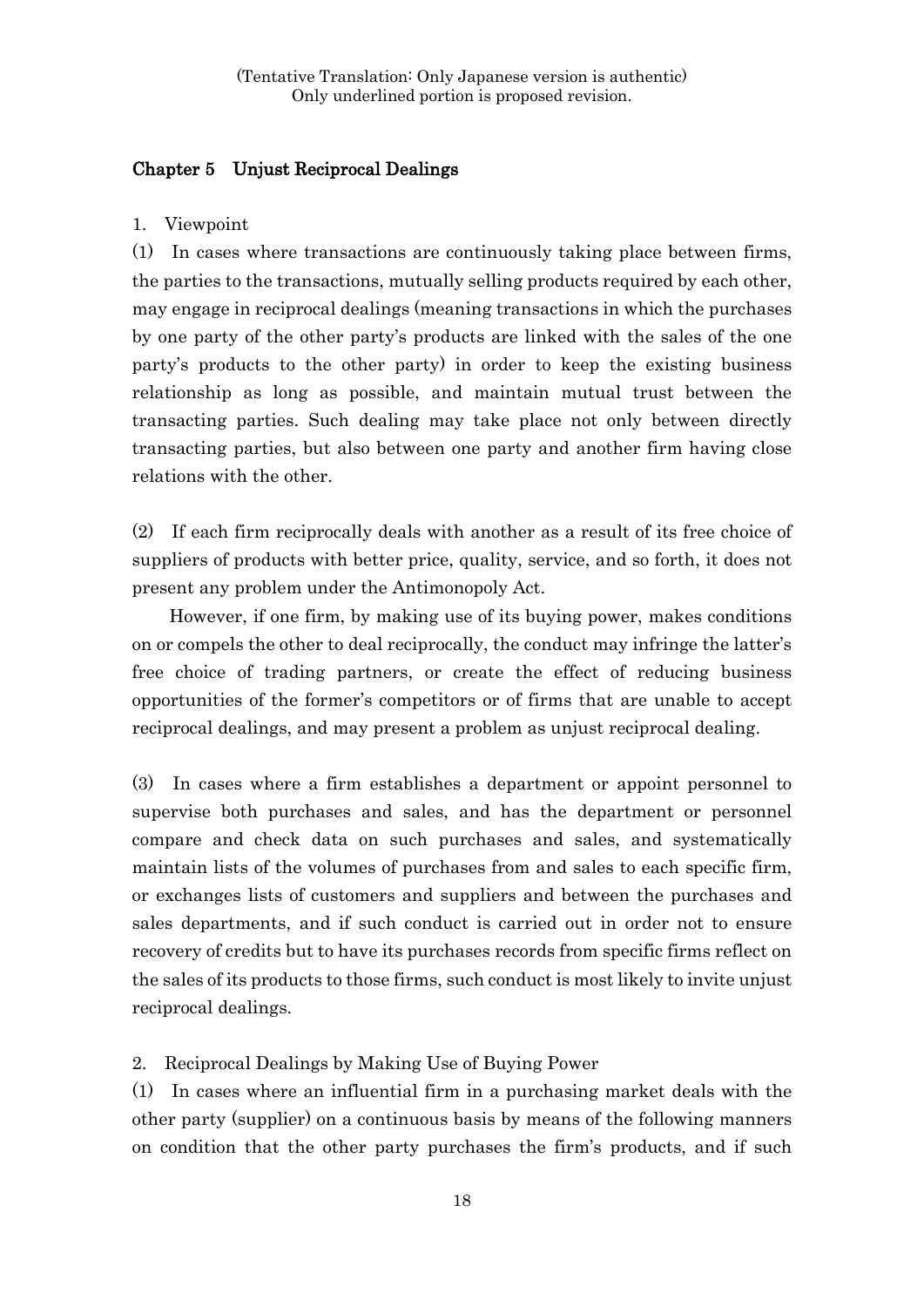conduct may result in reducing business opportunities of firms not buying or unable to buy products from the influential firm, or of competitors of the influential firm and making it difficult for those firms to easily find alternative trading partners, such conduct is illegal as unfair trade practices (Paragraph 12 (Dealing on Restrictive Terms) of the General Designation)(Note 11)

a. The influential firm, indicating that it would terminate or reduce purchases from the other party unless the other party purchases the firm's products, requests the other party to purchasing the firm's products.

b. The procurement personnel in the influential firm, suggesting that the influential firm's purchases would be affected, requests the other party to purchase the firm's products;

c. The influential firm, setting a sales target of its products for each transacting party on the basis of the amount of purchases from the latter, and indicating that the latter's failure to attain this target would result in a reduction in the volume of purchases by the firm from the latter, requests the latter to purchases a large enough amount to meet the a sales target;

d. The influential firm, revealing the comparative list of each transacting party's purchases from and sales to the firm and suggesting that it would otherwise purchase only a corresponding volume, requests additional purchases by each party; or

e. In response to the other party's offer to sell, the influential firm, indicating that it would purchase the other party's products if the other party purchases services supplied by the firm or its designated firm, requests the other party to purchase the services.

(Note 11) If there is such proper justification under the Antimonopoly Act, that for one party to a transaction to ensure the quality of the products to be supplied by the other party, the former's supply of materials for the particular products to the latter is considered necessary, such conduct is not illegal (the same applies in 3 below).

(2) Furthermore, in cases where a firm, by making use of its buying power Note 12, engage in any type of the conduct described in (1)a, through e. above, or any of following types of conduct to the other party, and if the other party, under the circumstances in which the conduct takes place (including the firm's position in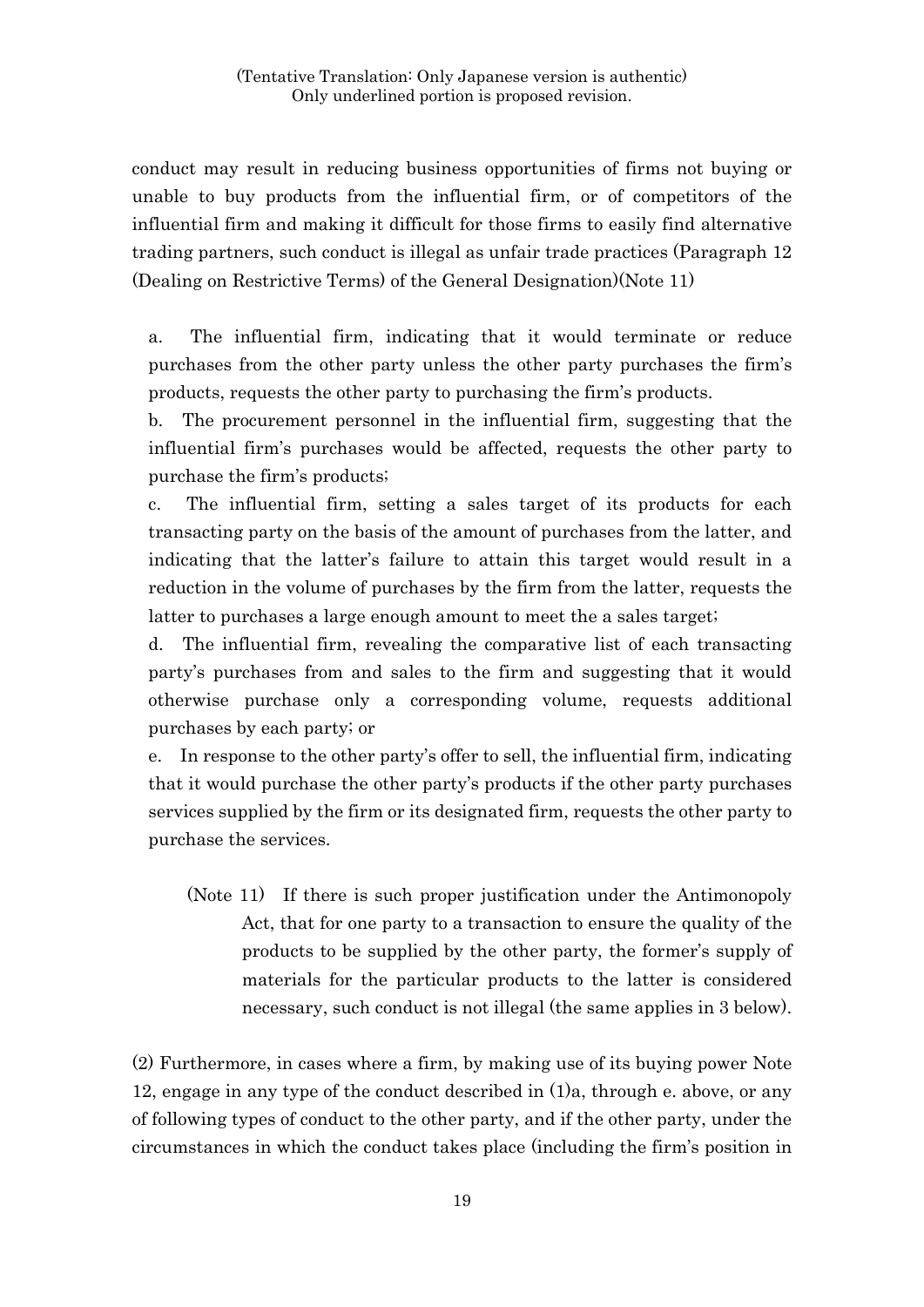a market, relationship between the firm and the other party, market structure, and the extent and manner of the request or proposal), is to be compelled to purchase products from the firm, such conduct is illegal as unfair trade practices (Paragraph 10 (Tie-in Sales, etc.) of the General Designation):

a. Though the other party has expressed its intention not to purchase, the firm, saying that it has purchased services from that party, makes a request to the party and induces it to purchase the firm's products; or

b. In spite of the absence of proposal by the other party to purchase, the firm unilaterally sends its products to that party, and offsets the products' total value against the unpaid balance due the latter.

(Note 12) In cases where a firm makes use of buying power of another firm having close relationships with it, as well as buying power of its own, consideration is to be given to such use of buying power (the same shall apply in (3) below).

(3) In cases where, between firms having continuous business relations, the one party which is relatively in a dominant bargaining position over the other party (Note 13) by making use of that position, unjustly in the light of normal business practices, induces the latter which sells its products to the former, to buy products sold by the former or its designated firm, such conduct impairs transactions based on free and independent judgment by a counterparty and may put the counterparty in the disadvantageous position on the one hand, and the one party the advantageous position to compete their respective rivals on the other. Therefore, in case where a firm in a dominant bargaining position induces the other party which sells its products to the firm, to buy products to the sold by the firm or its designated firm, by resorting to such conduct as described in (1)a, through e., or  $(2)$  a, or b, above the conduct is illegal as unfair trade practices (Article 2  $(9)(v)$  (Abuse of Dominant Bargaining Position) of the Antimonopoly Act).

(Note 13) One party in transaction shall be found to be "in a dominant bargaining position over the other party" in such case where the latter is obliged to accept the former's requests even if they are excessively disadvantageous to the latter, since discontinuance of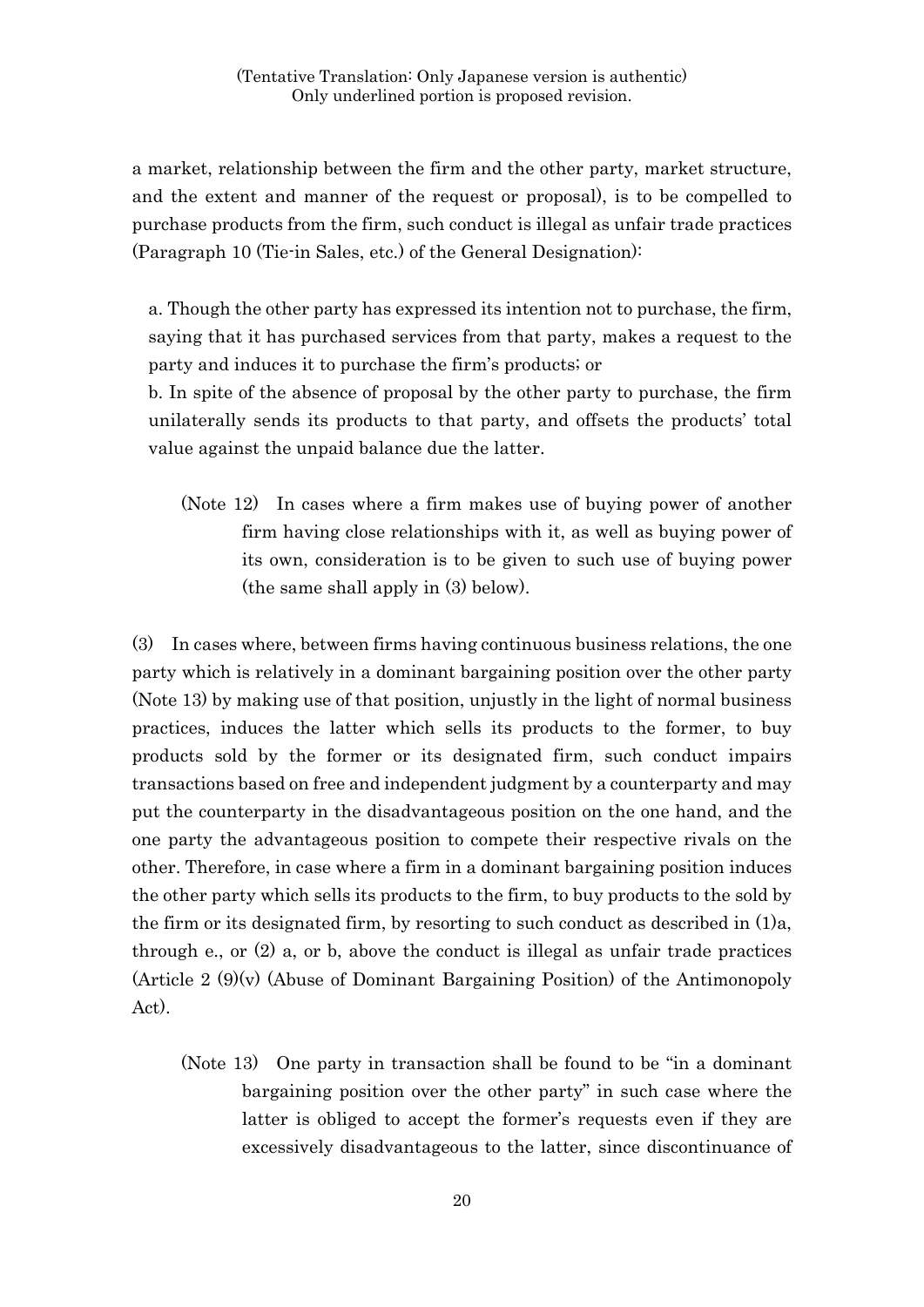transaction with the former would significantly damage the latter's business. In making this finding, consideration is to be given to such factors as degree of dependence on the former, position of the former in a market, changeability of customers, and other specific fact that shows the necessity of the latter to do a business with the one party (supply and demand forces of the product).

#### 3. Reciprocal Dealings Based on Voluntary Consent between Firms

In cases where firms having continuous business relations engaged in reciprocal dealings based on voluntary mutual arrangements such that each party should purchase products from the other on condition of reciprocity, such reciprocal dealing are different from the cases in 2 above, in which one party unilaterally induces the other party to buy its products, and they present no problem except where a market is significantly to be foreclosed. One party to such dealings may give priority to transactions with the other party purchasing the one party's products, and the one party would respond only reluctantly to offers from competitors of the other party. As a result, these competitors would lose business opportunities to deal with the one party. Therefore, reciprocal dealings, even if based on voluntary consent, are illegal in the following cases.

(1) In case where an influential firm in a market based on voluntary consent with the other party to a continuous transaction, engages in reciprocal dealings, in which both parties purchase products on condition that each party mutually purchase the other's products, and if such conduct may result in reducing business opportunities of other firms selling the products which are the object of said reciprocal dealings and making it difficult for such other firms to easily find alternative trading partners, such conduct is illegal as an unfair trade practice (Article 12 (Dealing on Restrictive Terms) of the General Designation); or

(2) In case where a firm, based on voluntary consent, purchase products from another firm having close relations with the former, such conduct is to be assessed in accordance with the thinking described in (1) above. The same shall apply to reciprocal dealings, based on voluntary consent, among firms belonging to the same so-called corporate group.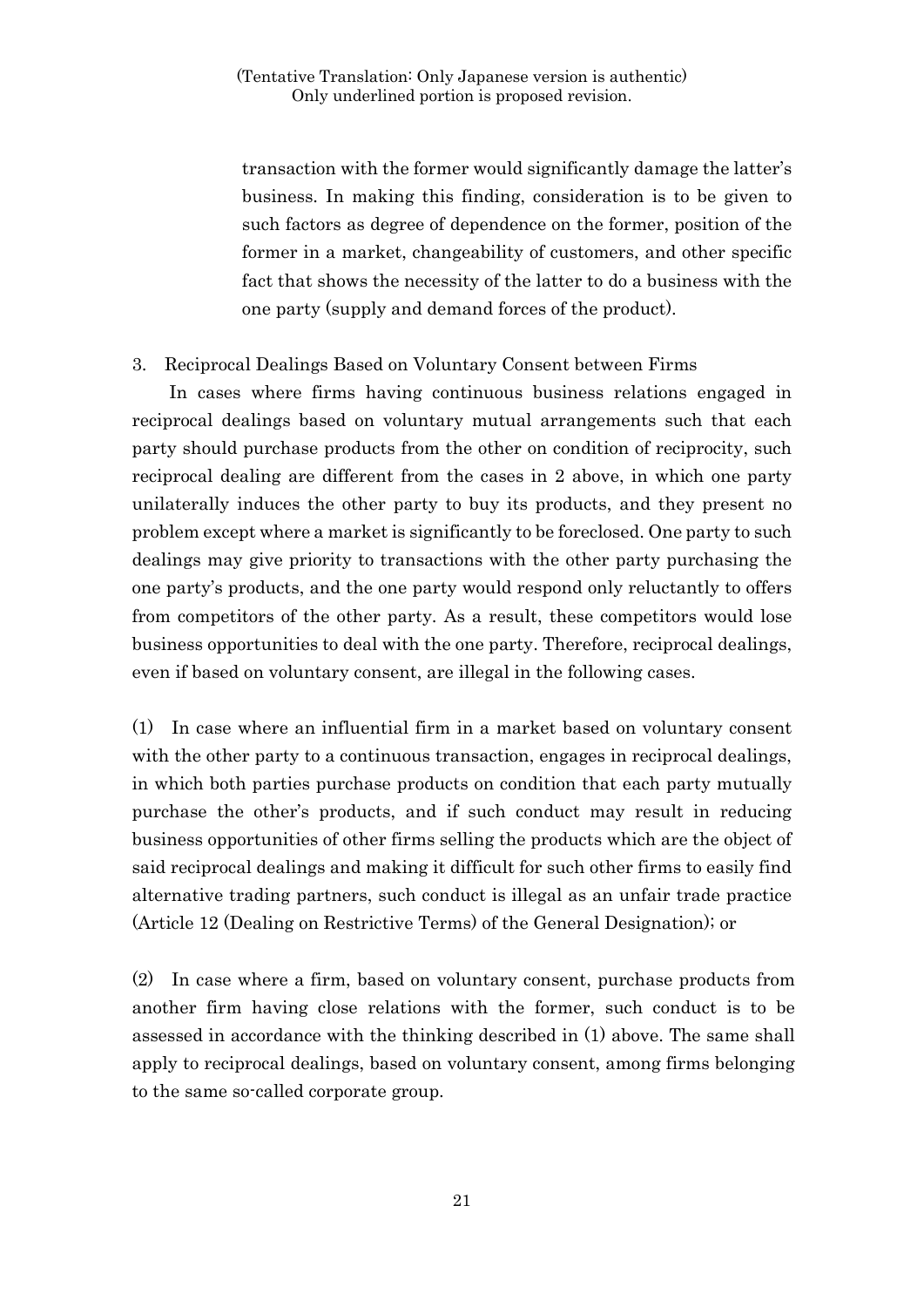# Chapter 6 Other Anticompetitive Practices on the Strength of Continuous Transaction Relationships

In addition to the conduct described above up to Chapter 5, the following types of conduct, for instance on the strength of continuous transaction relationships, may present a problem under the Antimonopoly Act.

1. Restriction on Dealing with Competitors by Price Meeting

(1) Reducing prices by a firm of its products in accordance with market conditions is indeed a manifestation of competition policy. However, in cases where the firm does business with its customers on condition that the customers continue business with its customers on condition that the customers continue business with the firm if the firm reduces its price in response to lower prices offered by its competitors, such conduct may reduce business opportunities of its competitors, and may present a problem under the Antimonopoly Act if a market is significantly to be foreclosed.

(2) In cases where an influential firm in a market, as a means to maintain continuous transaction relationships with its customers, continues business with such customers on conditions that the terms of any proposal made by the former's competitors be made known to the former, and that if the former reduces its sales price to the same level as or to a more attractive level than the price quoted by the competitors, the latter will not deal with the competitors or will maintain the volume of transaction with the former at the same level as before, and if such conduct may result in reducing the competitors' business opportunities and making it difficult for the competitors to easily find alternative trading partners, such conduct is illegal as unfair trade practices (Paragraph 11 (Dealing on Exclusive Terms) or 12 (Dealing on Restrictive) of the General Designation).

2. Abuse of Dominant Bargaining Position on the Strength of Continuous Transaction Relationships

In cases where a firm in a dominant bargaining position on the strength of continuous transaction relationships, by using its position, establishes or charges trade terms or execute transactions in a way unjustly disadvantageous to its counterparty in the light of normal business practices to its counterparty, such conduct may impede the customers' transaction based on their free and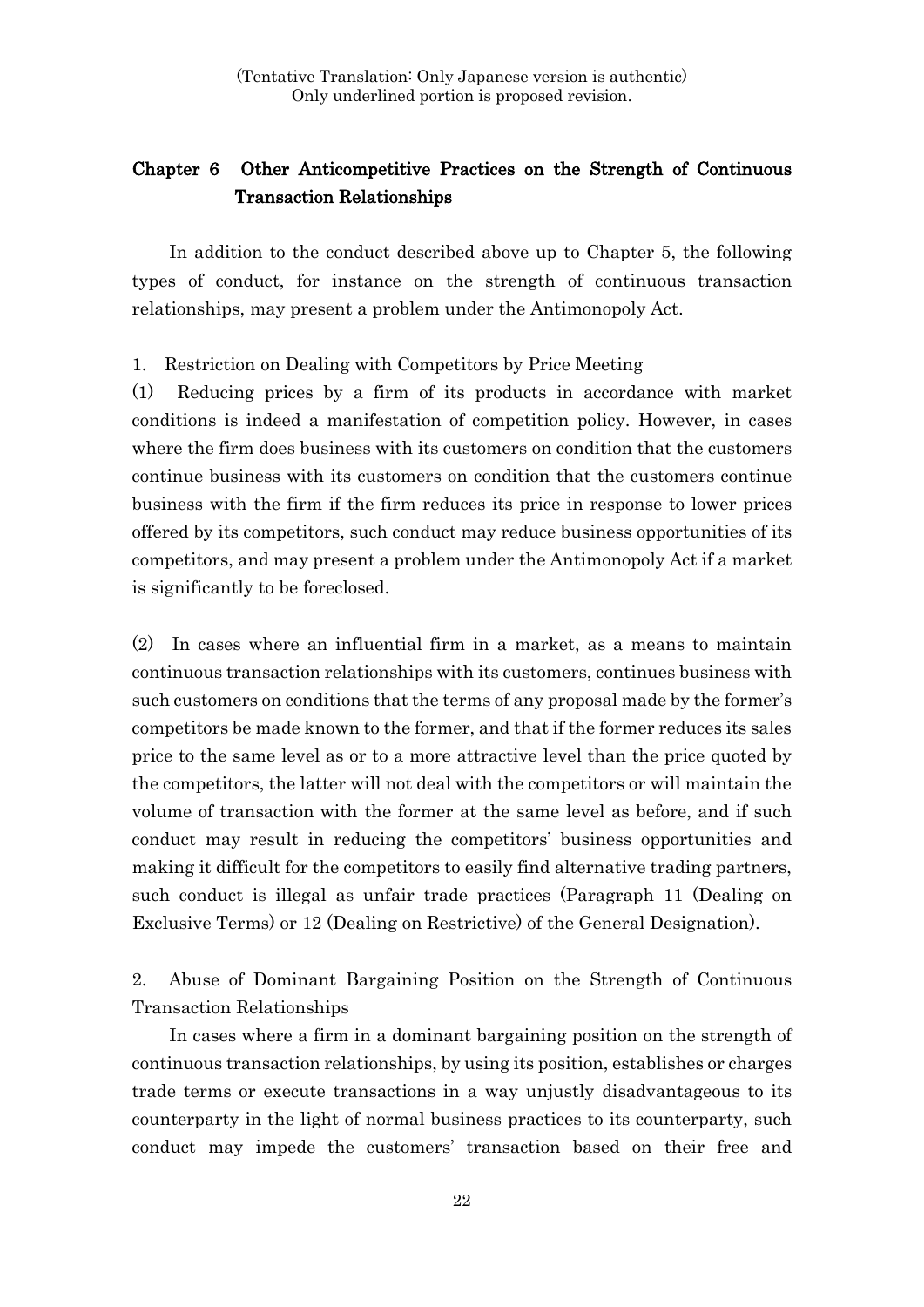independent judgment and may put the counterparty in the disadvantageous position on the one hand, and the one party the advantageous position to compete their respective rivals on the other.

Such conduct is illegal as unfair trade practice (Article  $2 \left( 9 \right)$ (y)(Abuse of Dominant Bargaining Position) of the Antimonopoly Act).

Whereas abuse of dominant bargaining position on the strength of continuous transaction relationships is apt to occur in transactions between a parental firm and its subcontractors (subcontract transactions), such conduct in subcontract transactions violates Article 4 of the Act against Delay in Payment of Subcontract Proceeds, etc. to Subcontractors.

(For supplementary reference)

Act against Delay in Payment of Subcontract Proceeds, etc. to Subcontractors (Law No.120 of 1956) (excerpt)

Article 4 (Prohibited Conduct of Parental Firms)

(1) No parental entrepreneur shall, in case he gives a manufacturing commission etc. to a subcontractor, effect any one of the following types of conduct (in case of service contract, (i) and (iv) shall be excluded.):

(i) Refusing to receive the work from a subcontractor without reason for which the subcontractor is responsible;

(ii) Failing to make payment of subcontract proceeds after the lapse of the date of payment;

(iii) Reducing the amount of subcontract proceeds without reason for which the subcontractor is responsible;

(iv) Causing a subcontractor to take back the things relating to its work after receiving the work from the said subcontractor is responsible;

(v) Unjustly fixing a conspicuously lower amount of subcontract proceeds than the price ordinarily paid for the same or similar contents of work.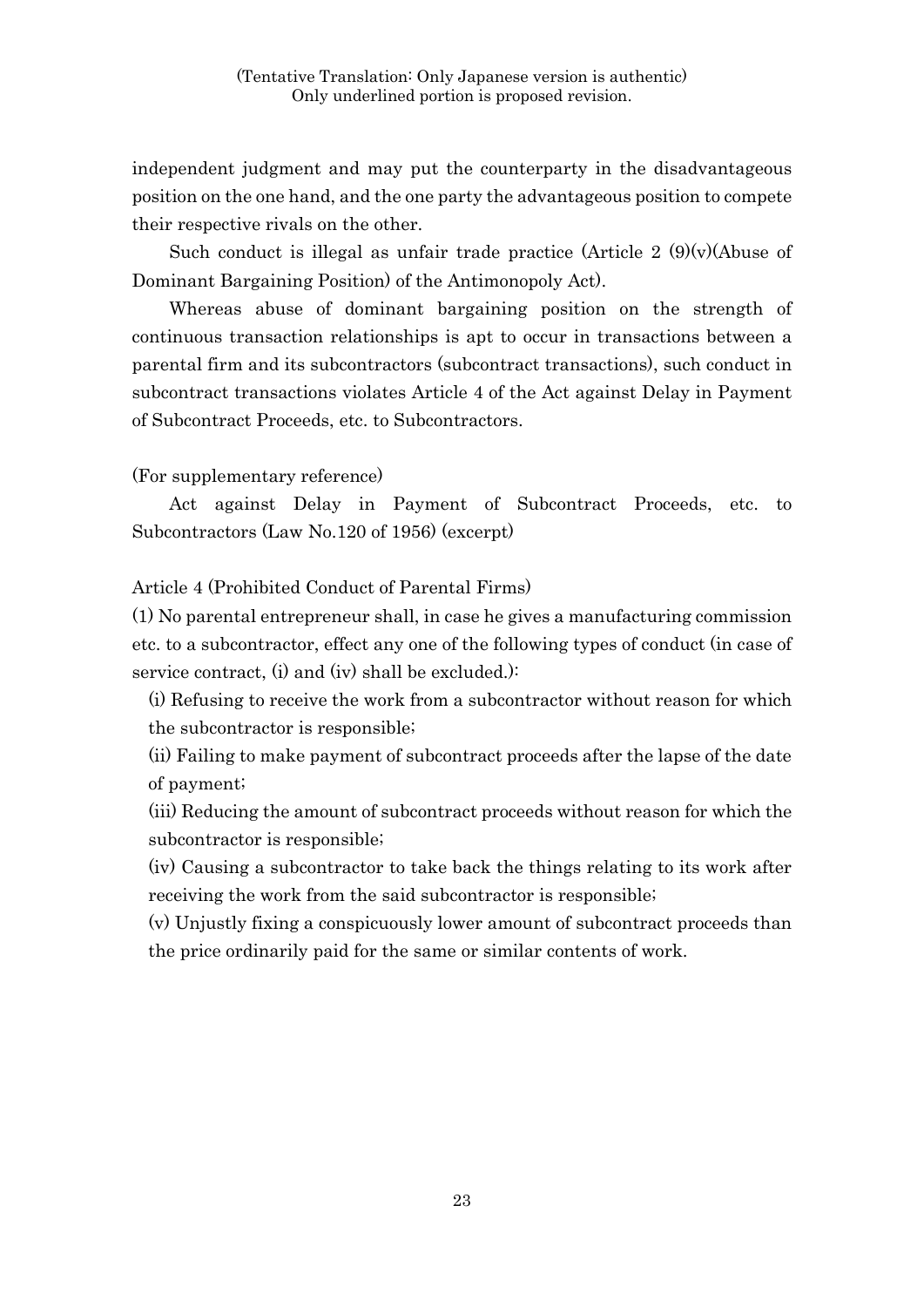# Chapter 7 Acquisition or Possession of Stocks of Trading Partners and Anticompetitive Effect

### 1. Viewpoint

(1) Since the acquisition by a company of stocks of another company may have effect on competitive order, the Antimonopoly Act prohibits the acquisition or possession of such stocks where its effect may be substantially to restrain competition in any particular field of trade. In addition, from the viewpoint of preventing excessive concentration of economic power, there also are provisions which prohibit establishing corporations which may be to cause excessive concentration of economic power and restrict the acquisition or the holding of voting rights of banks or insurance companies (Note 14). However, a company may acquire or possess stocks of another company freely so long as it does not contravene these regulations.

(2) Even where the acquisition or possession of stocks by a company is not in itself subject to regulation, if a firm uses its holding of stocks of its trading partners as a means to restrict transactions by the said partners with the firm's competitors or unreasonably refuses to deal with any other firm of which it holds no stocks, such conduct may reduce business opportunities of new entrants and other firms with no stockholding relationship, and accordingly may present a problem under the Antimonopoly Act.

Whereas a firm may enter into a stockholding relationship with its trading partners with a view to facilitating transactions between them, if the former, by making use of its dominant bargaining position, acquires stocks of the latter, such conduct may present a problem under the Antimonopoly Act.

(3) When such conduct as constituting unfair trade practices has been committed, the Fair Trade Commission may order, besides a cease and desist order, any necessary measure to eliminate the conduct (Article 20 of the Antimonopoly Act).

Therefore, in cases where such conduct as continuing unfair trade practices has been committed by a firm by means or by reason of the holding of stocks of its trading partners, the Commission will order the firm to cease and desist the conduct, and furthermore, if it is considered necessary, in order to eliminate the violation, to have the firm dispose of the stocks, because the violation is repeated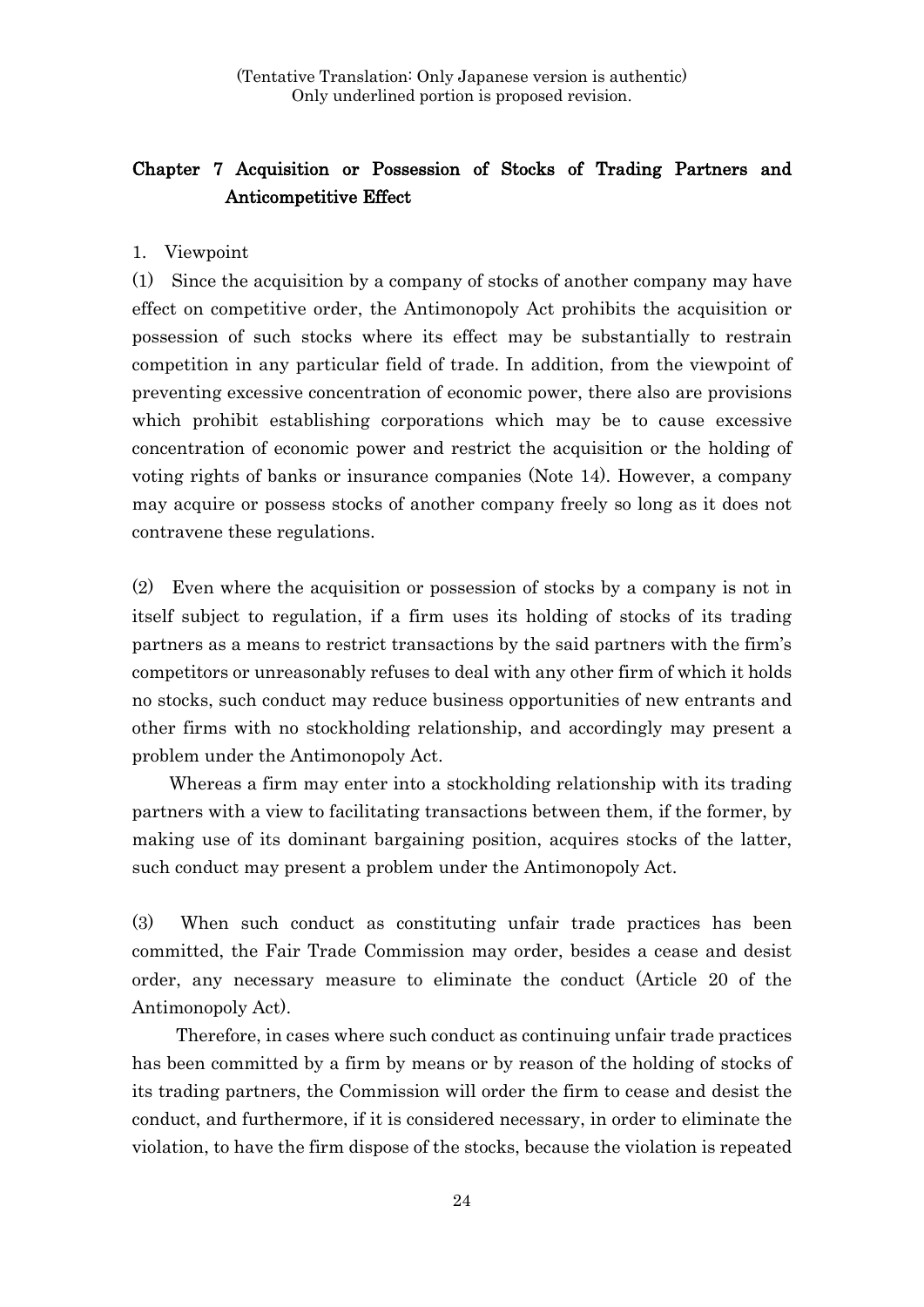or highly likely to be repeated, despite the cease and desist order, so long as the stockholding relationship continues to exist, the Commission will order the firm to dispose of the stocks in question.

If the acquisition or possession of stocks of the other party is achieved by means of unfair trade practices, the Fair Trade Commission may order any necessary measure, including the disposal of the stocks in question, to eliminate the violation (Article 17-2 of the Antimonopoly Act).

(Note 14) Regulations acquisition or possession of stocks by a company under the Antimonopoly Act

> a. Prohibition of stockholding, etc. which would result in substantial restraint competition (Article 10 of the Antimonopoly Act):

In cases where the effect of acquisition or possession of a domestic company's stocks may be substantially to restrain competition in any particular field of trade, such acquisition or possession is prohibited.

b. Prohibition of corporations which may be to cause excessive concentration of economic power (Article 10 of the Antimonopoly Act):

The formation of a company which may be to cause excessive concentration of economic power by means of stockholding other domestic company and the transformation of a company to become such a company in Japan are prohibited.

c. Restriction on the holding of voting rights by banks or insurance companies (Article 11 of the Antimonopoly Act)

Banks or insurance companies are prohibited from acquiring or holding more than 5% (10 % in the case of insurance companies) of the voting rights of any domestic company.

2. Formation of Stockholding Relationship by Unfair trade Practices

Whereas a firm, with a view to facilitating transactions or for other purpose, sometimes acquire or holds stock of any of its trading partners, or has any of them acquire or hold its own stocks, the following types of conduct undertaken as a mean to do so, is illegal.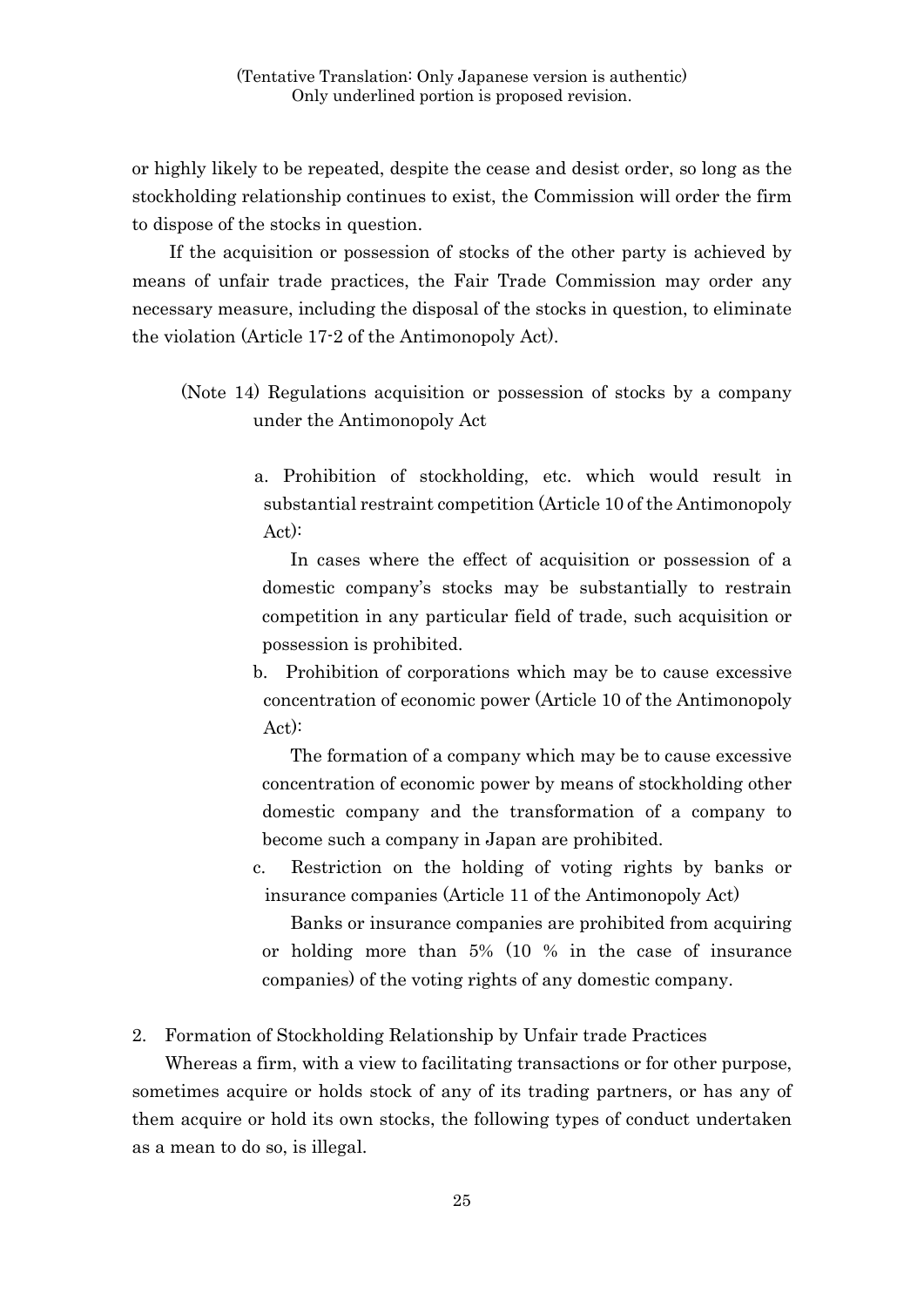## (1) Acquisition of stocks o trading partners by unfair trade practices

A company is prohibited from acquiring or holding stocks of any domestic company by means of unfair trade practices (Article 10 of the Antimonopoly Act). Acquisition of stocks of trading partners is illegal when it is achieved by a method which itself constitutes unfair trade practices as well as by making the normal business activities of the trading partners difficult by means of unfair trade practices.

Acquisition of stocks by a firm of its trading partner by any of the following means, for instance, constitutes unfair trade practices and violates Article 10 of the Antimonopoly Act:

a. A finished product manufacturer in a dominant bargaining position, by requesting its parts supplier to let it acquire stocks of the latter, or suggesting that the latter's failure to comply with the request would invite the former's refusal to deal with the latter, or imposition of unjustly disadvantageous terms on the latter, forces the latter to issue new stocks for allocation to third parties or take some other step which enable the former to acquire stocks of the latter (Article 2 (9)(v) (Abuse of Dominant Bargaining Position) of the Antimonopoly Act); or

b. An influential finished product manufacturer in a market, by inducing a material producer which supplies materials to a parts manufacturer, with whom the finished product manufacturer has no stockholding relationship, to refuse further supply of the materials to the parts manufacturer, makes the normal business activities of the parts manufacturer difficult and as a result the finished product manufacturer acquires stocks from stockholders of the parts manufacturer (Paragraph 2 (Other refusal to deal) of the General Designation).

(2) Causing Trading Partners to Hold Stocks by Using Dominant Bargaining Position

In cases where a firm in a dominant bargaining position, by making use of that position, undertakes the following types of conduct, for instance, and thereby unjustly in the light of normal business practices, induces its trading partners to offer economic benefits or renders a disadvantage to them regarding transaction terms, such conduct is illegal as unfair trade practices (Article 2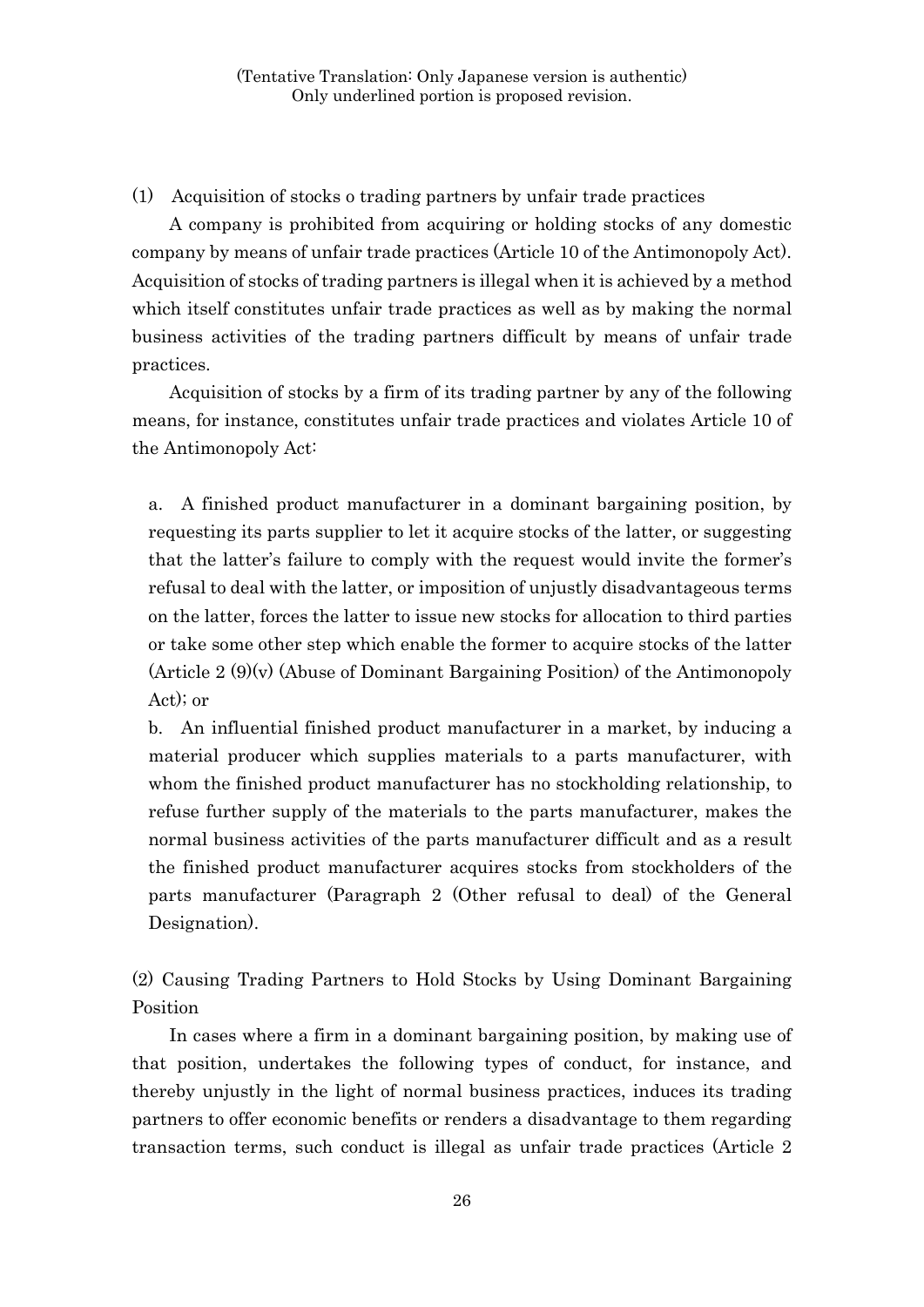$(9)(v)$  (Abuse of Dominant Bargaining Position) of the Antimonopoly Act):

a. A finished product manufacturer in a dominant bargaining position, by making use of that position, suggests to its parts supplier that the latter's failure to subscribe to stocks to be issued by the former would result in the former's suspension of dealings with the latter, and thereby obliges the parts supplier to subscribe to the stocks to be issued; or

b. A manufacturer in a dominant bargaining position, by making use of that position, supplies its products to its distributor which owns stocks of the manufacturer on condition that the distributor does not dispose of the stocks.

3. Exclusionary Conduct by Means or by Reason of Holding of Stocks of Trading Partners

In cases where a firm holds stocks of or is in a cross stockholding relationship with any of its trading partners, even if the proportion of

stockholding is not particularly high, the former can use its position as a stockholder to influence decision-making processes by the latter, and may thereby engage in such conduct as impairing the latter's independent judgment in selecting trading partners, etc. Furthermore, in cases where a firm has a relationship of either unilateral or cross stockholdings with its trading partners, the firm may refuse to deal with other firms having no stockholding relationship with it, with, with intent of excluding them from a market. Such conduct may impair the choice of trading partners through their own independent judgment based on price, quality, service, and other transaction terms. It may also reduce business opportunities of new entrants or other firms having no stockholding relationship, and may present a problem under the Antimonopoly Act. (For cases where a firm and its trading partners are in a parent-subsidiary relationship, see, Appendix I "Transactions between Parent and Subsidiary Companies.")

(1) Restrictions on trading partner' dealings with competitors by means of stockholding

In cases where an influential firm in a market, holding stocks of any of its trading partners, engages in the following types of conduct, for instance, and if such conduct may result in reducing business opportunities of competitors and making it difficult for them to easily find alternative trading partners, such conduct is illegal as unfair trade practices: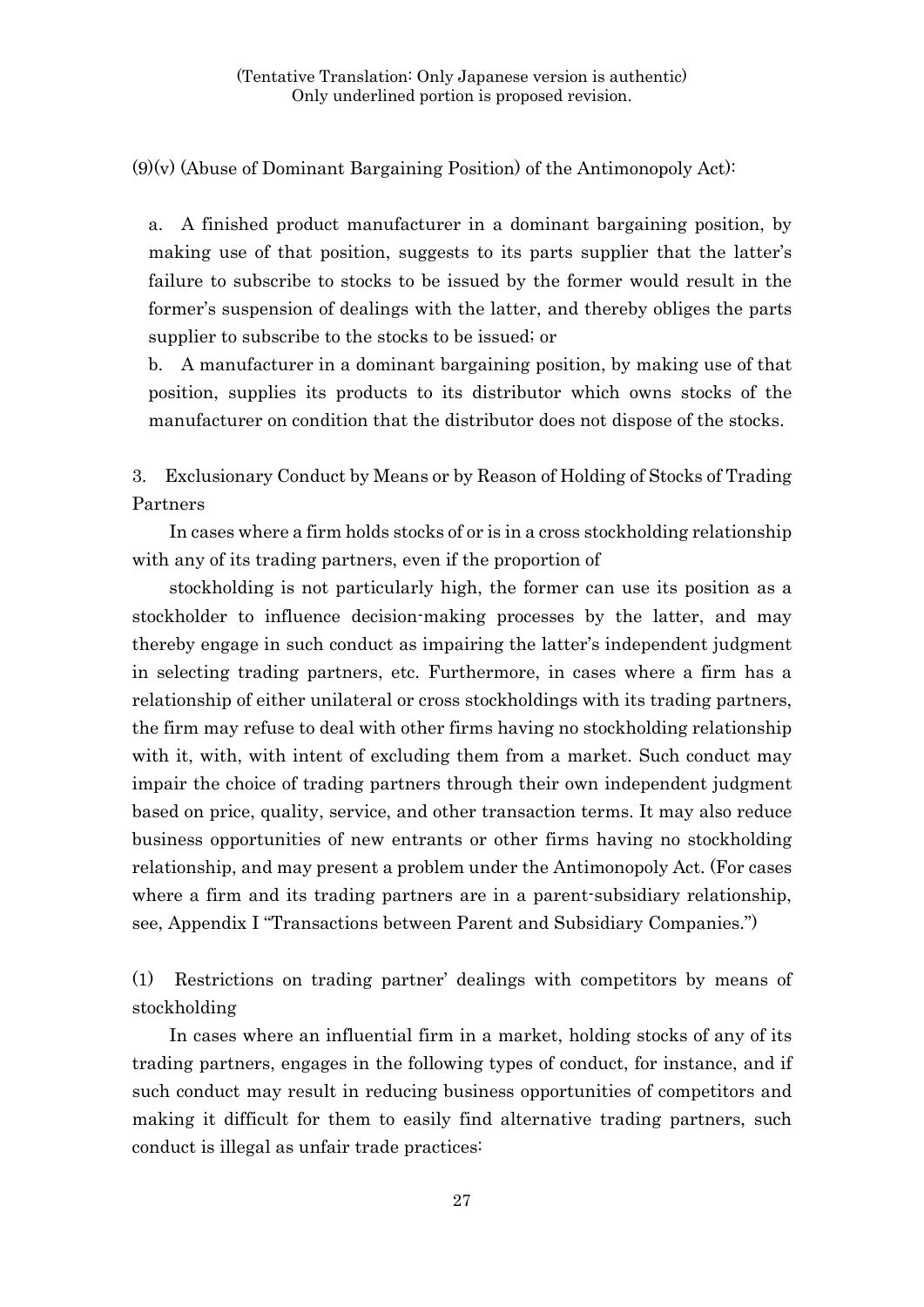a. An influential finished product manufacturer in m market notifies its parts supplier, whose stocks it holds, o its intention to dispose of the stocks and suspend business with the said supplier if the latter sells parts to the former's competitors who are attempting to enter the market, or makes suggestions to that effect, and thereby discourages the latter from dealing with the said competitors (Paragraph 2 (Other Refusal to deal) of the General Designation); or

b. An influential manufacturer in a market, by making use of its position as a stockholder, induces its distributor, whose stocks it holds, to give consent (Paragraph 11(Dealing on Exclusive Terms) of the General Designation).

(2) Refusal to deal by reason of presence or absence of stockholding relationship It is basically a matter of freedom of choice of trading partners for a film to decide which film it does business with.

However, in cases where an influential firm in a market, in any of following manners, for instance, refuses to deal with other firms having no stockholding relationship with it, with a view to excluding them from the market, and if such conduct may make it difficult for the refused firm to engage in normal business activities, such conduct is illegal as unfair trade practices (Paragraph 2 (Other Refusal to Deal) of the General Designation):

a. An influential finished product manufacturer in a market stops purchasing from a parts manufacturer which has no stockholding relationship with it, with a view to excluding the competitors of a parts manufacturer which does have a stockholding relationship with it; or

b. An influential parts manufacturer having a stockholding relationship with a finished product manufacturer rejects a proposal for purchases of parts by a firm attempting to enter to finished product market, by reason of the absence of stockholding relationship with the parts manufacturer.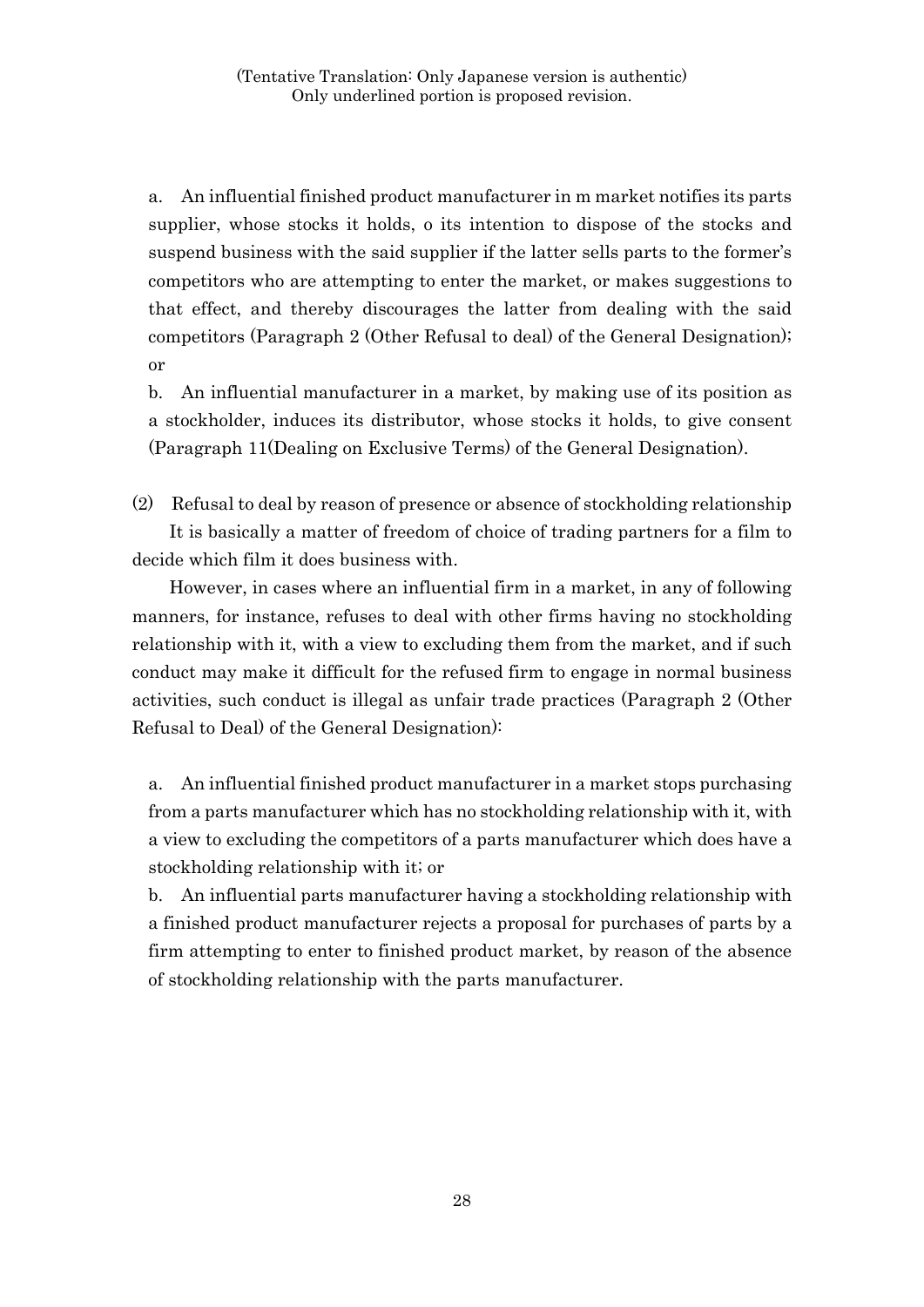# PART II ANTIMONOPOLY ACT GUIDELINES CONCERNING TRANSACTIONS IN DISTRIBUTION

#### 1. Scope of the Guidelines

In order to sell its products, a manufacturer tends to conduct a variety of marketing activities, not only in a connection with direct transactions with customers but also extending to the level of retailers and consumers. In cases where as a part of those marketing activities a manufacturer interferes in, or influences in, or influences, sales prices of distributors, kind of products they sell, their sales territories, their customers, etc., it may impede competition among distributors and among manufacturers.

On the other hand, it is most likely to have anticompetitive effect if a large scale retailer seeks to utilize its dominant bargaining positions over its suppliers, on the strength buying power.

This part, mainly keeping in mind transactions in the distribution process in which consumer goods reach their consumers, provides guidance under the Antimonopoly Act on the following types of conduct, from the view point of regulation of unfair trade practices: conduct by manufacturers (Note 1) vis-à-vis their distributors regarding restrictions of sales price, products handled, sales territories, customers, etc., provision of rebates and allowances, and interference in management and interference in management.

(Note 1) The term "manufacturer" shall include a sole distributor, wholesaler or the like which conducts marketing activities as a principal.

2. Basic principles concerning the criteria for judging the legality and illegality with respect to effects of vertical restraints on competition

The purpose of the AMA is, by prohibiting unfair trade practices, to promote fair and free competition, and thereby to promote the democratic and wholesome development of the national economy as well as to assure the interests of general consumers.

Promoting free and fair competition in the distribution sector will be attained through assuring free and fair competition in each level of distribution; it cannot be accomplished simply by securing either competition among distributors or manufacturers as long as the other one is eliminated.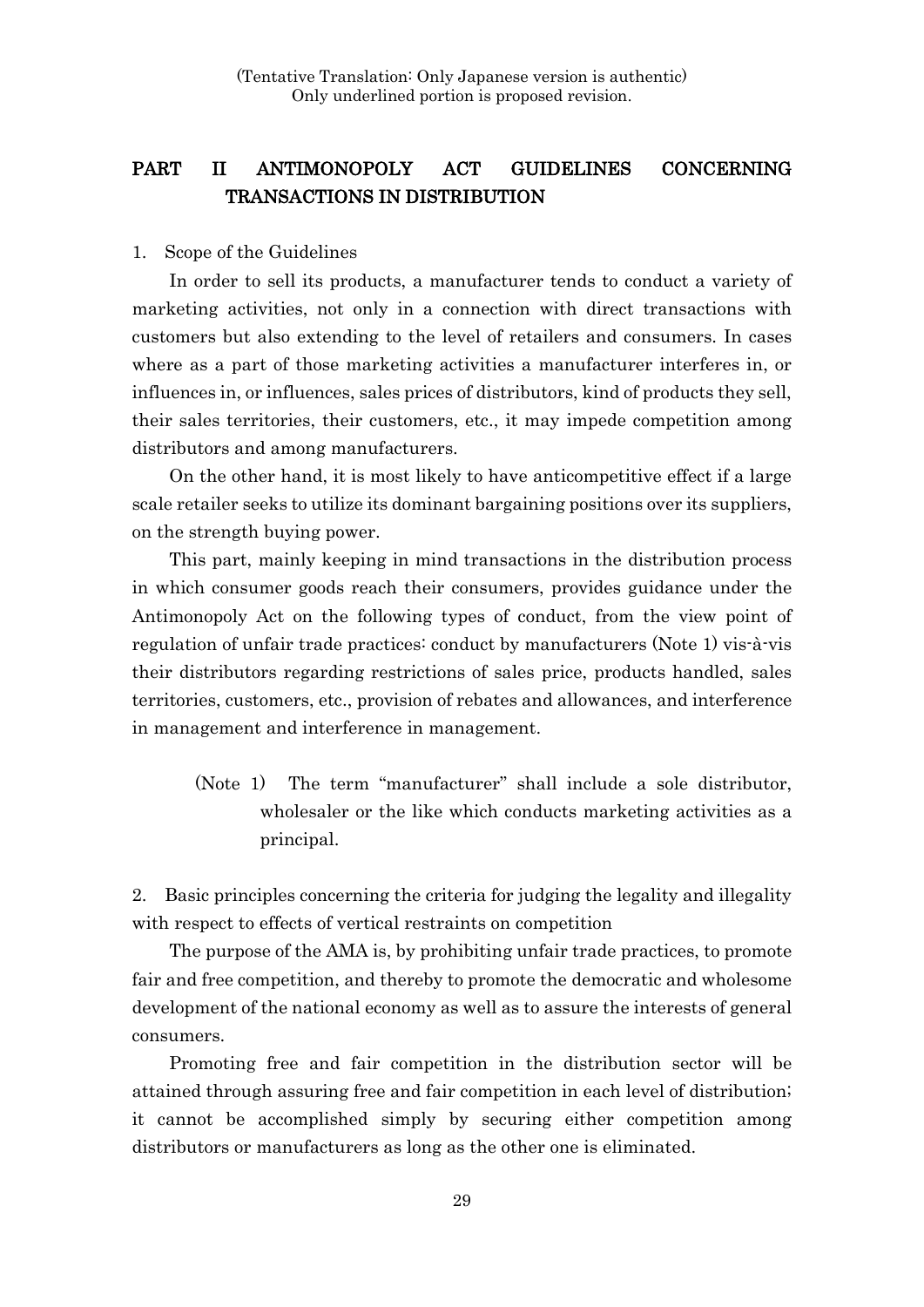Manufacturer's business activities which restrain sales price, sales territory, customers, etc. of distributors such as wholesalers and retailers dealing in the manufacture's products (hereinafter, referred to as "vertical restraints") have various effects on competition depending on their degree, shapes and forms etc. Also, even if vertical restraints give effects to competition, such effects may include pro-competitive effects as well as anti-competitive effects.

3. Criteria for judging the legality and illegality of vertical restraints

(1) Viewpoint on the criteria for judging the legality and illegality for vertical restraints

The AMA prohibits business activities which are likely to impede competition as unfair trade practices.

Whether vertical restraints are likely to impede fair competition or not will be examined by considering the following factors comprehensively. In this examination, not only anticompetitive effects but also procompetitive effects that would be resulted from the vertical restraints will be taken into consideration.

Also, the effects on potential competitors in each distribution level will be taken into consideration as well.

- a. Actual conditions of so-called inter-brand competition (competition among manufacturers and competition among distributors carrying the different brand of products) (market concentration, characteristics of the product, degree of product differentiation, distribution channels, difficulty of new market entry, etc.);
- b. Actual conditions of so-called intra-brand competition (competition among distributors carrying the same brand of products) (degree of dispersion in price, business types of distributors dealing in the product, etc.);
- c. Position in the market of the manufacturer that imposes the restrictions (in terms of market share, rank of brand name, etc.);
- d. Impact of the restrictions on the business activities of the distributors (degree, shapes and forms of the restriction etc.);
- e. Numbers of distributors affected by the restrictions, and their position in the market.
- (2) Pro-competitive effects which may result from vertical restraints In the case where vertical restraints actually promote sales of new products,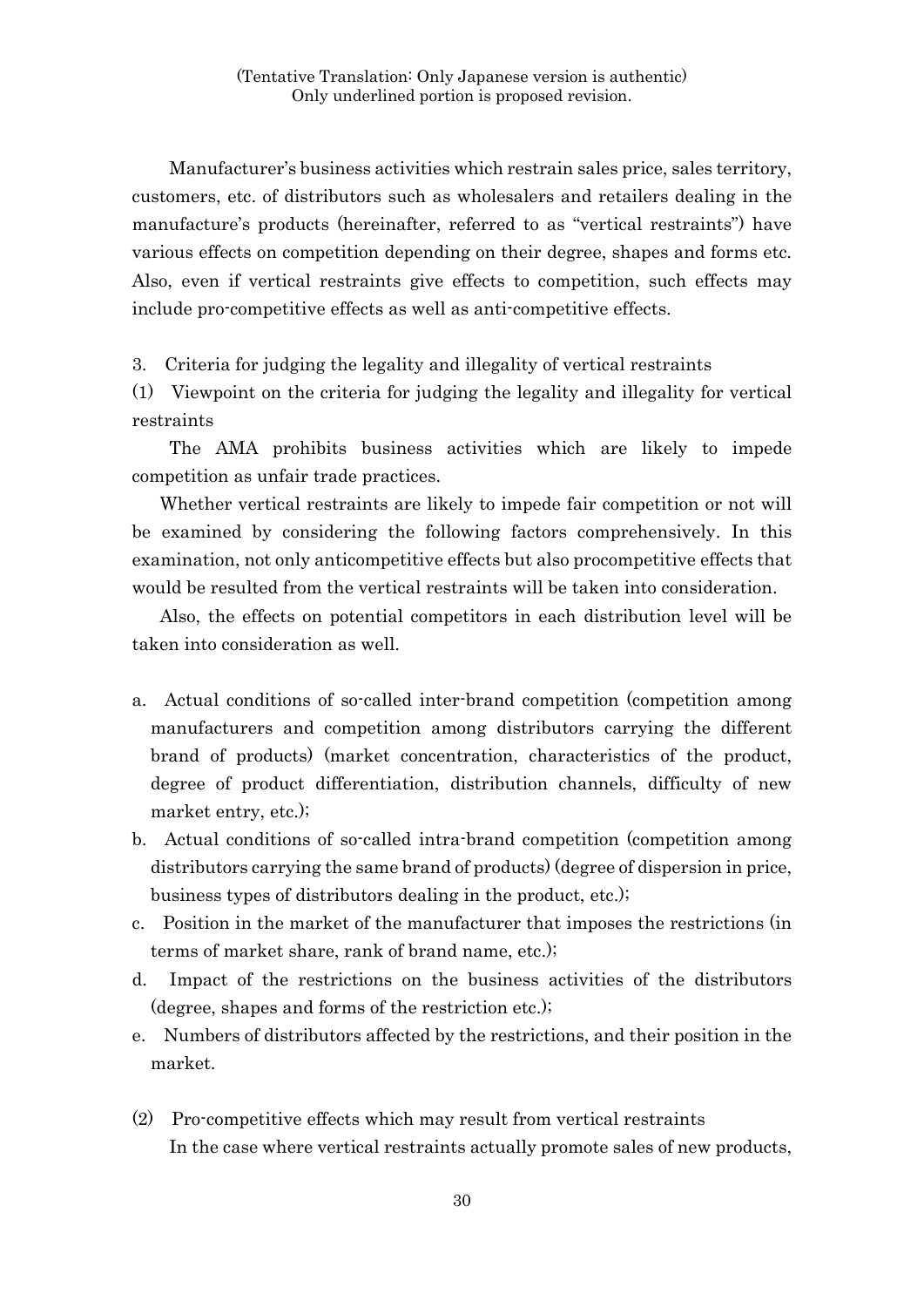ease new entrants, improve quality and services and so on, pro-competitive effects can be recognized. The followings are typical and non-exhaustive examples:

a. Distributors may sell manufacturer's products without their own promotional activities when other distributors implement such promotional activities as pre-sales services to consumers, which thus actually boost demand for the products.

In such a case, either distributor may eventually refrain from actively implementing voluntary promotional activities, and such situations may come where consumers who would have purchased the products, may not purchase them.

This type of situation is called the "free-rider" problem. One situation in which the free-rider problem is likely to occur is when consumers have limited information on the products. For example, in case of relatively new or technically complex products for consumers, consumers tend to have insufficient information so distributors may have to provide enough information or implement through promotional activities.

In addition, consumers must have a sufficient cost-saving effect on purchasing products when purchasing the products from a distributor that does not implement such promotional activities instead of purchasing from one which actually does so. Generally, consumers will have a profound effect when the price of products is relatively high.

When these conditions are met and therefore the free-rider problem occurs, making it highly likely that distributors will not provide consumers with sufficient information of the product hereby the product will not be supplied, allocating one sales area to one distributor may be one of efficient restrictions to avoid such free-riding.

Provided, however, that pro-competitive effects are recognized, for one thing, only if such promotional activities can benefit many new customers who do not yet have enough information and therefore increase of amount of purchase can be expected and so on. Also, such promotional activities may be unique for the product, and the cost of the promotional activities cannot be recouped (so-called "sunk-cost").

b. In some cases, it may be vital for manufacturer's marketing strategy to sell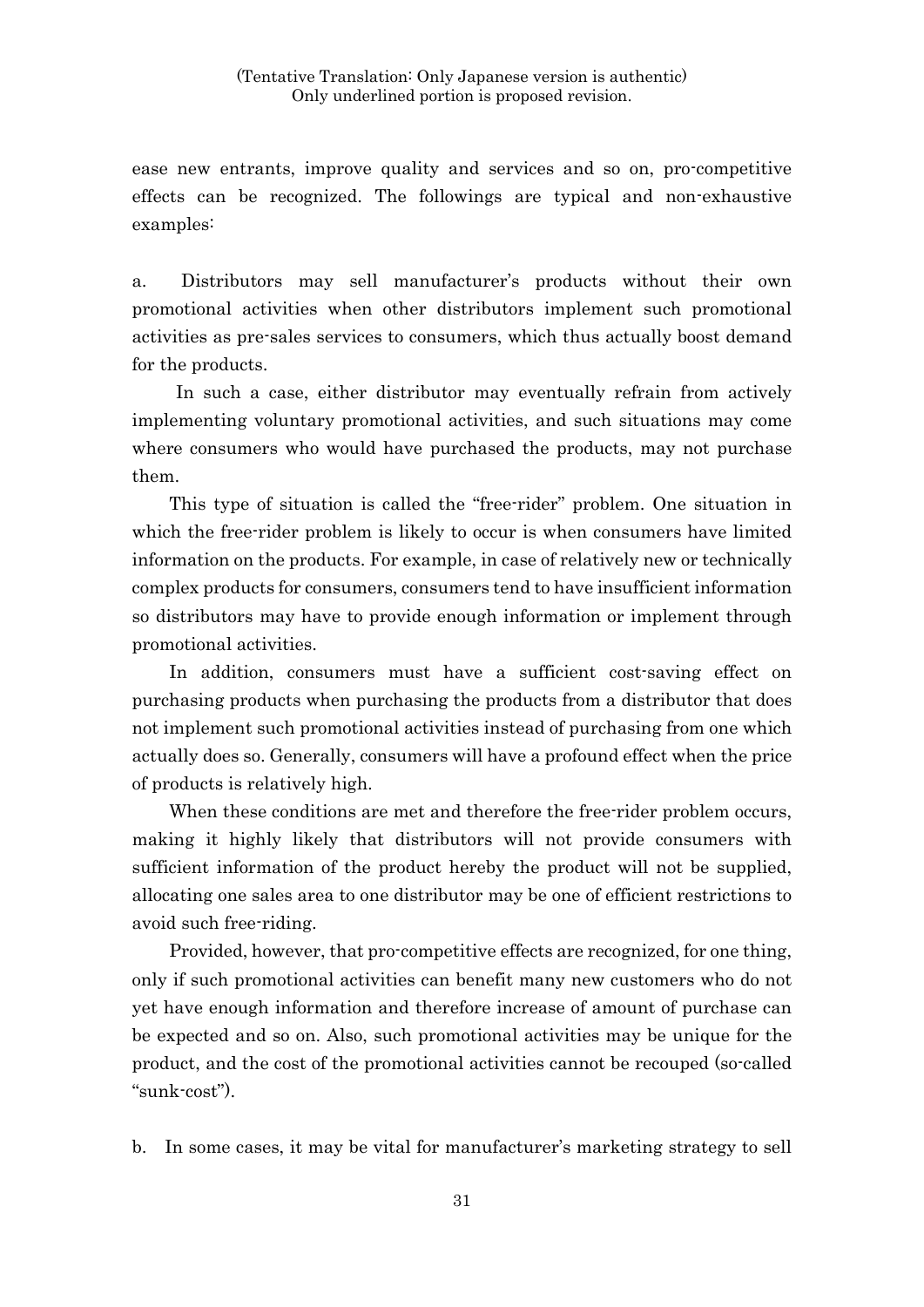its products through retailers which establish a reputation for stocking highquality products, in order to build a reputation for high quality of their new products.

In such a case, limiting retailers to whom dealers selling their products to such exclusive retailers may be one of helpful restriction for such manufacturers in order to acquire reputation for high quality of their new products.

c. Where a manufacturer sells a new product, the manufacturer may ask its distributors to make special investments such as establishing special facilities. In such a case, the distributors may not recoup these investments if other distributors which do not make such investments sell the same product. As a result, all distributors may refrain from making such investments.

In such a case, providing a certain territorial protection to the distributor may be one of helpful restrictions for a manufacture to encourage them to make special investments.

d. A manufacturer may try to create uniform sales services and standardize the quality of sales services to build a reputation among customers (so-called "brand image") for its products. In such a case, limiting the distributor's customers to those who can meet certain criteria or restraining retailers' sales methods might be helpful for a manufacturer in order to build a reputation among consumers.

(3) The marketing activities which involve restrictions of products handled by distributor, distributors' sales territories or customers, etc. (hereinafter referred to as "vertical non-price restraints"), one of vertical restraints, are generally not illegal unless such restrictions "result in making it difficult for new entrants or competitors to easily ensure alternative distribution channels" (Note 2) or "the price level of the product covered by the restriction is likely to be maintained" (Note 3). On the other hand, price restrictions generally have significant anticompetitive effects and are likely to impede fair and free competition in principle.

(Note 2) Whether or not a restriction "may result in making it difficult for new entrants or competitors to easily secure alternative distribution channels" is to be determined, taking comprehensively into account the judging criteria for the legality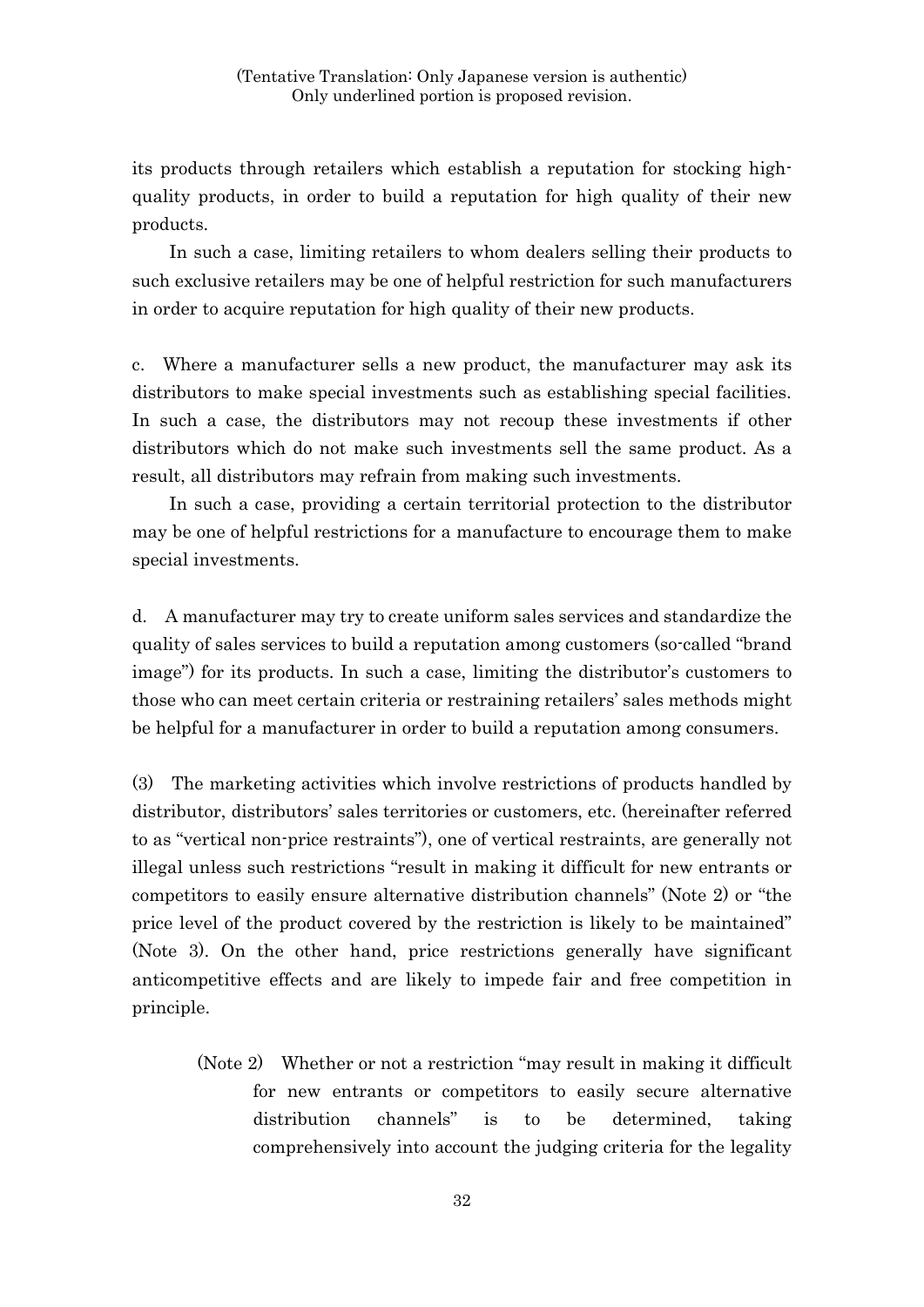and illegality in (1) above. When applying the judging criteria, other manufacturers' behaviors are also to be considered. For example, in cases where two or more manufacturers respectively and parallel restrict handling of competing products (see, 2 (1) of the Chapter 2 below), it is more likely to result in making it difficult for new entrants or competitors to easily secure alternative distribution channels, compared to cases where only one manufacture does.

The same shall apply in the remainder of Part II with regard to whether a restriction "may result in making it difficult for new entrants or competitors to easily secure alternative distribution channels"

(Note 3) "Cases where the price level of the product covered by the restriction is likely to be maintained" refers to cases where vertical restraints would be likely to bring such circumstances as where the said vertical restraint would impede competition among distributors and thereby enable a distributor to reasonably freely control its price by its own volition and thus maintain or raise its price of the product.

A Restriction which does not result in such circumstances would not be generally deemed as "cases where the price level of the product covered by the restriction is likely to be maintained."

When examining whether a vertical restriction would fall under such a case, for example, in case of a restriction on sales territory of distributors, the degree of competitive pressures from available mail order shopping or available cross-border purchases from distributors located in other areas, may be taken into account.

Whether or not "cases where the price level of the product covered by the restriction is likely to be maintained" is to be determined, taking comprehensively into account the judging criteria for the legality and illegality in (1) above. For example, in cases where exclusive territory (see, 3 (1) of the Chapter 2 below) is assigned to distributors by an influential manufacturer in a market (Note 4) under the circumstances where inter-brand competition does not work well due to oligopolistic structure of the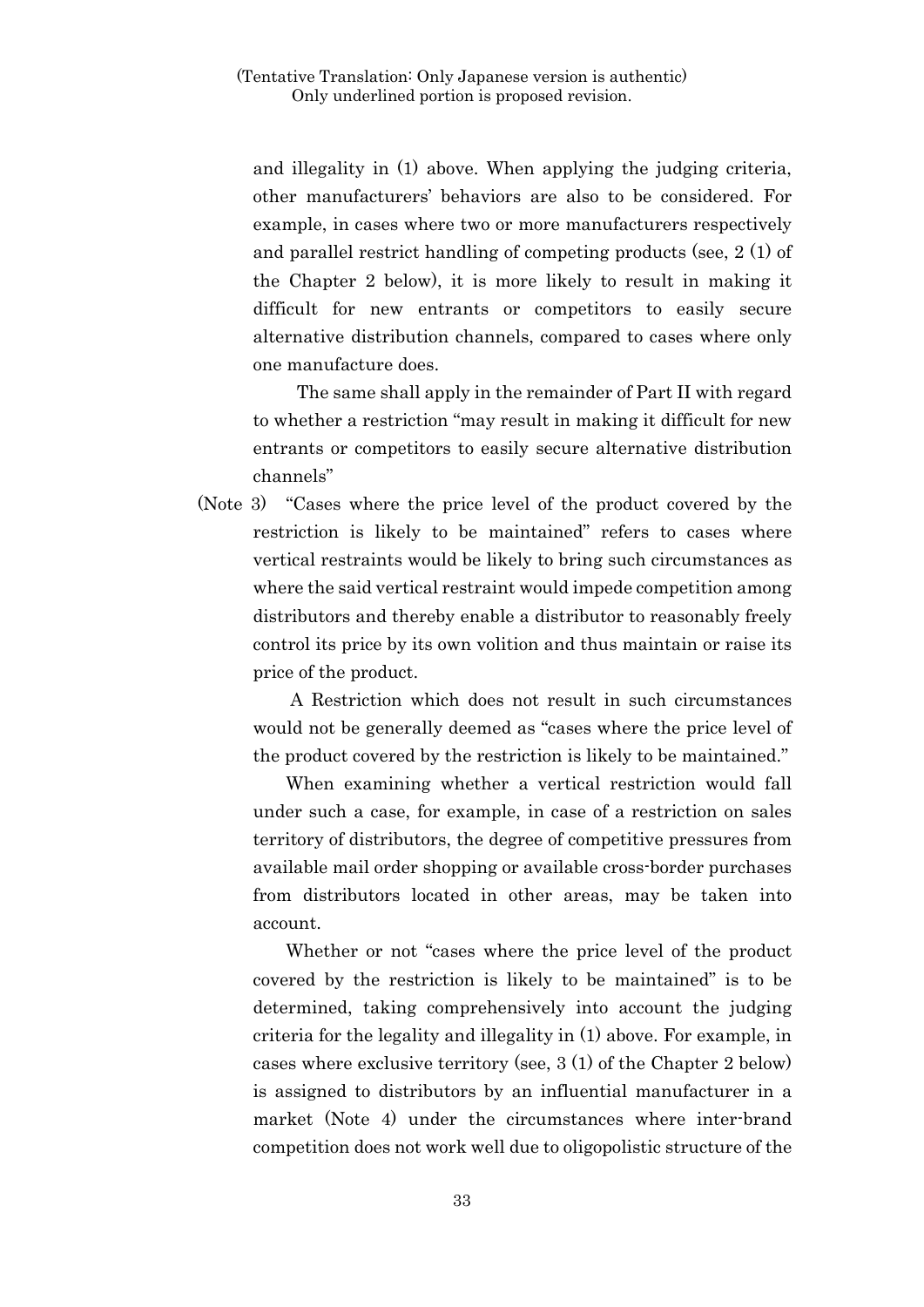market and product differentiation, price competition for the product of the manufacture's brand may be imposed, and the price level of the product is likely to be maintained.

The same shall apply in the remainder of Part II with regard to whether "price level of the product is likely to be maintained."

(Note 4) Whether "a manufacturer is influential in a market" is in the first instance judged by a market share of the manufacturer, that is, whether it has a share exceeding 20% in the market (meaning a product market which consists of a group of products with the same or similar function and utility as the product covered by the conduct, and competing with each other judging from geographical conditions, transactional relations and other factors, and which is determined, in principle, in terms of substitutability for users and also, when necessary, substitutability for suppliers).

Nevertheless, even if a firm falls under this criterion, the restriction by the manufacturer is not always illegal. In cases, where the price level of the product covered by the restriction is likely to be maintained," such restriction is illegal.

In cases where an exclusive territory is imposed by a newlyentered firm or a firm which has a market share of 20% or less, the price level of the product covered by the restriction is not usually likely to be maintained, and such restriction is not illegal.

4. Unjust Low-price Sales and Discriminatory Pricing

As an issue under the Antimonopoly Act in relation to distribution, in addition to this type of conduct, there is the matter of unjust low-price sales and discriminatory pricing.

Unjust low-price sales and discriminatory pricing as defined below are prohibited under the Antimonopoly Act as unfair trade practices:

#### (1) Unjust low price sales

a. Without justifiable grounds, continuously supplying goods or services at a price far below the cost incurred to supply them, thereby tending to cause difficulties to the business activities of other enterprises. (Article 2(9)(iii) of the Antimonopoly Act)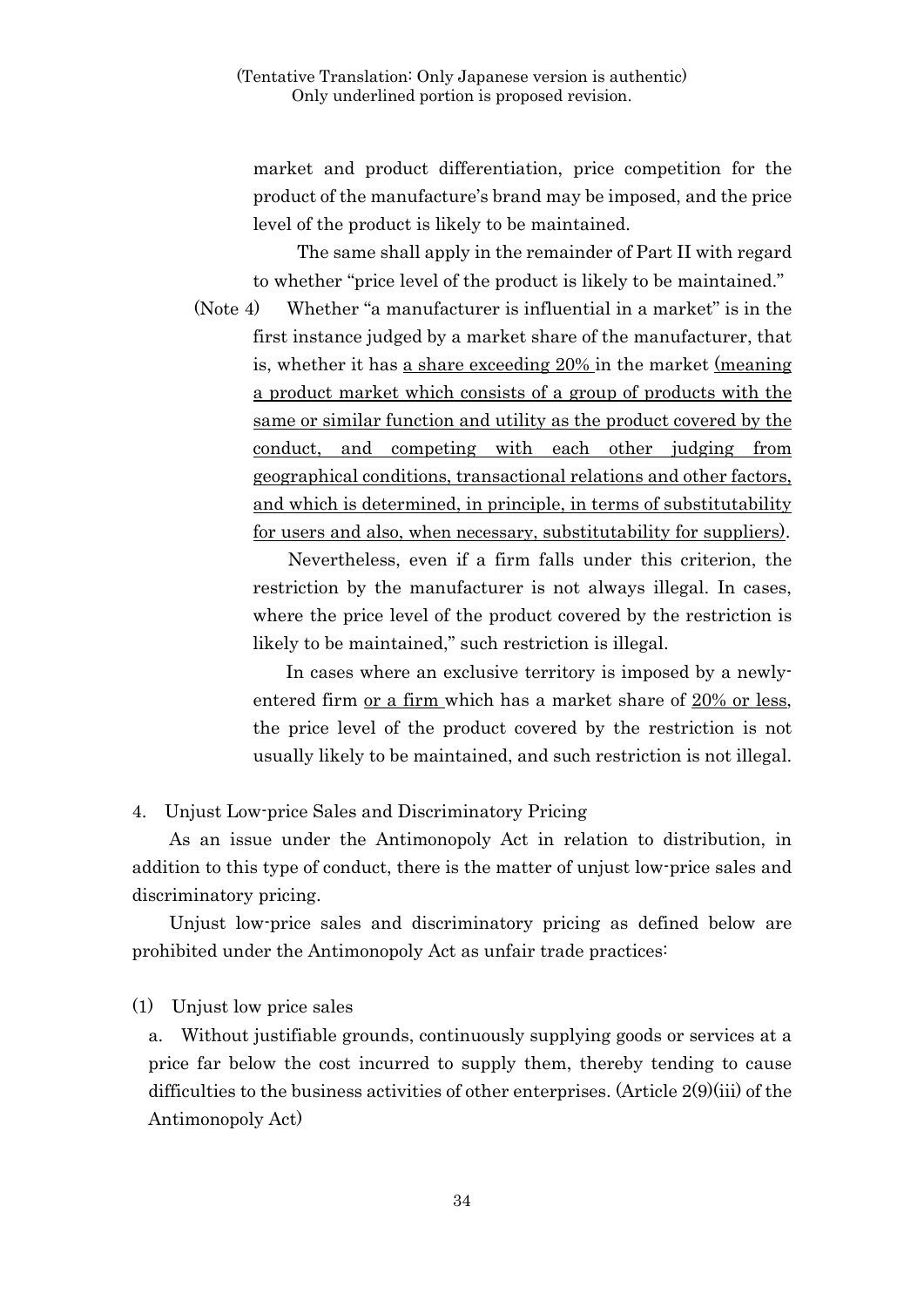b. In addition to any conduct that falls under the provisions of Article 2, paragraph (9), item (iii) of the Act, unjustly supplying goods or services at a low price, thereby tending to cause difficulties in the business activities of other enterprises. (Article 6 (Unjust Low-price Sales) of the General Designation)

# (2) Discriminatory pricing

a. Unjustly and continually supplying goods or services at a price applied differentially between regions or between parties, thereby tending to cause difficulties to the business activities of other enterprises. (Article 2(9)(ii) of the Antimonopoly Act)

b. In addition to any conduct that falls under the provisions of Article 2, paragraph (9), item (ii) of the Act on Prohibition of Private Monopolization and Maintenance of Fair Trade (Act No. 54 of 1947; hereinafter referred to as "the Act"), unjustly supplying or accepting goods or services whose prices are differentiated by region or by counterparty. (Article 3 (Discriminatory pricing) of the General Designation)

As to unjust low-price sales and discriminatory pricing relating to them, the Fair Trade Commission has already provided guidance on them in the Guideline Concerning Unjust low-price Sales under the Antimonopoly Act Published in December 18, 2009, and will address these practices properly in accordance with these Guidelines.

## Chapter 1 Resale Price Maintenance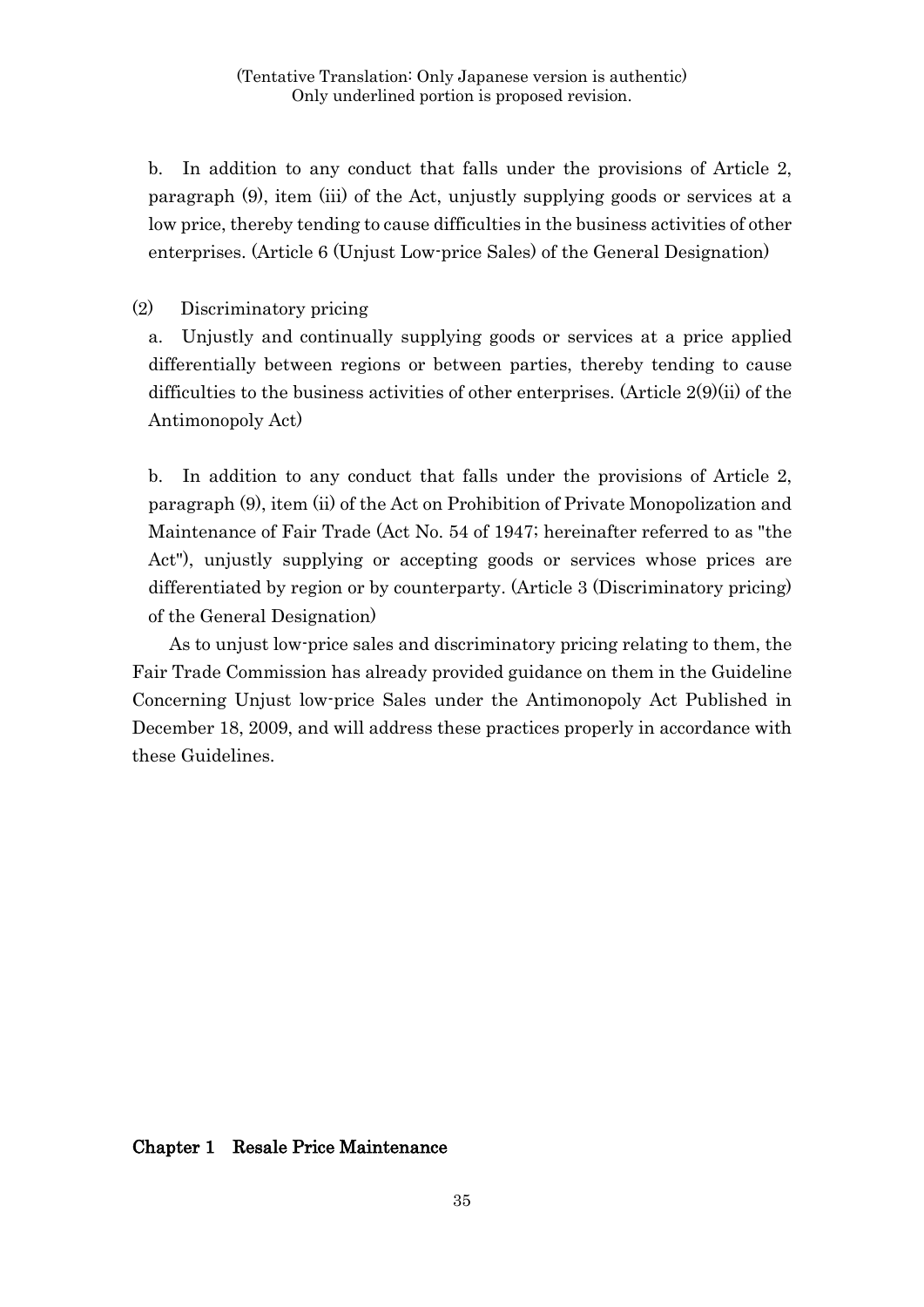## 1. Viewpoint

(1) It is one of the most basic matters in a firm's business activities that it independently determines its own sales price, in keeping with conditions in a market, and moreover this secures competition among firms and consumer choice.

In cases where, as one aspect of marketing activities, or as requested by distributors, a manufacture restricts sales price of distributors, it is in principle illegal as unfair trade practices, because it reduces or eliminates price competition among distributors.

(2) In cases where a manufacturer's suggested retail price or quotation is indicated to distributors as a reference price, such conduct itself is not a problem (Note 5). In cases where the price, such conduct itself is not merely given as a reference price, however, and the manufacturer seeks to restrict resale price of the distributors by causing them to keep the reference price, such conduct falls under the conduct described (1) above, and is in principle illegal.

(Note 5) In cases where a manufacturer sets a suggested retail price, it is as "True Price" (Seika), "Set Price" (Teika), or the number of the price alone, but non-binding expressions such as "Reference Price" (Sanko Kakaku) or "manufacturer's suggested retail price" and that in case of announcing the suggested price to distributors and consumers, the manufacturers clearly states that the suggested retail price is given solely for reference and that each distributor should determine its resale price independently.

#### 2. Restriction of Resale Price

(1) Restrictions by a manufacture of sales price of distributors (resale price) are in principle illegal as unfair trade practices (Article 12 (Resale Price Restriction) of the General Designation). That is to say, since resale price maintenance (RPM) reduces or eliminates price competition among distributors on the products, generally RPM will have a serious anti-competitive effect and so is likely to impede fair and free competition in principle. Therefore, the Antimonopoly Act stipulates that RPM without "justifiable grounds" is illegal as unfair trade practice. In other words, RPM is not illegal as an exception on the condition that it has "justifiable grounds."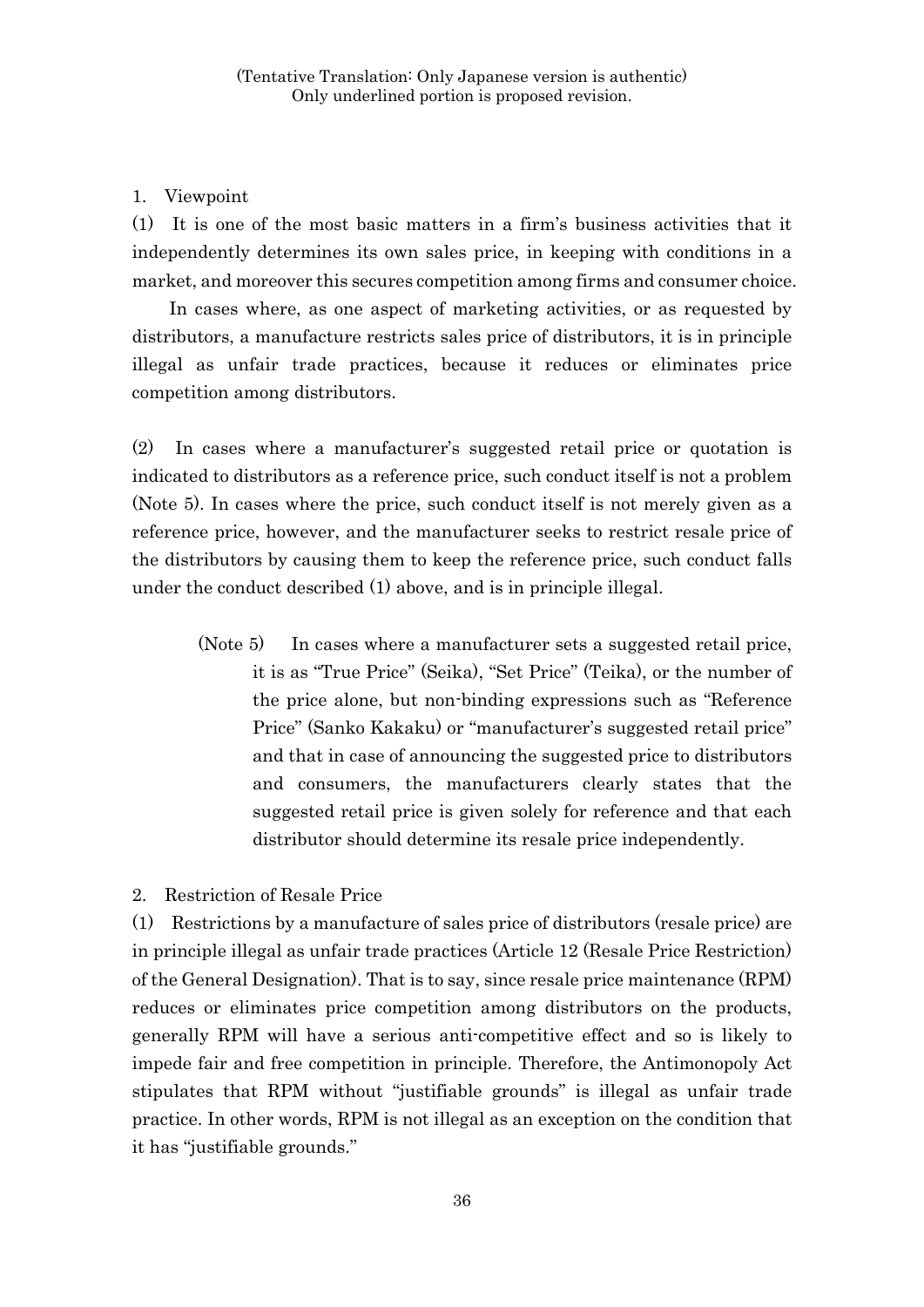(2) "Justifiable grounds" might be granted within reasonable scope and reasonable term, in the case where such RPM by a manufacturer will result in actual pro-competitive effects and will promote inter-brand competition, will get demand for the product increased thus benefiting consumers, and procompetitive effects will not result from less restrictive alternatives other than the RPM.

For example, when a manufacturer performs RPM, such RPM will be granted to have "justifiable grounds" in the case where such RPM actually results in pro-competitive effects through avoiding the "free-rider" problem mentioned in Part 2, 3(2) a., will promote inter-brand competition, will get the demand of the product increased, thus benefiting consumers, and pro-competitive effects will not result from less restrictive alternatives other than the RPM.

(3) Whether resale prices have been restricted is to be judged based on the determination of whether any artificial means is taken to secure the effectiveness in attaining sales at the price indicated by the manufacturer.

In the following cases, it shall be judged that the effectiveness in attaining sales at the price indicated by the manufacturer is secured:

a. In case where a written or oral agreement between a manufacturer and its distributors causes the distributors to sell at the price indicated by the manufacturer, examples are as follows:

(a) In case whether a written or oral contact provides that sales are made at the price indicated by a manufacturer;

(b) In case where distributors are required to pledge in writing to sell at the indicted by manufacturer:

(c) In case where a manufacturer only starts dealing with such distributors that accept such condition that they sell at the price indicted by the manufacturer; and

(d) In case where a manufacturer deals with distributors on conditions that the distributors sell at the price indicated by the manufacturer and that unsold goods are not to be discounted but to be repurchased by the manufacturer.

b. In case where any artificial means, such as imposing or suggesting to impose economic disadvantage if sales are not made at a manufacturer's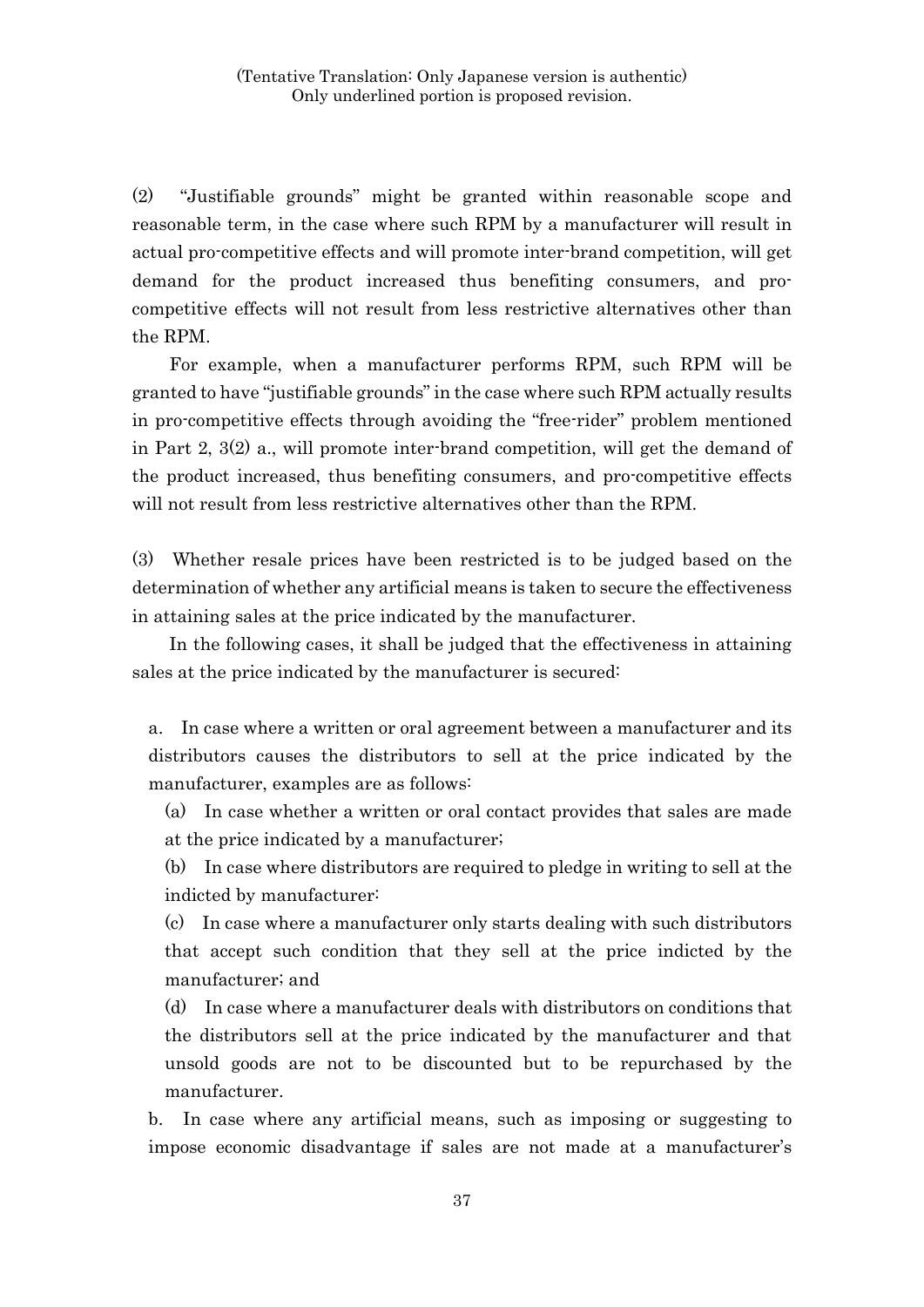indicated price, causes distributors to sell at the indicated price. Examples are as follows:

(a) In case where curtailment of shipments or any other economic disadvantage (including reduction of quantities shipped, raising of shipment price, reduction of rebates, refusal to supply other products: hereinafter the same) is imposed in the event that sales are not made at a manufacturer's indicated price or in case where a notification or suggestion to that effect is made to distributors;

(b) In case where rebates or other economic rewards (including lowering of shipment price, supplying of the products; hereinafter the same) are provided in the event that sales are made at a manufacturer's indicated price, or in case where a notification or suggestion to that effect is made to distributors; and

(c) In case where a manufacturer cases distributors to sell at the manufacturer's indicated price by the following means:

i. Collecting sales price reports, patrolling retail establishments, conducting price, supervision by salespersons dispatched to shops, examining ledgers or records of retailers, and so forth in order to ascertain whether sales are being made at the manufacturer's indicated price;

ii. Identifying price-cutting distributors by making use of secret marks and requesting wholesalers who supplied them to buy the goods to such distributors not to sell to them;

iii. Buying goods from price-cutting distributors and requesting such distributors or wholesalers who supplied them to buy the goods or pay the cost of their purchases; and

iv. Transmitting complaints to price cutting distributors from nearby distributors with regard to low-price sales, and requesting the price-cutting distributors to end such sales.

(4) In cases where discriminatory treatment in the form of refusals to deal or provision of rebates, and so on, has been used to secure the effectiveness of restrictions on resale price, such conduct itself is illegal as unfair trade practices (Article 2 (Other Refusal to Deal) or 4 (Discriminatory Treatment on Transaction Terms, etc.) of the General Designation).

(5) In (3) above, the price indicated by a manufacturer to distributors includes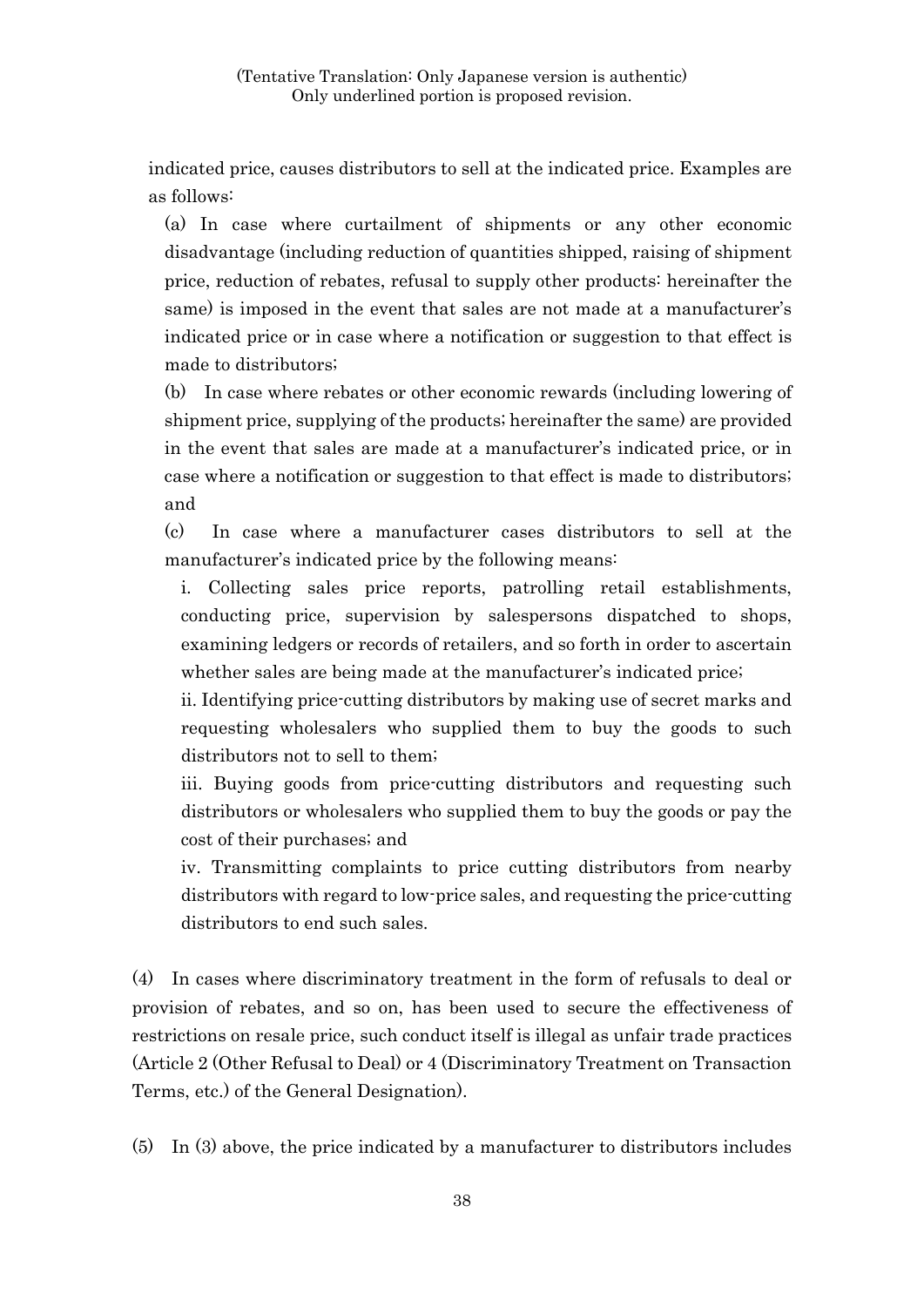both a specific price and any of the following types of price level:

a. Price to be within x% discount from the manufacturer's suggested retail price;

b. Price to be in a specific range ( no less than Y JPY and no more than Z JPY);

c. Price to be approved in advance by the manufacturer;

d. Price to be not less than that charged by nearby stores; or

e. Price to be suggested by the manufacturer to the distributors as the lowest limit by such means as warning the distributors against discount.

(6) The guidance regarding restrictions on resale price described in (3), (4) and (5) above shall apply not only to conduct by a manufacturer vis-à-vis direct customers but also to conduct vis-à-vis secondary wholesalers or retailers which are indirect customers, either directly or indirectly via wholesalers (Article 12, 2, or 4 of the General Designation).

(7) In cases where in the following kinds of transactions, a direct purchaser from a manufacturer only functions as a commission agent, and if it is recognized that in substance the sale is being done between the manufacturer and its ultimate purchasers, even if the manufacturer instructs resale price to the direct purchaser, it is usually not illegal:

a. In case of consignment sales, and if the transaction is made with a consignor on its own risks and account so that a consignee bears no risk beyond that associated with its obligation to exercise the care of a good manager in shortage and handling of goods, collection of payments, and so on, i.e., is not liable for loss of goods, damage to them, or for unsold goods; or

b. In case of transactions where a supply price is negotiated and decided directly between a manufacturer and a retailer (or user), and the manufacturer instructs a wholesaler to deliver goods to the retailer (or the user), and if the manufacturer is deemed, in substance, to sell the goods to the retailers (or the user), under such circumstances that the wholesaler is charged only with responsibility for physical delivery of the goods and collection of payment, and a fee is paid for such work.

3. "Distribution Research"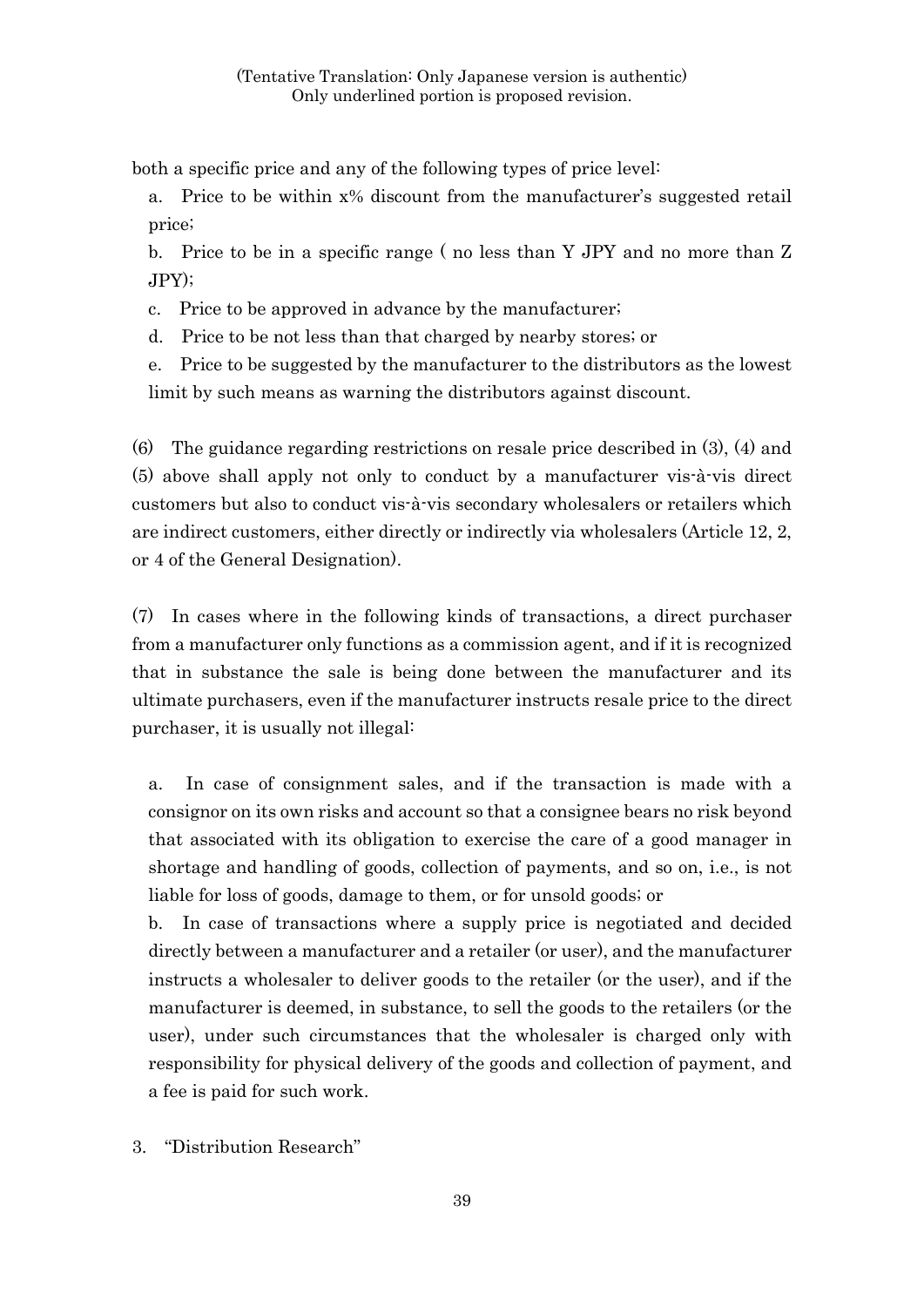When a manufacturer research actual sales prices, actual customers, etc. of distributors handling the manufacturer's products ("distribution research"), such research itself is generally not illegal, unless the research is accompanied by restrictions of sales prices of distributors such as imposing, notifying or suggesting imposition of curtailment of shipments or other economic disadvantage (including reduction of quantity shipped, raising of shipment price, reduction of rebate, refusal to supply other products) in the event that sales are not made at the manufacturer's indicated price.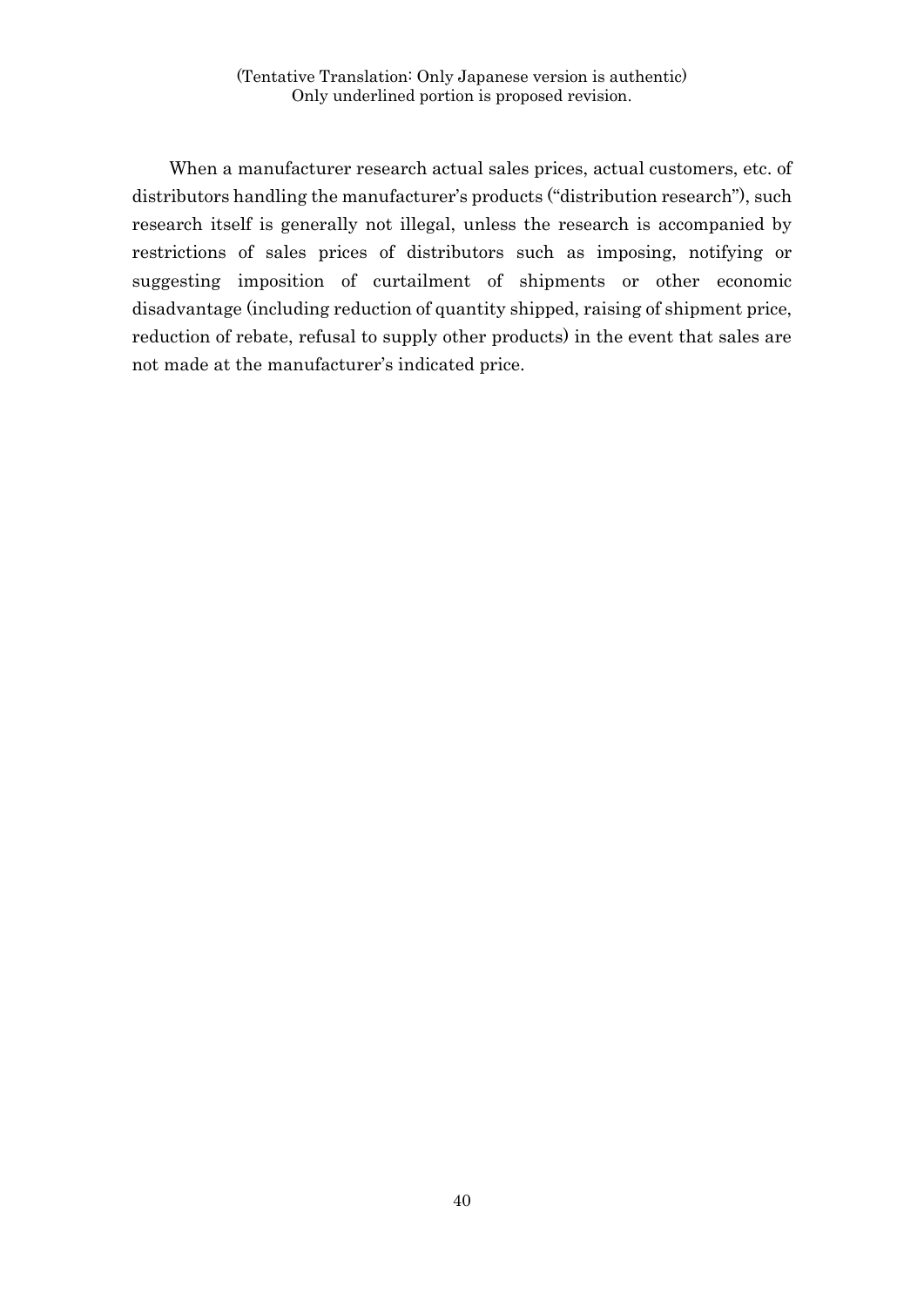# Chapter 2 Vertical Non-Price Restraints

1. Viewpoint

(1) A manufacturer tends to conduct a variety of marketing activities directed to distributors handling the manufacturer's products, not only at direct consumers but extending as far as the retail stage. A number of managerial advantages are identified with such marketing activities to distributor, but in cases of vertical non-price restraints, the following problems may arise (Note 6).

a. Interference in business activities conducted by distributors through creative efforts;

b. Maintenance of final sales prices as a result of dependence of distributors on a manufacturer, and cooperative behavior by the manufacturer and the distributors together;

c. Restriction or elimination of inter-brand competition or intra-brand competition;

d. Higher barriers to entry by other manufacturers and distributors; and

e. Reduced consumer choice.

(Note 6) Since the above problems are most likely to arise particularly in the case of restrictions on products handled by distributors, it is desirable that distributors be capable of handling those products that match the needs of consumers on their independent judgement.

(2) Generally speaking, the effect of vertical non-price restraints on competition in a market differs according to the types of restrictions and specifics of each case. Vertical non-price restraints include the following two categories: a, those which shall not be considered illegal based on types of restraint, but examined on a case-by-case basis, to analyze their effects on competition in a market, from such viewpoints of whether competitors such as new entrants would be excluded and whether price competition of the product covered by the restriction would be impeded, taking account of various factors, including the position of a manufacturer in a market; and b, those which usually tend to impede price competition and are considered in principle illegal, regardless of the position of a manufacturer in market.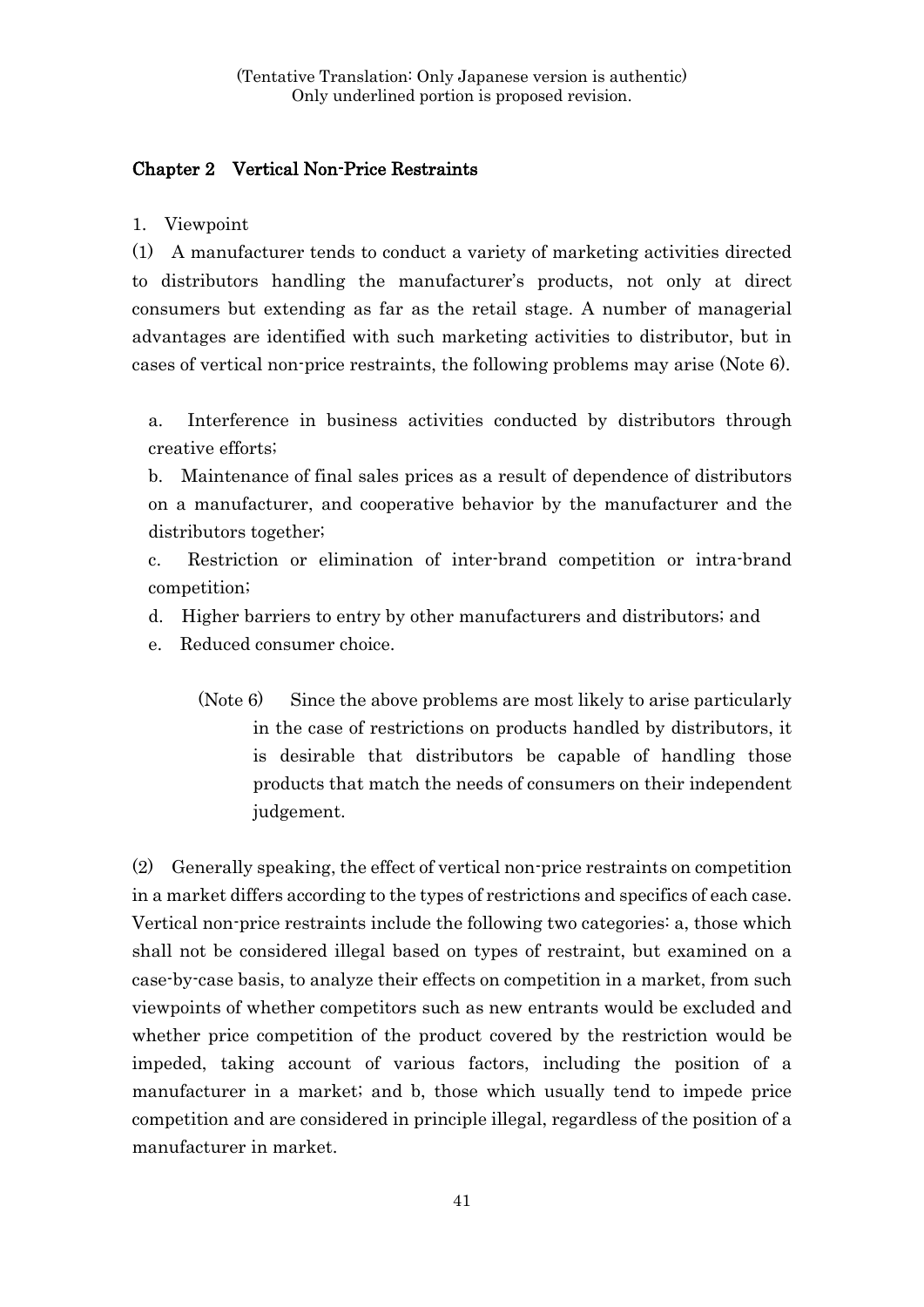(3) As to whether or not vertical non-price restraints have been imposed by a manufacturer, as is the case of restrictions on resale price described in 2 of Chapter 1 above, it shall be found that restrictions have been imposed not only in cases where a contract or other means of arrangement between the manufacturer and distributors can be found, but also in cases where any artificial means, such as imposing economic disadvantage on distributors who do not comply with the request of the manufacturer, is taken to secure the effectiveness of the restrictions.

2. Restriction on Distributors' Handling of Competing Products

(1) Restrictions on distributors' handling of competing products include the following types of restraint imposed by a manufacturer:

a. Making it mandatory for distributors to handle only the manufacturer's products;

b. Restricting distributors from handling competitors' products;

c. Prohibiting or restricting distributors from handling specific products, or f from handling products from a specific firm; and

d. Restricting distributors from handling competing products by means of requiring the distributors to sell such a large volume of its products as is close to their capacity.

(2) In cases where a restriction on handling of competing products is imposed by an influential manufacturer in a market (Note 7), and if the restriction may result in making it difficult for new entrants or competitors to easily secure alternative distribution channels, such restriction is illegal as unfair trade practices (Article 11 (Dealing on Exclusive Terms) or 12 (Dealing on Restrictive Terms) of the General Designation).

(Note 7) Whether "a manufacturer is influential in a market" is in the first instance judged by a market share of the manufacturer, that is, whether it has a share exceeding 20% in the market (meaning a product market which consists of a group of products with the same or similar function and utility as the product covered by restriction, and competing each other judging from geographical conditions, relations to customers, and other factors, and which is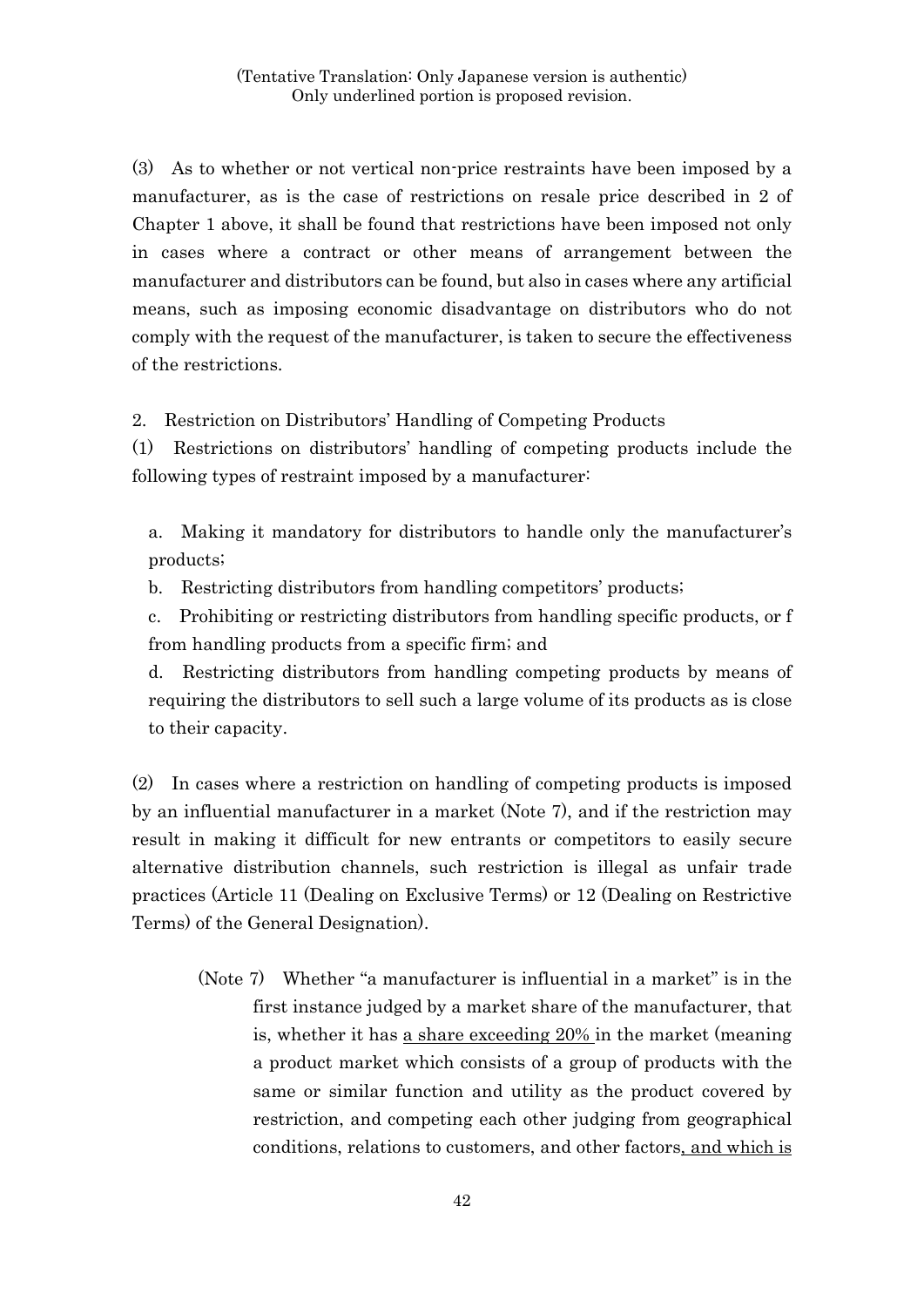determined, in principle, in terms of substitutability for users and also, when necessary, substitutability for suppliers).

Nevertheless, even if a firm falls under this criterion, the restriction by the manufacturer is not always illegal. In cases, where the restriction "may result in making it difficult for new entrants or competitors to easily secure alternative distribution channels," such restriction is illegal.

In cases where a restriction on handling of competing products is imposed by a newly-entered firm or a firm which has a market share of 20% or less, the restriction usually would not result in making it difficult for new entrants or competitors to easily secure alternative distribution channels, and such restriction is not illegal.

The same shall apply in the remainder of Part II with regard to whether a firm is "influential in a market."

(3) The guidance given in (2) immediately above shall also apply to cases where a manufacturer causes wholesalers to restrict retailers' handling of competing products (Article 12 (Dealing on Restrictive Terms) of the General Designation).

3. Restrictions on Distributors' Sales Territory

(1) Restrictions on distributors' sales territory include the following types of restraint imposed by a manufacturer:

a. Assigning a specific territory to each distributor as the area of primary responsibility and requiring the distributor to carry out active sales activities within each territory (establishing the area of primary responsibility, without restriction on sales outside the area and not falling under c, or d, below; hereinafter referred to as " area of responsibility system");

b. Restricting the area where a distributor may establish business premises such as stores, or designating the plane where such premises are to be established (restricting the location of business premises, and not falling under c, or d, below; hereinafter referred to as "location system");

c. Assigning a specific area to each distributor and restricting the distributor from selling outside each area (hereinafter referred to as "exclusive territory");

d. Assigning a specific area to each distributor and restricting the distributor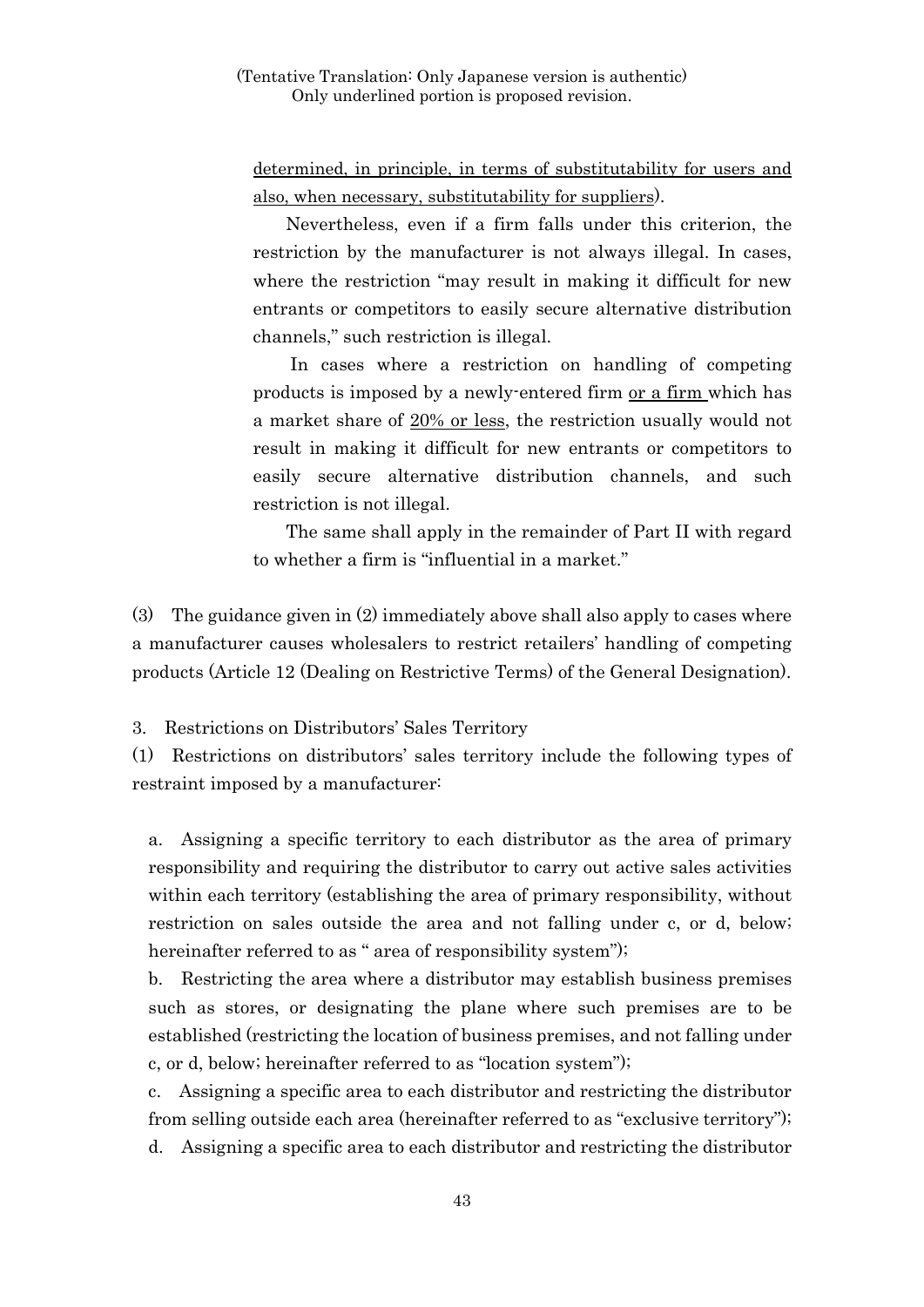from selling to customers outside each area upon request (hereinafter referred to as "restriction of sales to outside customers"); and

#### (2) Area of responsibility system and location system

It is not illegal for a manufacturer to adopt the area of responsibility system or location system, for the purpose of developing an effective network for sales or securing a better system for after-sales service, except where such restriction falls under exclusive territory or restriction on sales to outside customers.

#### (3) Exclusive territory

In cases where an influential manufacturer in market assigns exclusive territory to distributors and if price level of the product covered by the restriction is likely to be maintained, such restriction is illegal (Note 8) as unfair trade practices (Article 12 (Dealing on Restrictive Terms) of the General Designation).

(Note 8) In case of test marketing of a new product or sale of local souvenirs, price level of the product usually would not be maintained by territorial restriction and such restriction is not illegal.

#### (4) Restriction of sales to customers

In cases where a manufacturer imposes restriction of sales to outside customers, and if price level of the product is likely to be maintained, such restriction is illegal as unfair trade practices (Article 12 of the General Designation).

(5) The guidance given in (2), (3), and (4) immediately above shall also apply to cases where a manufacturer causes wholesales to restrict retailers' sales territory (Article 12 of the General Designation).

4. Restrictions on Distributors' Customers

(1) Restrictions on distributors' customers include the following types of restraint imposed by a manufacturer.

a. Requiring each wholesaler to supply only to certain retailers, so that the retailers may buy only to certain retailers, so that the retailers may buy only from that wholesaler (hereinafter referred to as "requirement of designated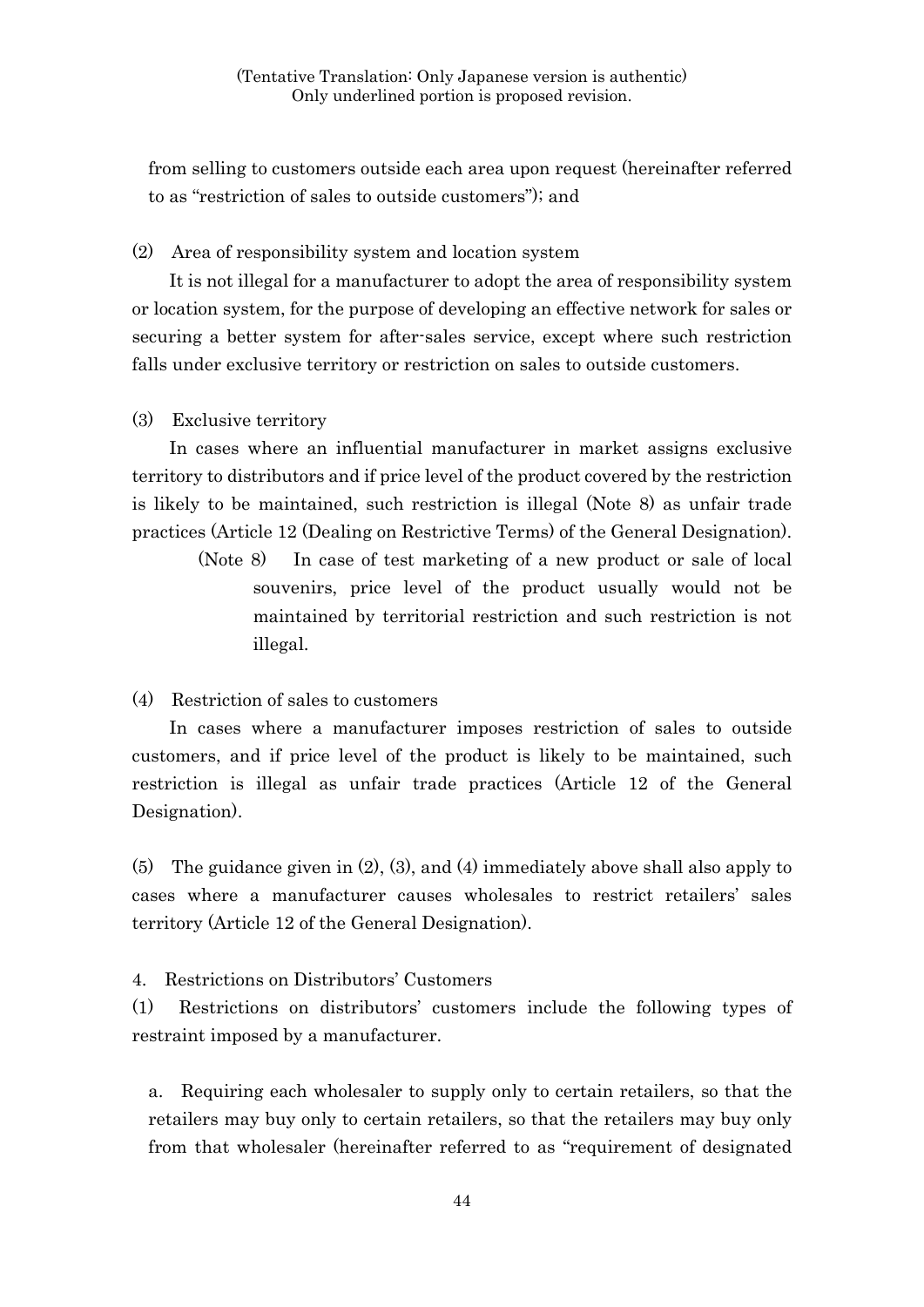# accounts");

b. Preventing distributors from buying and selling products among themselves (hereinafter referred to as "prohibition of sales among distributors"); and

c. Prohibiting wholesalers to sell to price-cutting retailers.

(2) Requirement of designated accounts on wholesalers, and if price level of the product covered by the restriction is illegal as unfair trade practices (Article 12 (Dealing on Restrictive Terms) of the General Designation).

(3) Prohibition of sales among distributors

In cases where a manufacturer prohibits sales among distributors for the purpose of preventing its products from being sold to price-cutting distributors, and if price level of the product is likely to be maintained, such restriction is illegal as unfair trade practices (Article 12 of the General Designation).

(4) Prohibition of sales to price-cutters

In cases where a manufacturer causes wholesalers not to sell to a retailer on account of the retailer's price-cutting(Note9), price level of the product is likely to be maintained, and such restriction is in principle illegal as unfair trade practices (Article 2 (Other Refusal to Deal) or 12 of the General Designation).

Moreover, in cases where a manufacturer stops shipments to a distributor that has been its direct customer, on account of the distributor's price-cutting (Note 9), price level of the product is likely to be maintained, and such conduct is in principle illegal as unfair trade practices (Article 2 of the General Designation).

(Note 9) Whether or not such restriction is "on account of the retailer's (the distributor's) price-cutting" is to be objectively judged based on actual conditions of the transactions, including the manufacturer's response to other distributors, and related circumstances.

## 5. So-called "selective distribution"

A manufacturer may set up a certain criteria to limit the distributors handle its product to ones who meet the criteria.

In such a case, such a manufacturer may prohibit distributors from reselling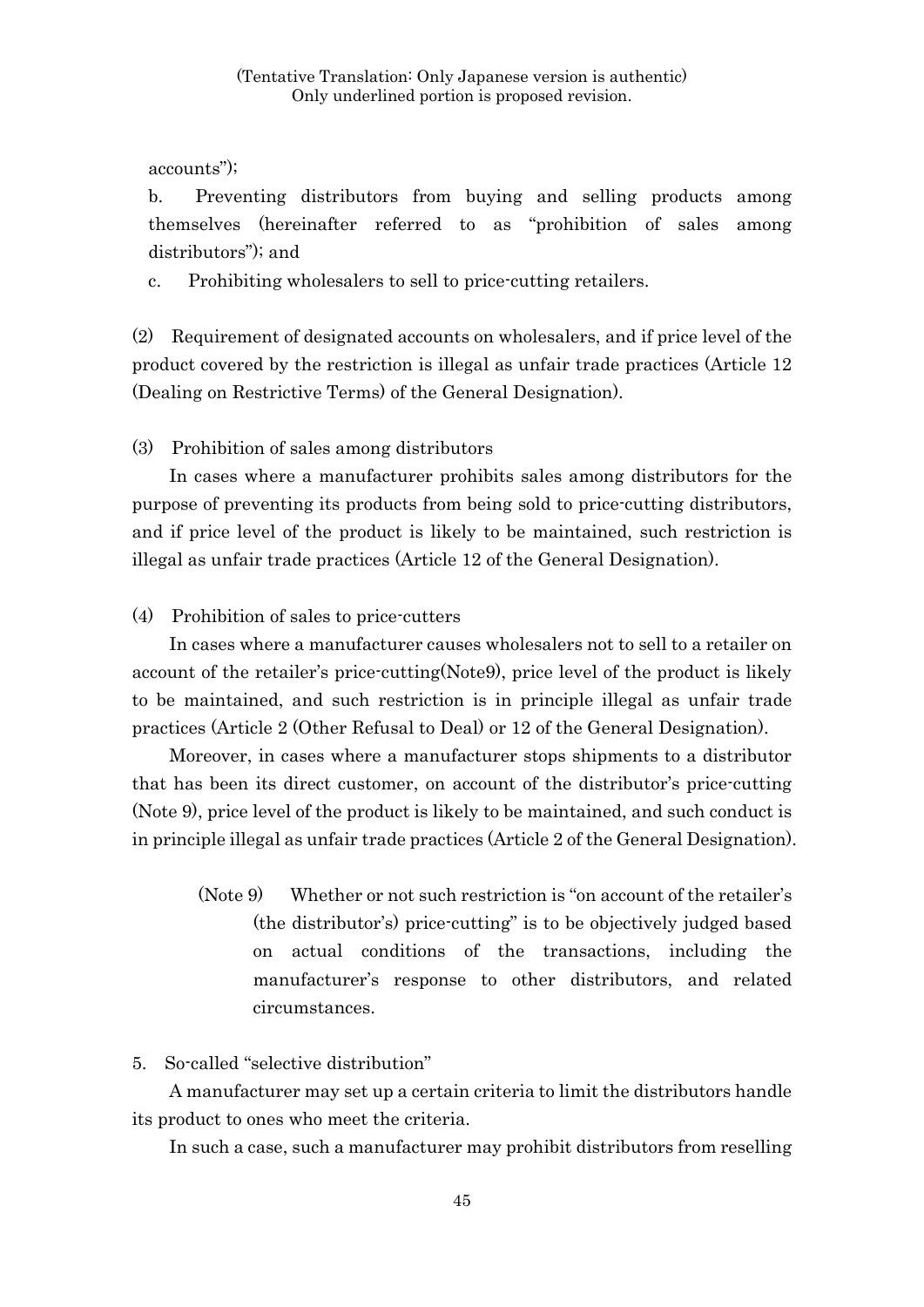its product to other distributors who do not meet the criteria.

This is called "selective distribution" and may result in such pro-competitive effects as mentioned in 2(3).

It is generally not illegal in itself, even if such criteria of the selective distribution were to result in preventing certain incompetent price-cutters etc., from handling the product, provided that such criteria are recognized to have plausibly rational reasons from the viewpoint of the consumers' interests such as related to preservation of its qualities, assuring appropriate use, etc., and, that such criteria are equally applied to other distributors who want to deal in the product.

6. Restrictions on Retailers' Sales Methods

(1) Restrictions on Retailers' sales methods include the following types of restraint imposed by a manufacturer:

- a. Calling for demonstration –sales of the product;
- b. Calling for customer delivery service for the product;
- c. Instructing conditions for quality control of the product; and
- d. Calling for shelf space or a display area exclusively for the product.

(2) In cases where restrictions on the retailers' sales methods (excluding those on sales price, sales territory and customers) are recognized to have plausibly rational reasons for the purpose of ensuring proper sales of the product, such as related to assuring the safety of the product, preservation of its qualities, maintenance of credit of its trademark, and so on, and if the same restrictions are applied to other retailers-customers on equal terms, such restrictions in themselves do not present a problem under the Antimonopoly Act.

However, in cases where restrictions on retailers' sales methods are used as a means to restrict sales price, handling of competing products, sales territory or customers (Note10), their illegality is to be judged on the basis of the guidance set forth for each types of conduct described in Chapter 1 and 2 through 4 of Chapter 2 (Article 2(9)(iv) of the Antimonopoly Act (Resale Price Restriction), Article 11 (Dealing on Exclusive Terms) or 12 (Dealing on Restrictive Terms) of the General Designation).

(Note 10) For example, in cases where a manufacturer stops shipments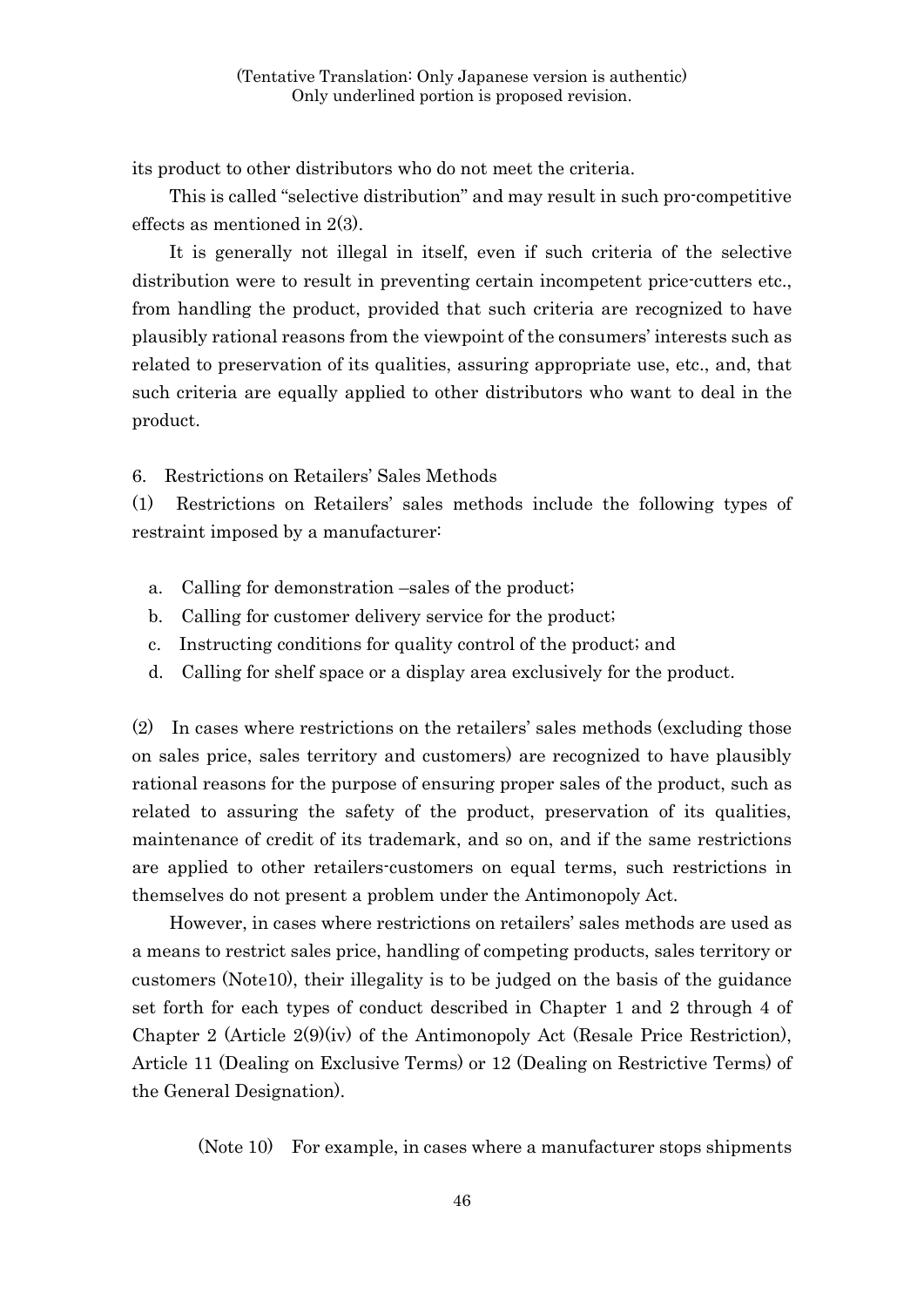only to price-cutting retailers among those which do not observe the restrictions on sales methods on account of their nonobservance of the restrictions, the manufacturer usually shall be found to restrict sales price by means of the restrictions on sales methods.

(3) Furthermore, in cases where a manufacturer imposes the following types of restriction on advertisements and representations as one kind of sales methods, price level of the product is likely to be maintained, and such restriction is in principle illegal as unfair trade practices (Article 12 of the General Designation):

a. In case where a manufacturer restricts the price shown at stores or in handbill etc. or prohibits price advertising: or

b. In case where a manufacturer causes magazines, newspapers or other advertising media in which the manufacturer put advertisements, to reject such advertisements that give price or announcements that give prices or announce price-cutting.

(4) The guidance described in (2) and (3) immediately above shall also apply to cases where a manufacturer causes wholesalers to restrict retailers' sales methods(Article 12 of the General Designation).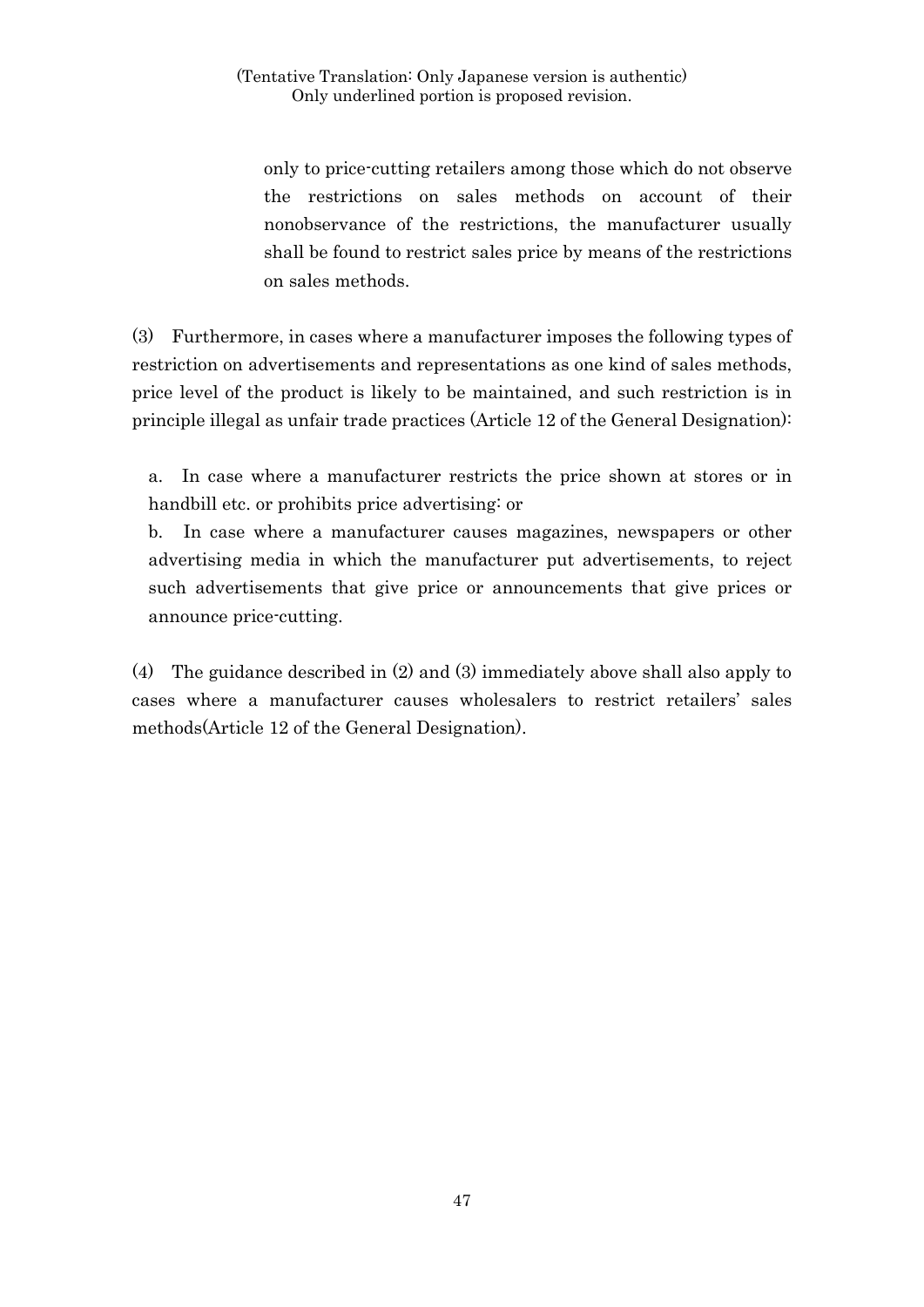#### Chapter 3 Provision of Rebates and Allowances

1. Viewpoint

The nature of rebates and allowances provided by a manufacturer to its distributors (in general, meaning money paid on a systematic or case-by-case basis, separately from the billing price for goods; hereinafter referred to as "rebates") is diverse, including those that that have the nature of adjusting the nature of adjusting the billing price, and those that have the purpose of promoting sales Thus, rebates are paid for a variety of purposes, and rebates as one element of price also have the aspect of promoting price formation in keeping with actual conditions in a market. Accordingly, the provision of rebates in itself does not necessarily present a problem under the Antimonopoly Act.

There are cases, however, where depending on the ways that rebates are provided, they may restrict business activities of distributors and present a problem under the Antimonopoly Act (Note 11)

(Note 11) In cases where a manufacturer discretionally provides rebates without clear basis, and particularly if such opaque rebates account for a large percentage of distributors' margin, they can give rise to the effect of making it easy for the manufacturer to conform the distributors to its sales policy, and are most likely to restrict business activities of the distributors. For this reason, it is desirable for manufacturers to make clear the basis for payment of rebates, and inform their distributors of it.

2. Cases Where There Is a Problem under the Act

(1) Rebates used as a means of restrictions on distributors' sales price, handling of competing products, sales territory, or customers, etc. (for example, in such cases that rebates are reduced if the distributors do not sell products at the price indicated by the manufacturer), their illegality is to be judged in accordance with the guidance described in Chapter 1 and 2 above (Article  $2(9)(iv)$  of the Antimonopoly Act (Resale Price Restriction), Article 11( Dealing on Exclusive Terms) or 12 (Dealing on Restrictive Terms) of the General Designation).

Furthermore, the conduct of discriminating the provision of rebates depending on the price, handling of competing products, or the like, if it has the same or similar function as the imposition of illegal restrictions on distributors,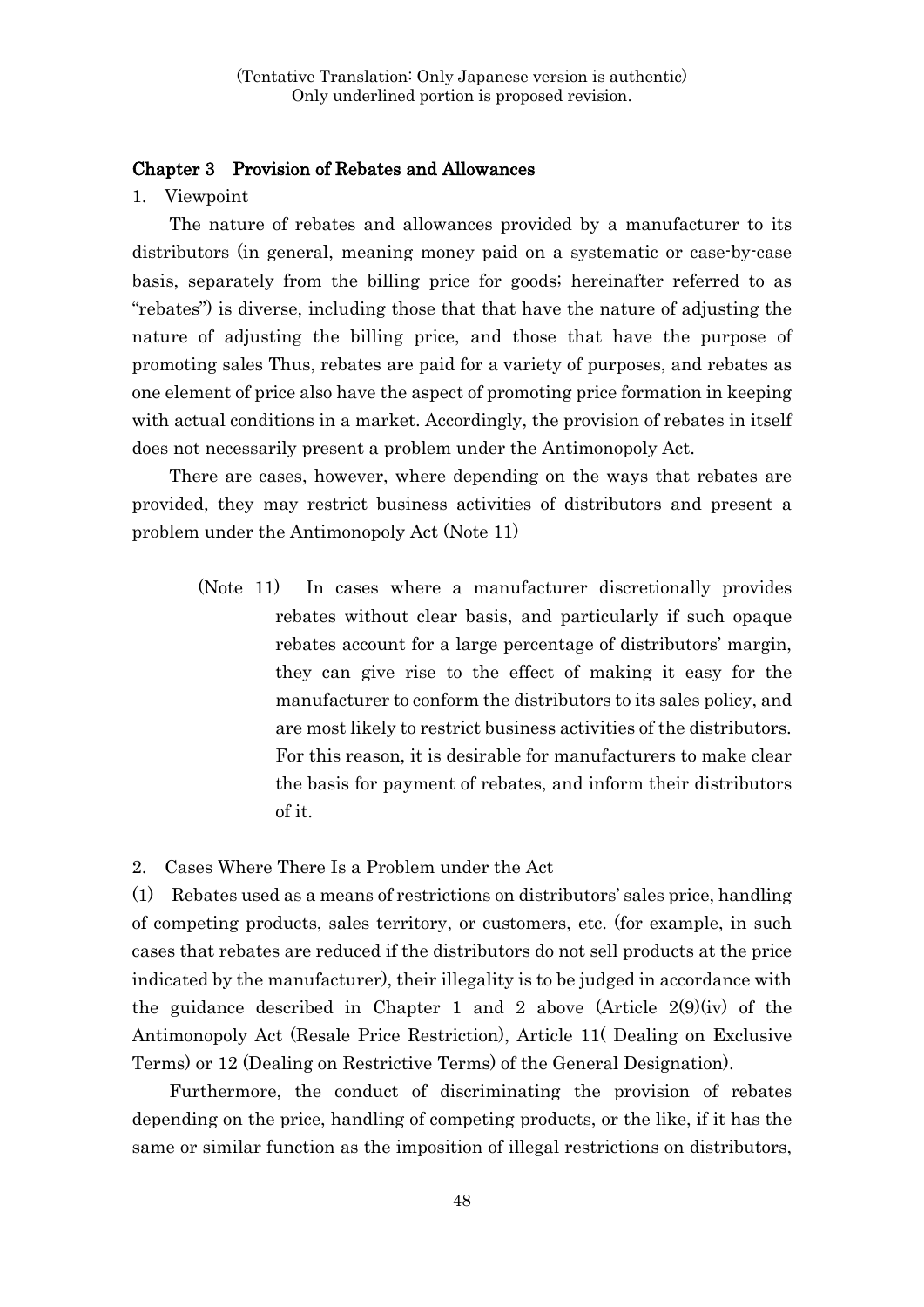such conduct itself is illegal as unfair trade practices (Article 4 (Discriminatory Treatment on Transaction Terms, etc.) of the General Designation). The same shall also apply to  $(2)$ ,  $(3)$ , and  $(4)$  below.

Also, the same shall apply to cases where a "repayment system" ( under which a manufacturer collects all or a part of the margin from the distributors and pays it back after a certain period is used as has the same and similar function as the imposition illegal restriction on the distributors.

#### (2) Coverage rebates

A manufacturer sometimes provided rebates to its distributors according to the percentage of sales of the manufacturer's products in the total business of each distributor during a specific period, or according to the share that the manufacturer's products have in the display of all goods at the distributor's store.

In cases where the provision of rebates of these kinds (coverage rebates) has the function of restricting the handling of competing products, its illegality is to be judged in accordance with the guidance described in 2 (2) of Chapter 2 (Restriction on Distributors' Handling of Competing Products) above.

That is, in cases where an influential manufacturer provides coverage rebates, and if the provision has the function of restricting distributors' handling of competing products and may result in making it difficult for new entrants or competitors to easily secure alternative distribution channels, such provision is illegal as unfair trade practices (Article 4, 11, or 12 of the General Designation).

#### (3) Remarkably progressive rebates

At times a manufacturer in providing volume rebates, may set a rebate rate progressively, according to a ranking of distributors based on criteria such as quantity of products supplied to each distributor during a certain period. While progressive rebates have the aspect of promoting price formation in keeping with actual conditions in a market, if the rate is remarkable progressive, they have been the function of encouraging the preferential handling of that manufacturer's products over those of others.

In cases where the provision of remarkably progressive rebates has the function of restricting the handling of competing products, its illegality is to be judged in accordance with the guidance described in 2 (2) of Chapter 2 (Restrictions on Distributors' Handling of Competing Products) above.

That is, in cases where an influential manufacturer provides such rebates,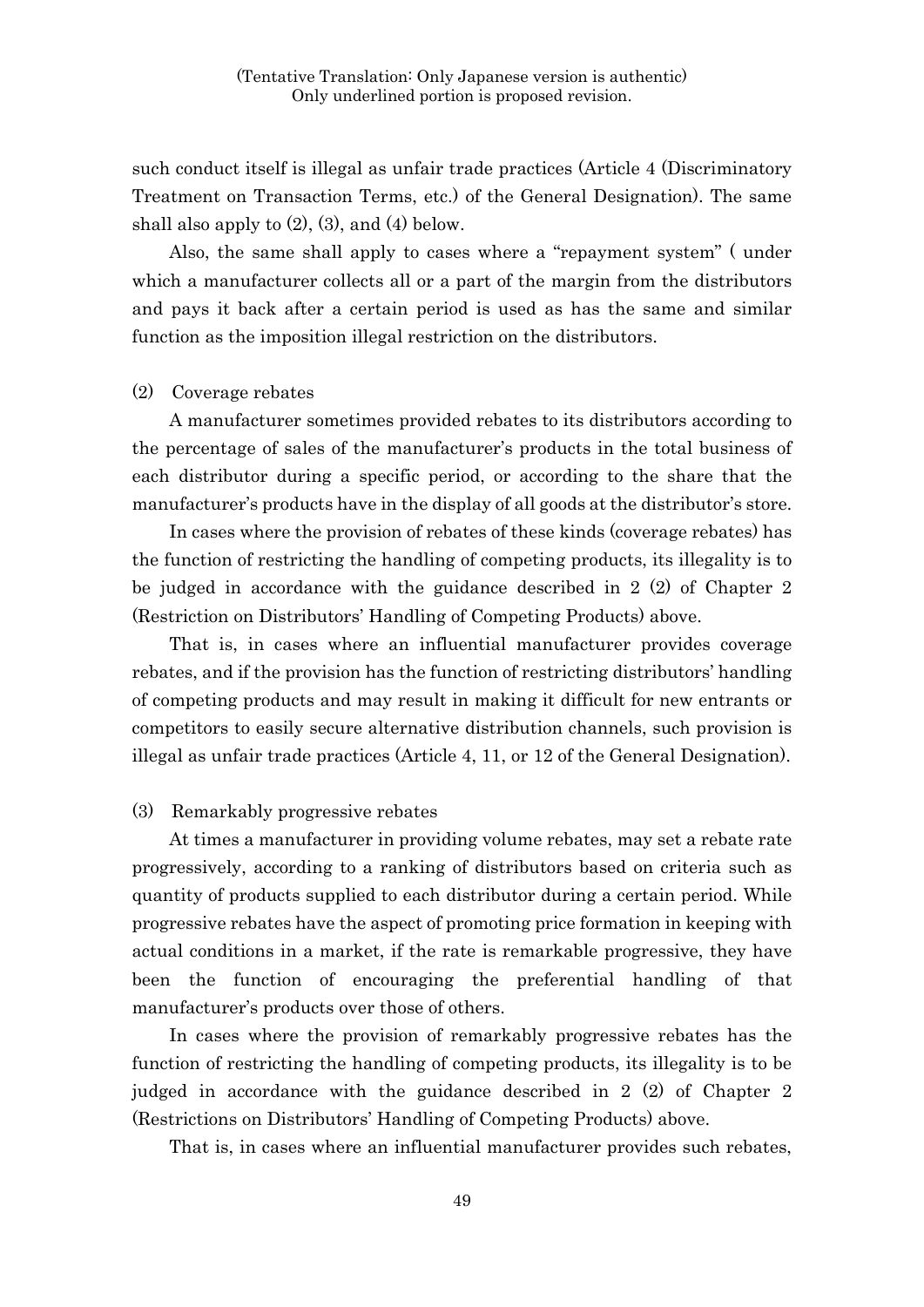and if the provision has the function of restricting distributors' handling of competing products and may result in making it difficult for new entrants or competitors to easily secure alternative distribution channels, such provision is illegal as b unfair trade practices (Article 4, 11, or 12 of the General Designation).

### (4) Rebates that have the function of requiring designated accounts

At times a manufacturer may provide rebates directly or through wholesalers even to retailers who are indirect customers of the manufacturer, in accordance with the purchases by each retailer of the manufacturer's products. In cases where the manufacturer provides such rebates, and if the amount of rebates to each retailer is calculated solely on the purchase amount of the manufacturer's products purchased from a specific wholesaler by each retailer, it is most likely to have the function of requiring designated accounts.

In cases where the provision of such rebates has the function of requiring designated accounts, its illegality is to be judged in accordance with the guidance described in 4 (2) of Chapter 2 (Requiring of designated accounts) above.

That is, in cases where price level of the product is likely to be maintained by the provision of rebates that have such function, such provision of the rebates is illegal as unfair trade practices (Article 4 or 12 of the General Designation).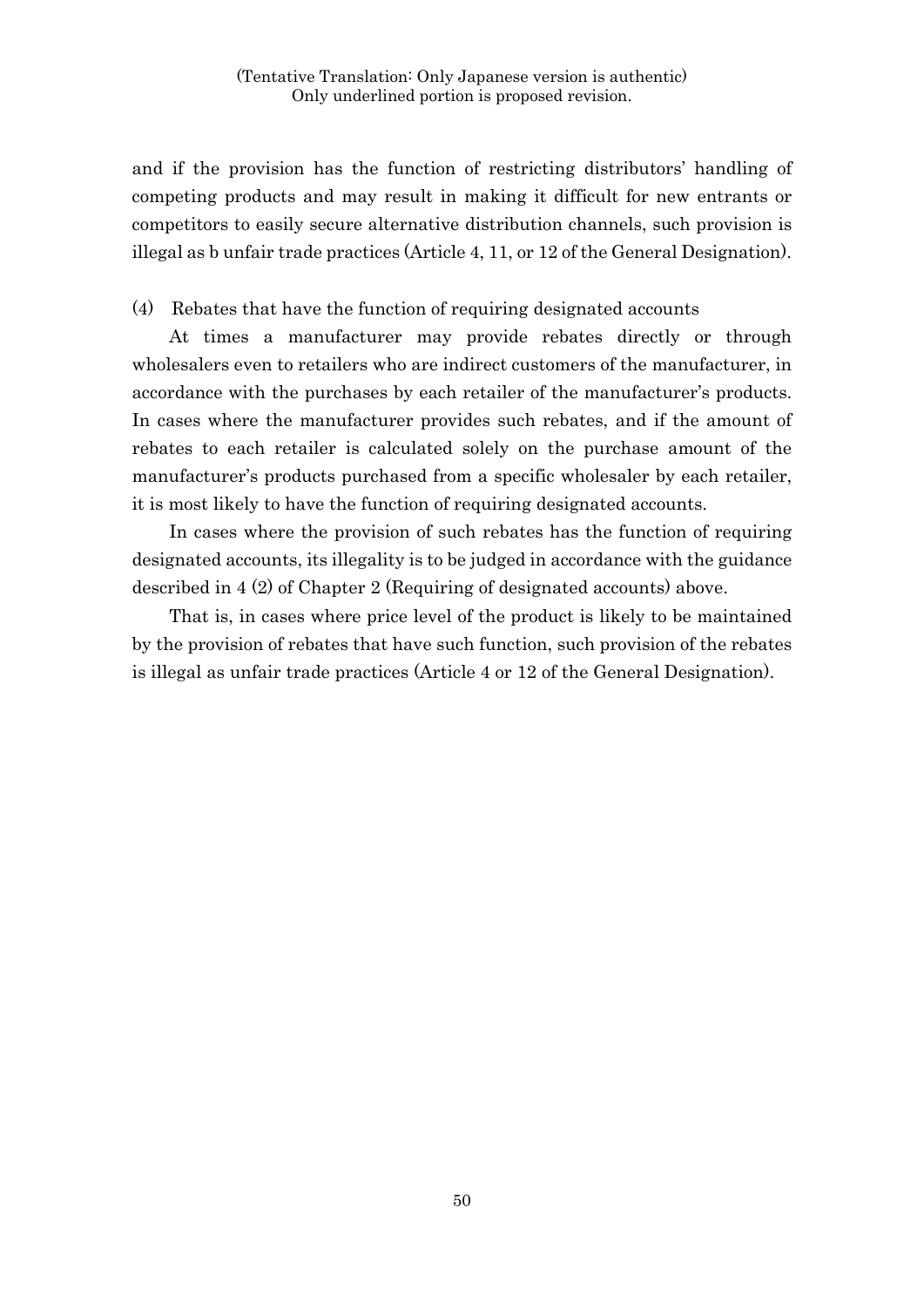## Chapter 4 Interference in Distributors' Management

1. Viewpoint

At times a manufacturer provides in transaction contracts with its distributors, the interference in the management of the distributors as the distributors as a condition for doing business with it. The concrete obligations in each contract may vary, but there are cases where it is made obligatory for the distributors to obtain advance permission form, or to consult with, the manufacturer before making changes in their articles of incorporation, business lines, amount of capital, officers, major stockholders, products to deal in, and sales methods, or cases where the distributors are required to submit ledgers and other documents for inspection. Such interference in the management of distributors is undertaken in order to diffuse the sales policy of the manufacturer, or for various reasons including provision of managerial guidance, securing recovery of credits, collection of marketing information, and so on, and the interference in itself does not necessarily present a problem under the Antimonopoly Act.

However, depending on the methods and extent of interference in the management of distributors, business activities of the distributors may be restricted, or unjust disadvantages may be imposed on the distributors; in such cases there is a problem under the Antimonopoly Act.

2. Cases Where There Is a Problem under the Act

(1) In cases where interference in the management of distributors is used as a means of restricting the distributors' sales price, handling of competing products, sales territory, or customers, its illegality is to be judged in accordance with the guidance described in Chapters 1 and 2 above  $(\text{Article } 2(9)(iv)$  of the Antimonopoly Act (Resale Price Restriction), Article 11 (Dealing on Exclusive Terms) or 12 (Dealing on Restrictive Terms) of the General Designation).

(2) In cases where a manufacturer's interference in the management of distributors, is regarded as, by making use of its dominant bargaining position over the distributors, imposing unjust disadvantage on the distributors in the light of normal business practices, such as onerous restrictions or obligations regarding other lines of business, sales quantities, etc., it is illegal as unfair trade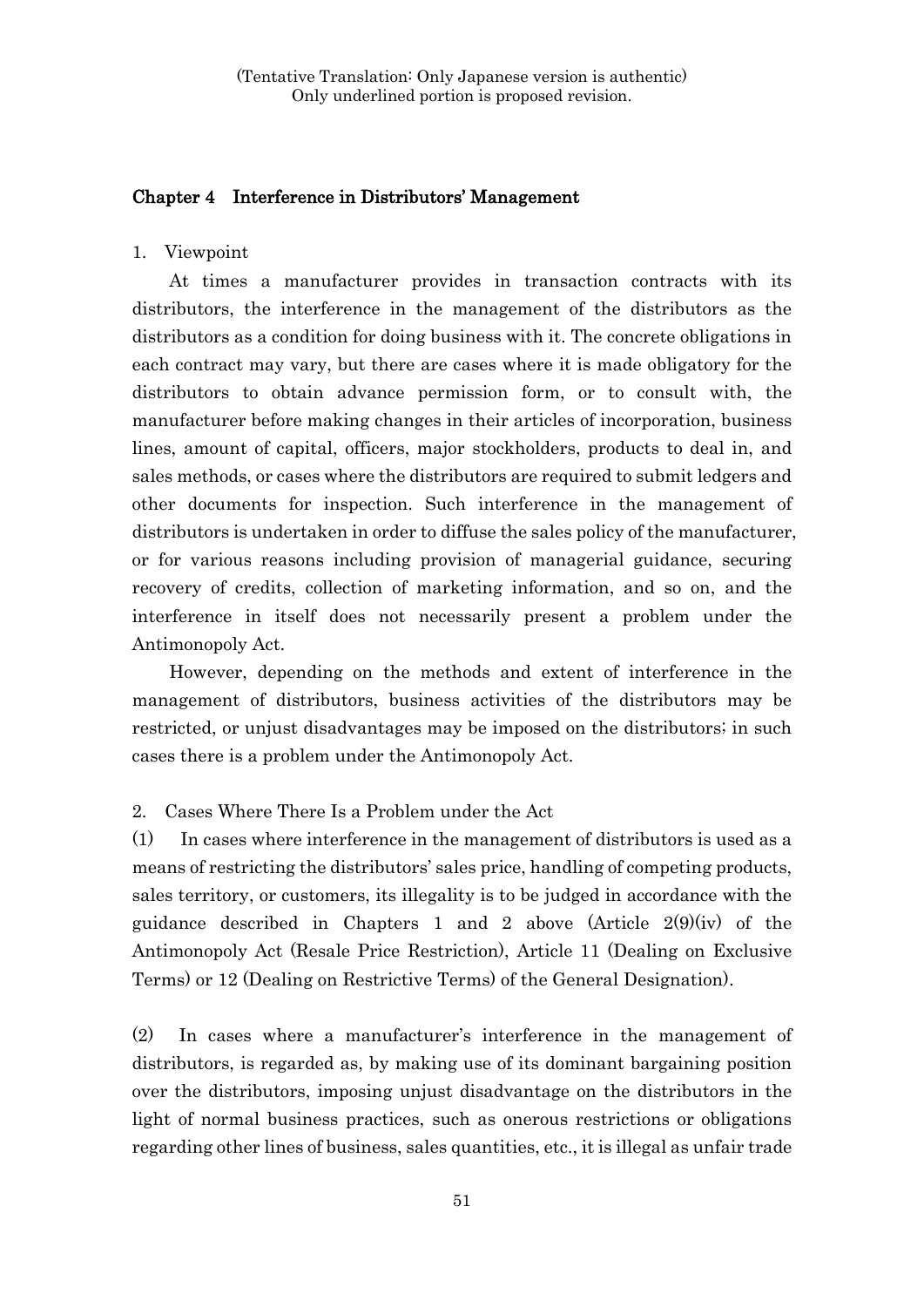practices (Article 2(9)(v) of the Antimonopoly Act (Abuse of Dominant Bargaining Position)).

(3) In franchise system, regarding interference of franchisees, reference should be made to the Guideline Concerning Franchise System under the Antimonopoly Act (published on April 24, 2002).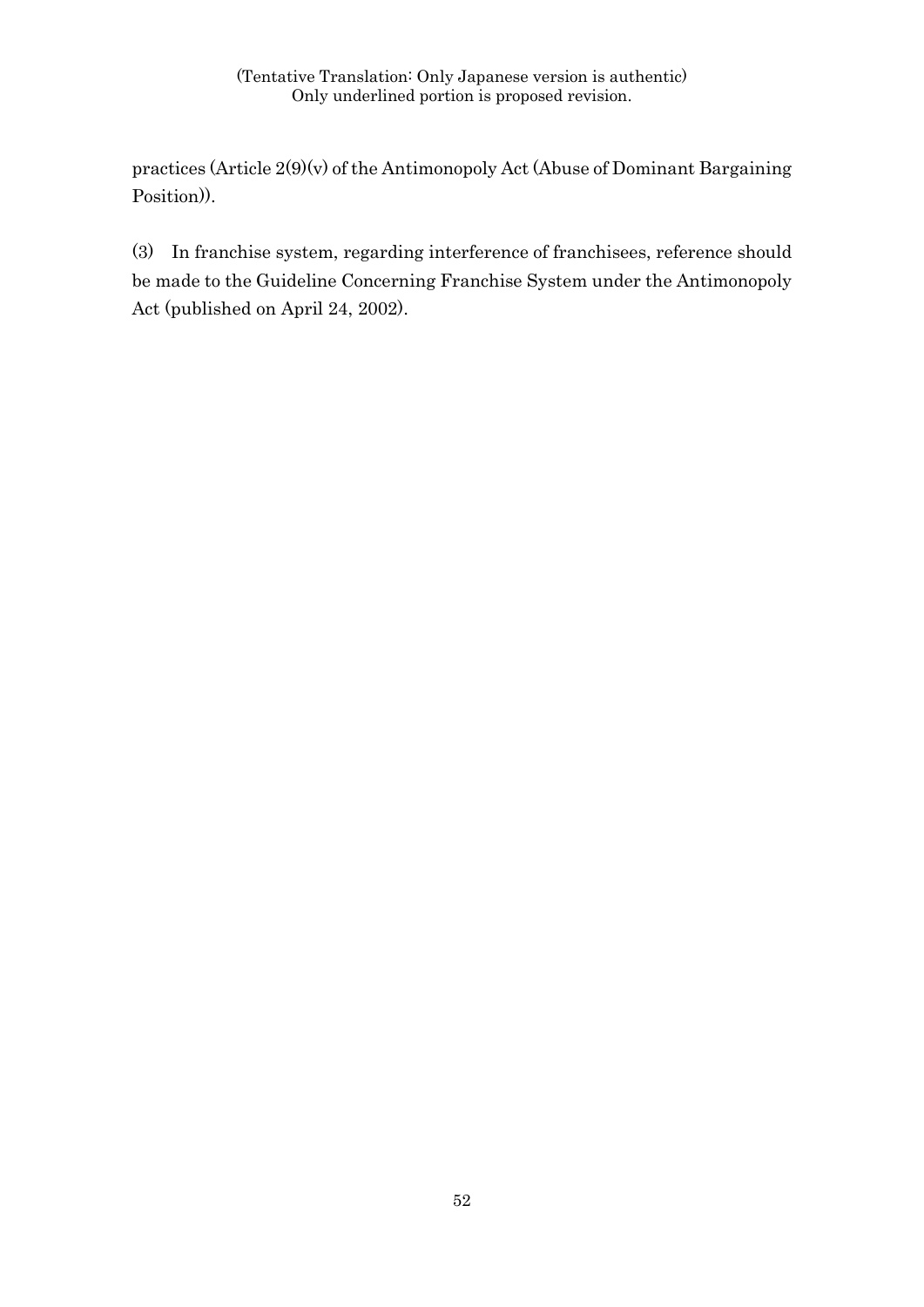## Chapter 5 Abuse of Dominant Bargaining Position by Retailers

1. While transaction terms or conditions are basically to be negotiated and determined between the parties to transactions based on their independent business judgement, in cases where a retailer in a dominant bargaining position over its suppliers, by making use of that position, engages in coercion to purchase return of unsold goods, request for dispatch of sales persons to shops, coercive collection of contributions, request for frequent delivery in small lots, such conduct is most likely to present a problem under the Antimonopoly Act as abuse of dominant bargaining position.

The regulation of abuse of dominant bargaining position under the Antimonopoly Act aims at eliminating these types of conduct if they are likely to impede fair competition among retailers or among suppliers.

2. A retailer shall be found to be "in a dominant bargaining position over its suppliers" in such cases where the suppliers are obliged to accept the retailer's requests even if they are excessively disadvantageous to the suppliers, since discontinuance of transaction with the retailer would significantly damage the suppliers' business. In making this finding, comprehensive consideration is to be given to such factors as degree of dependence on the retailer, position of the retailer in a market, changeability of customer, and other specific fact that shows the necessity of the latter to do a business with the one party (supply and demand forces of the product).

3. Abuse of dominant bargaining position of retailers vis-à-vis their suppliers is regulated under Article  $2(9)(v)$  of the Antimonopoly Act and under "Designation of Specific Unfair Trade Practices by Large-Scale Retailers Relating to Trade with Suppliers" (Fair Trade Commission Notification No.11 of 2005), which Fair Trade Commission designates in line with the provision of Article 2(9)(vi) regulating retailers that engage in the retail sale of goods that are used by general consumers on a daily basis with (a) sales of 10 billion yen or more in its last completed fiscal year or (b) having a store with an certain floor space.

In cases where a business relation between a retailer and its supplier falls under contractor-subcontractor transaction under the Act Against Delay in Payment of Subcontract Proceeds, etc. to Subcontractors, and if it also comes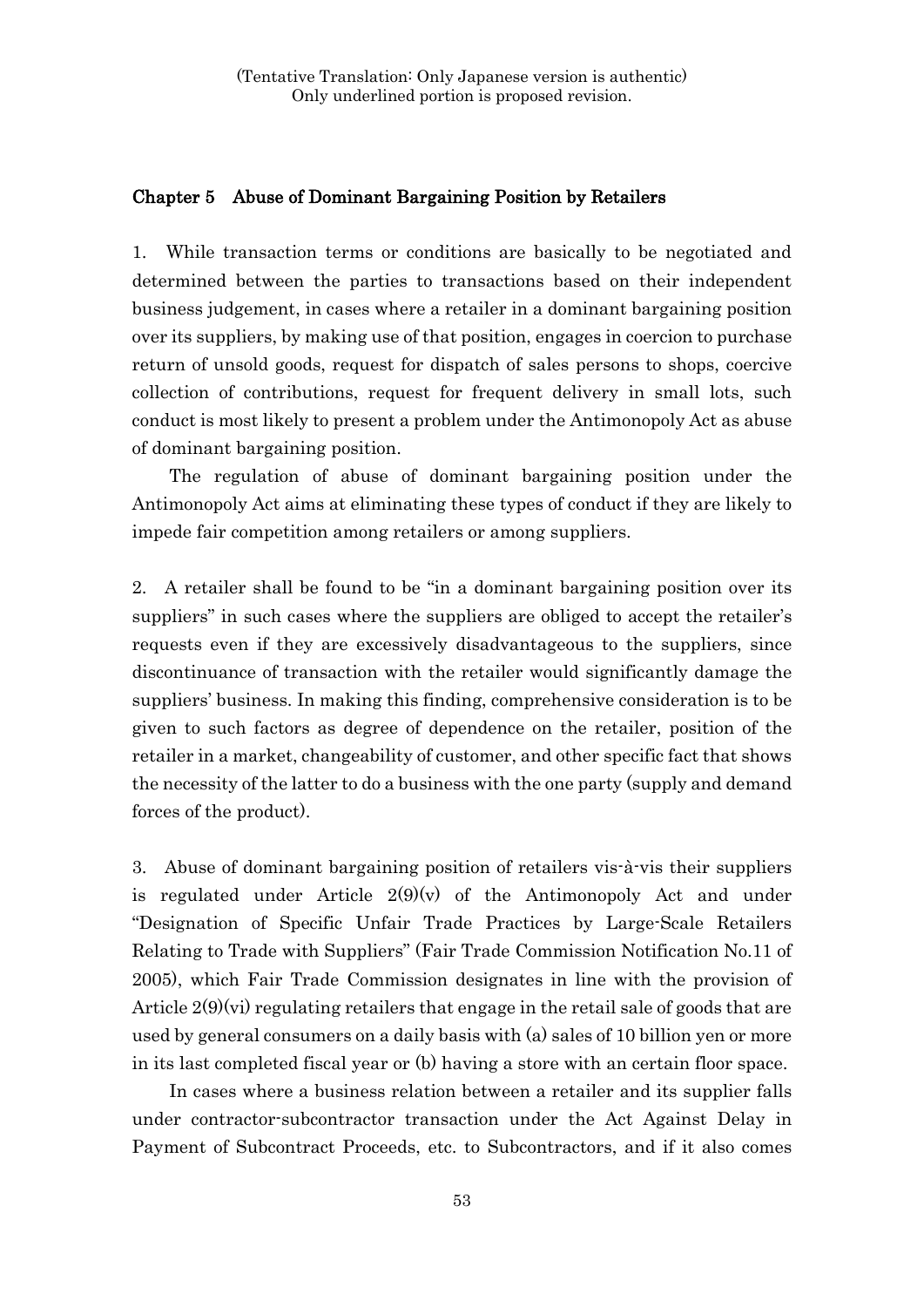under manufacturing commission of products, such as manufacturing and supplying of goods bearing the brand of the retailers (so-called "private brand" goods), this Act shall apply to it. As for the Act Against Delay in Payment of Subcontract Proceeds, etc. to Subcontractors, please refer "Implementation Standards for the Act Against Delay in Payment of Subcontract Proceeds, etc. to Subcontractors" (Secretary General Implementation Standards No. 18 of 2003), which stipulates basic principles for implementation of the Act.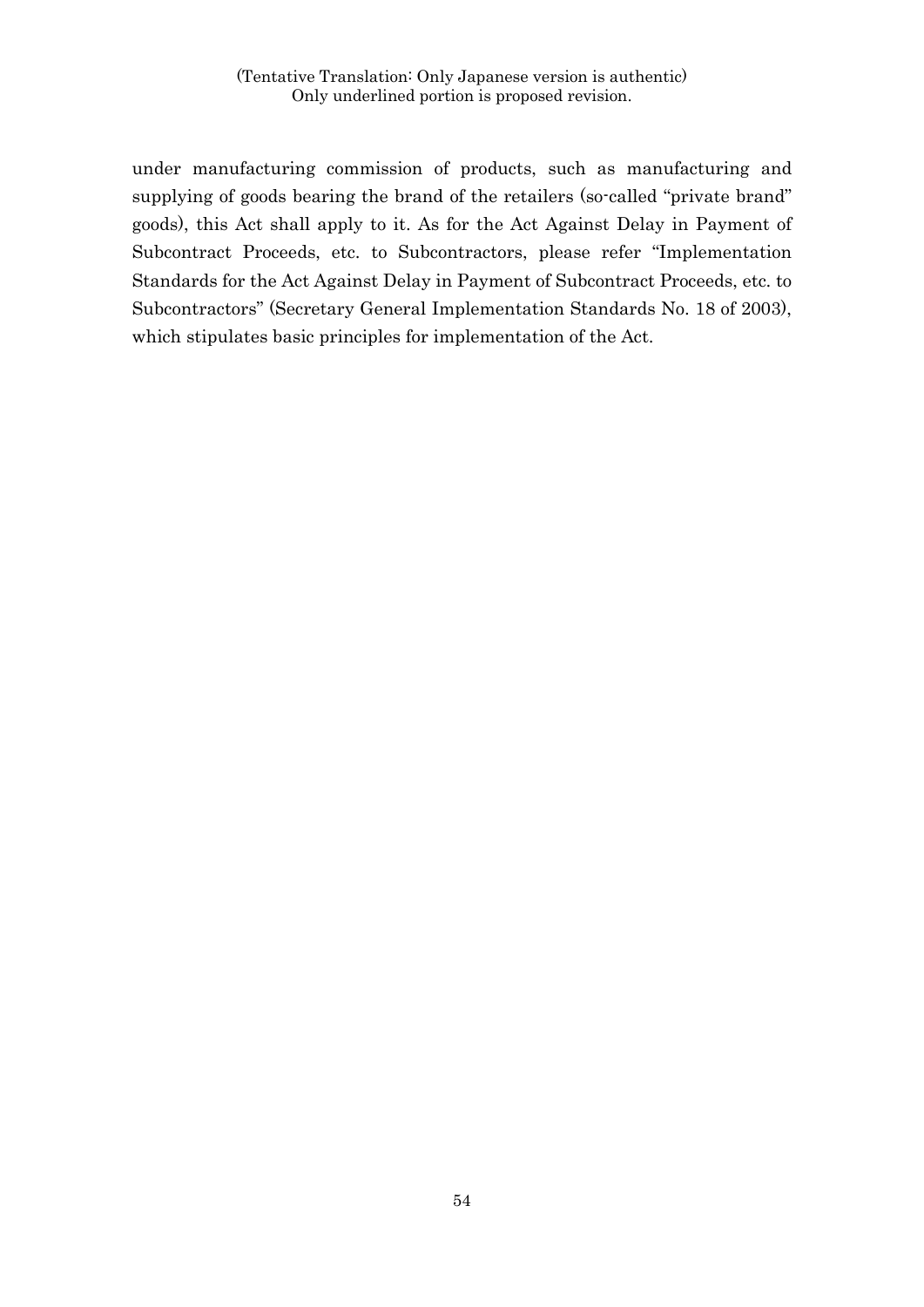# PART III ANTIMONOPOLY ACT GUIDELINES CONCERNING SOLE DISTRIBUTORSHIP

1. There are cases where a firm, domestic or foreign, supplying the products it handles, grants to another firm an exclusive distributorship covering the entire domestic market. Such firm given an exclusive distributorship is called a sole agent or a sole import distributor (hereinafter referred to as "sole distributor"; and a firm granting an exclusive distributorship is hereinafter referred to as "supplier"; and a contract concluded between them as "sole distributorship contract"). Sole distributorship contracts can reduce the cost and risks of suppliers for new entry into markets.

2. As stated above, sole distributorship contracts can generally contribute to promote competition. However, depending on the market status of the product covered by such contracts as well as the contracting parties, or their behaviors in markets, such contracts may function to impede competition in the markets. This Part, focusing on sole distributorship contracts, provides guidance under the Antimonopoly Act from the viewpoint of regulation of unfair trade practices.

With the promulgation of these Guidelines, the Examination Guidelines on Unfair Trade Practices in Sole Import Distributorship Contracts, Etc. (published on November 21, 1972) and the Guidelines concerning Unreasonable Obstruction of Parallel Imports under the Antimonopoly Act (published on April 17, 1987) are repealed.

3. Chapter 2 of Part III deals with restrictions imposed by one party to a sole distributorship contract on the other. Part II shall be referred to with regard to resale price maintenance, vertical non-price restraints, and other restrictions which a sole distributors.

Chapter 3 of Part III deals with unreasonable obstruction of parallel imports, regardless of whether they are stipulated in sole distributorship contract, or carried out by a supplier or a sole distributor. It shall also apply to such obstruction that are carried out toward distributors by a sole distributor at its own discretion.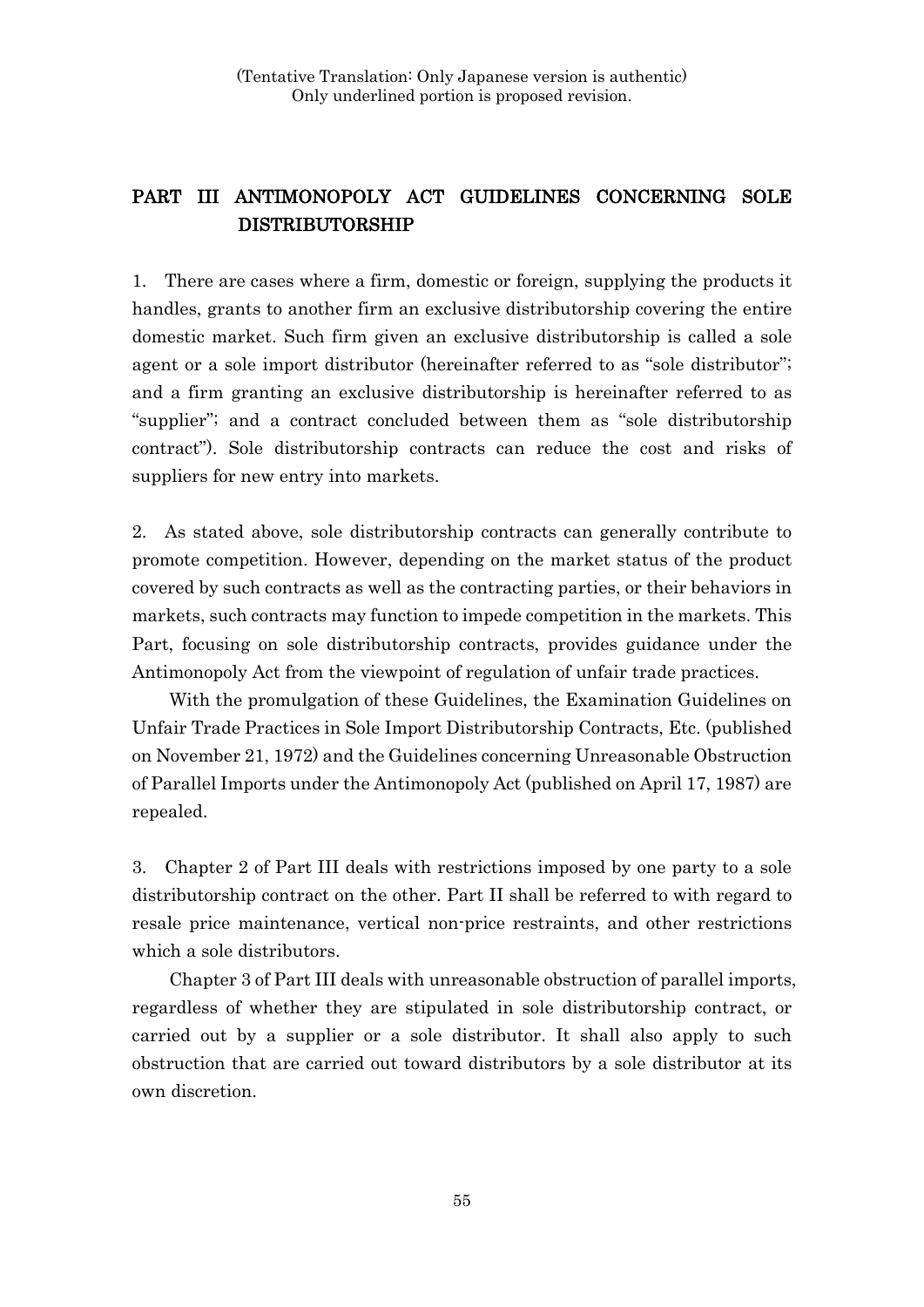# Chapter 1 Sole Distributorship Contracts Between Competitors

#### 1. Viewpoint

There are cases in which a sole distributorship contract is concluded between competitors. The conclusion of a sole distributorship contract between a supplier and its competitor, while it is expected that entry into a market by the supplier itself or though another firm would enable the supplier to function as an effective competitive entity and help promote competition in the market, could either eliminate competition between the two parties or help reinforce and expand the market status of the firm that serve as a sole distributor. This may result in impeding competition in the market.

## 2. Case Where There Is a Problem under the Act

(1) In cases where a firm to serve as a sole distributor either manufacturers or markets the same kind of products as the one covered by the contract (meaning a group of products with the same or similar function and utility as those of the product covered by the contract and in competition with each other; hereinafter the same in Chapter 1), and if the firm has a market share of no less than 10% and is ranked within the top three in the domestic market of the products, the conclusion of a sole distributorship contract with the supplier of the product may have an anticompetitive effect. To determine whether the conclusion of the contract has an anticompetitive effect, how much effect it would have on competition in the market is to be examined on a case-by-case basis, taking comprehensively into account the following factors. If it is recognized that the conclusion of the contract has an anticompetitive effect, it is illegal as unfair trade practices (Article 12 (Dealing on Restrictive Terms) of the General Designation).

a. The market share and rank of a firm to serve as a sole distributor, the extent of their changes caused by the conclusion of the contract;

b. Overall business capability of a supplier (sales amount, brand value, market position in other markets, etc.);

c. The market share and rank of the product covered by the contract in the domestic market;

d. Actual situation of competition in the market (number of competitors,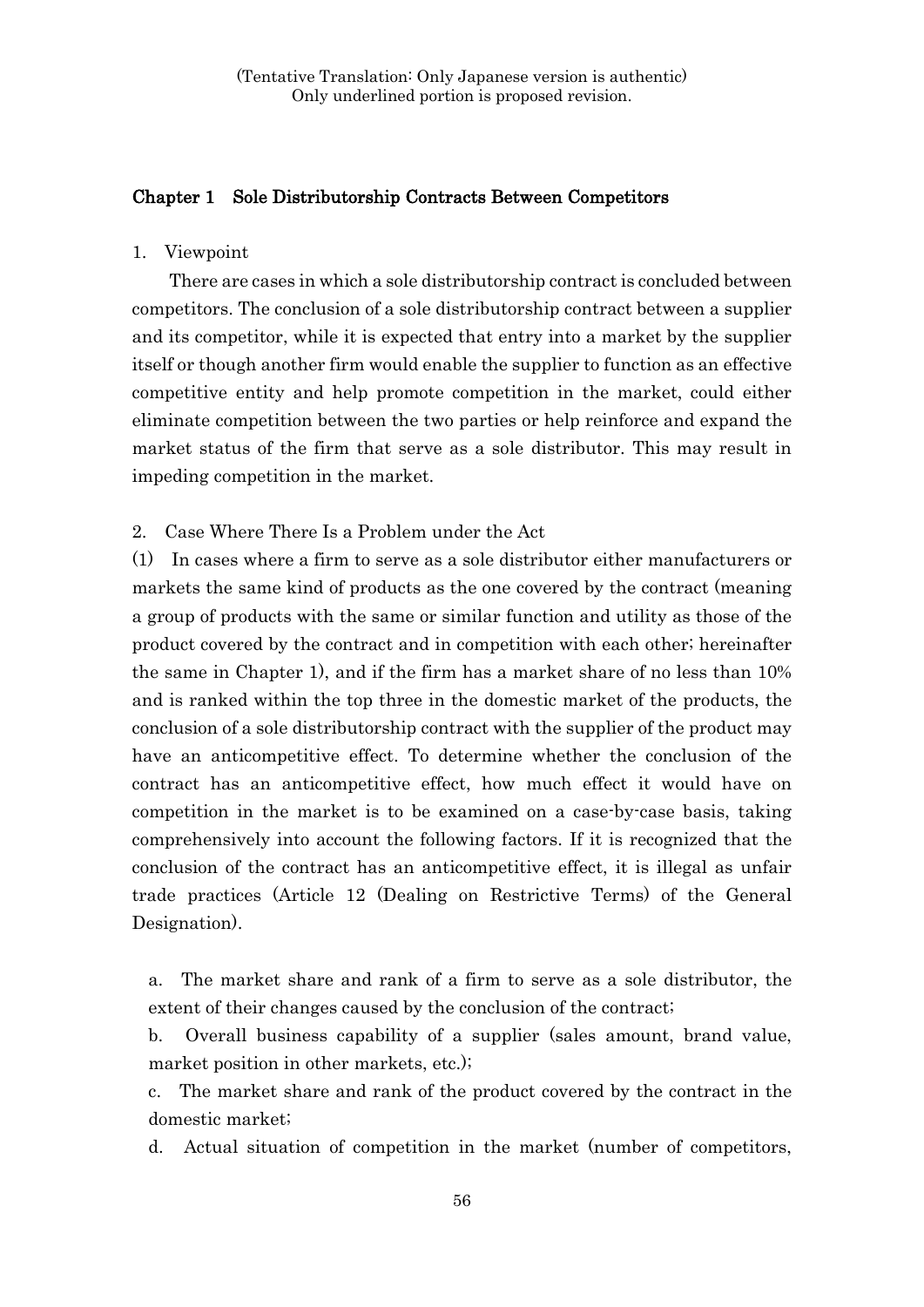fluctuations in market shares, difficulty in new market entry, etc.);

e. Characteristics of the product covered by the contract, the degree of competition between products between products produced or marketed by a sole distributor and the product covered by the contract; the presence or absence of closely comparable substitute, and the sales price of the product covered by the contract; and

f. Actual situation of distribution for the product covered by the contract (difficulty in new entry into distribution, etc.).

(2) In case where a firm to serve as a sole distributor has a market share of no less than 25% and is ranked top, whether or not the conclusion of the contract has an anticompetitive effect is to be judged on a case-by-case basis, as in the case of (1) above. In general, however conclusion of a sole distributorship contract between a firm in such a strong position and a supplier in competition with the firm is highly likely to have an anticompetitive effect. Therefore, each contract is to be carefully examined, paying special attention to the following factors:

a. Whether the overall business capability of the supplier is not large; and

b. Whether the product covered by the contract has already held a not insubstantial market share in the domestic market.

3. Cases Where There Is no Problem under the Act

(1) In case of either 2 (1) or 2 (2) above, if a sole distributorship contract is concluded for the purpose of newly selling the product in the domestic market for a short term (while the meaning of " a short term" depends on the types of the product covered by the contract, three (3) to five (5) years is considered as a standard), or if the product covered by the contract is produced in accordance with the technology provided by the firm to serve as a sole distributor or under consignment by the firm, the conclusion of the contract presents, in principle, no problem under the Antimonopoly Act.

(2) In cases where a firm to serve as a sole distributor, manufacturers or markets the same kind of products as the one covered by the contract, and if the firm has a market share of less than 10% or is ranked the fourth or later in the domestic market, the conclusion of a sole distributorship contract with the supplier of the same kind of products presents, in principle, no problem under the Antimonopoly Act.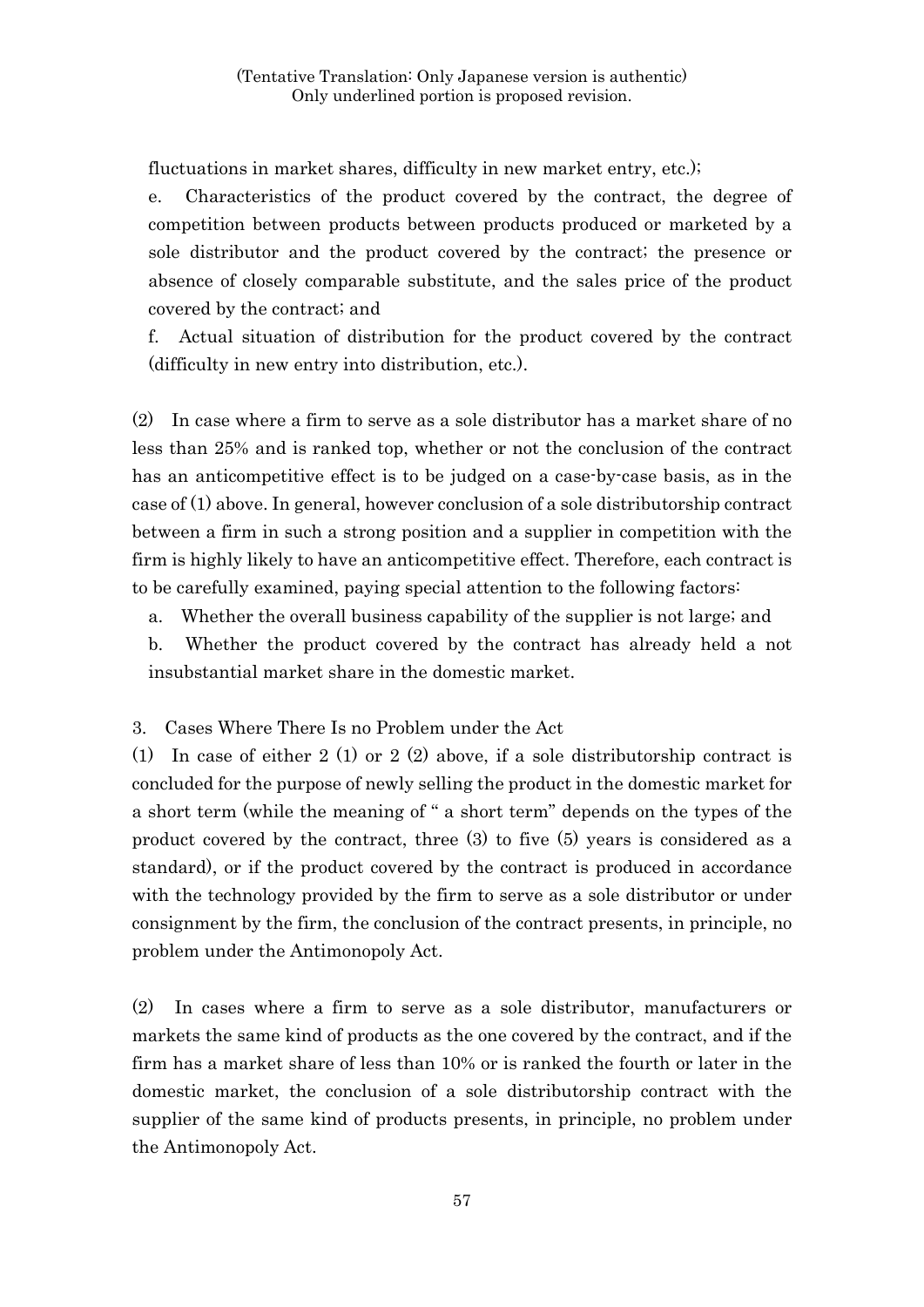### Chapter 2 Major Restrictive Provisions in Sole Distributorship Contracts

- 1. Case Where There Is a Problem under the Act
- (1) Resale price maintenance

The guidance provided in Chapter 1 of Part II (Resale Price Maintenance) shall apply to any conduct by a supplier to restrict its sole distributor's sales price or to cause the sole distributor to restrict sales price of firms which purchase the product covered by the contract from the sole distributor for sales (including other firms that purchase the product from the said firm for sales; hereinafter referred to as "distributors")

- (2) Restrictions on handling of competing products
	- a. Restrictions on handling of competing products during the term of the contract

The provided in 2 of Chapter 2, Part II(Restriction on Distributors' Handling of Competing Products) shall apply to cases where a supplier restricts its sole distributor from handling competing products or causes the sole distributors from handling competing products during the term of the contract, provided, however, that during the term of the contract, if the supplier does not restrict handling of competing products-which have already been handled by the sole distributor, it presents, in principle, no problem under the Antimonopoly Act.

b. Restrictions on handling competing products after the termination of the contract

In case where a supplier restricts its sole distributor from handling competing products after the termination of the conduct would restrict business activities of the sole distributor and obstruct entry into the market, and it presents, in principle, a problem under the Antimonopoly Act. Provided, however, that in cases where such restriction is imposed with such proper justification as the necessity for preventing confidential information (including marketing know-how) from being diverted and only the maximum extent necessary, it presents, in principle, no problem under the Antimonopoly Act.

- (3) Restrictions on sales territory
	- a. The guidance provided in 3 of Chapter 2, Part II (Restrictions on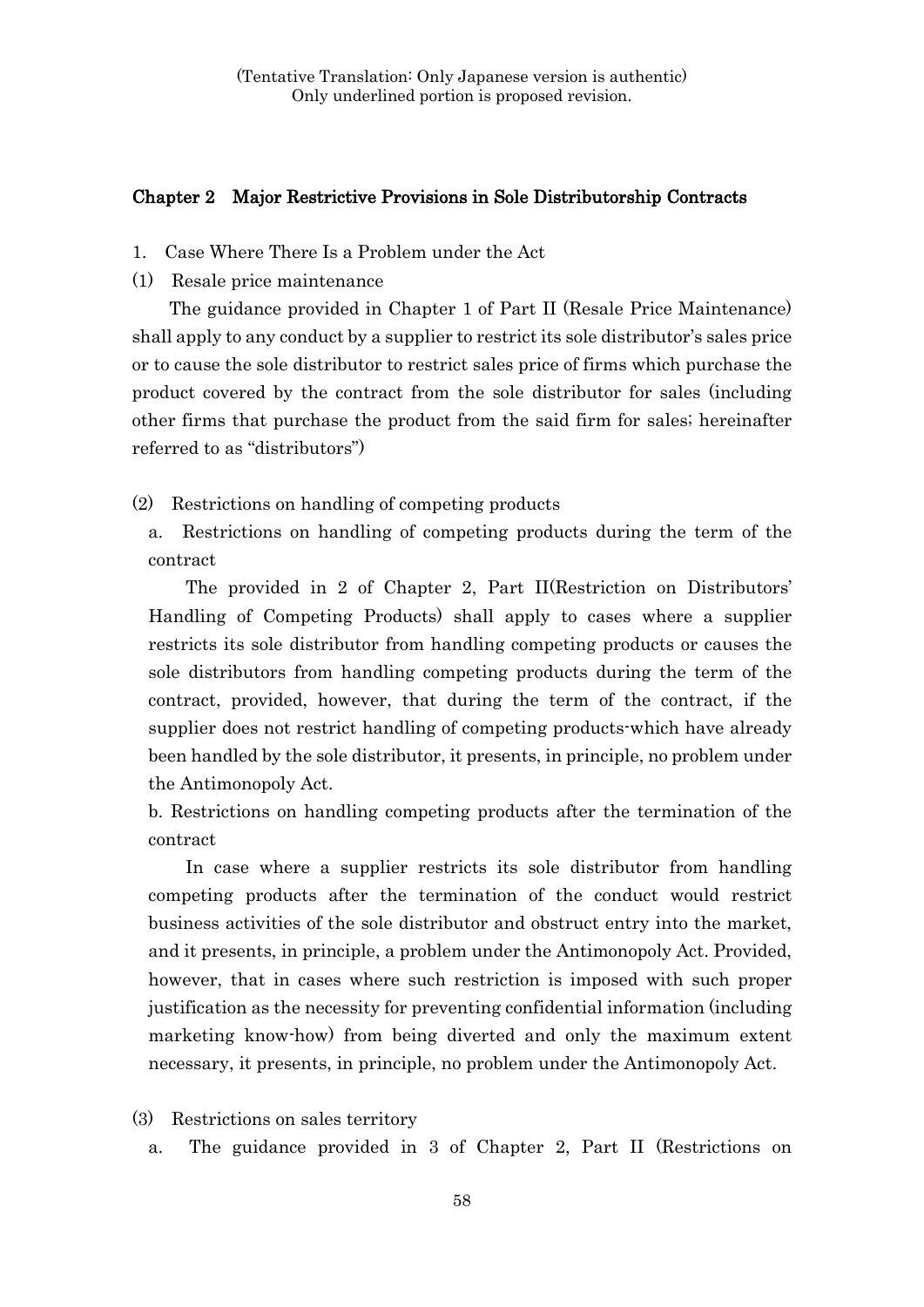Distributors' Sales Territory) shall apply to any conduct by a supplier to cause its sole distributor to restrict distributors' sales territories in the domestic market.

b. In cases where a supplier requires its sole distributor not to actively market the product covered by the contract in area outside the territory for which the sole distributor is granted the exclusive distributorship for the product (hereinafter referred to as "approved territory"), or the sole distributor causes the supplier to discourage its direct customers located outside the approved territory from actively marketing the product in the sole distributor's approved territory, it presents, in principle, no problem under the Antimonopoly Act.

(4) Restrictions on customers or suppliers

a. The guidance provided in 4 of Chapter 2, Part II (Restrictions on Distributors' Customers) shall apply to any conduct by a supplier to restrict its sole distributor's customers or to cause the sole distributor to restrict distributors' customers

b. In case where a supplier requires its sole distributor to buy the product covered by the contract exclusively from the supplier or from the parties it designates, it presents, in principle, no problem under the Antimonopoly Act.

#### (5) Restrictions on sales methods

The guidance provided in 6 of Chapter 2, Part II (Restriction on Retailers' Sales Methods) shall apply to any conduct by a supplier to restrict its sole distributor's sales method for the product covered by the covered by a supplier to restrict its sole distributor's sales method for the product covered by the contract or to cause the sole distributor to restrict distributors' sales methods.

#### 2. Cases Where There is no Problem under the Act

While a supplier, in exchange for granting an exclusive distributorship of the product covered by the contract, sometimes imposes on its sole distributor the following restriction or obligation, it presents, in principle, no problem under the Antimonopoly Act.

a. Setting a minimum volume or value of the product covered by the contract to be purchased or sold; or

b. To make the best efforts to sell the product covered by the contract.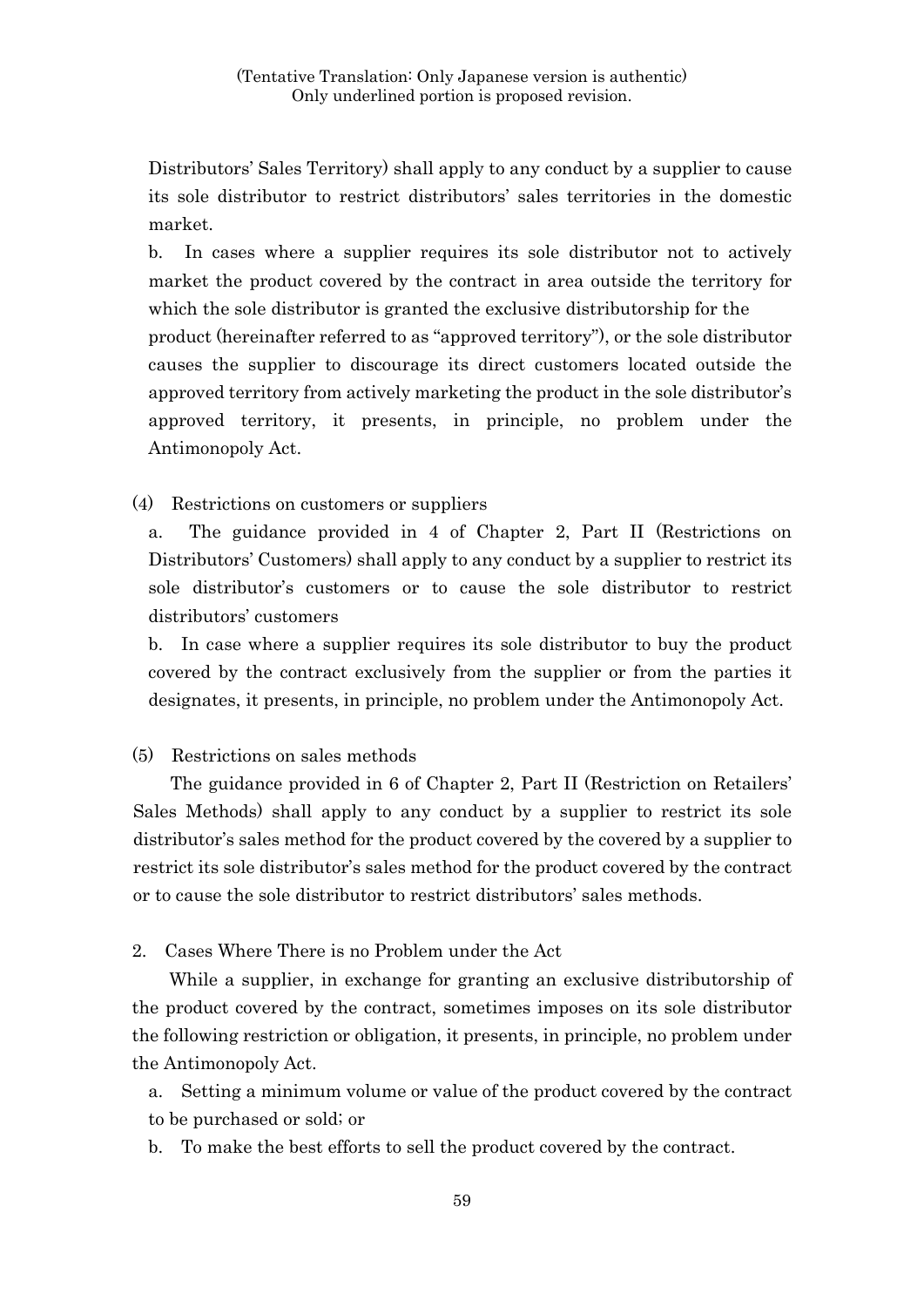# Chapter 3 Unreasonable Obstruction of Parallel Imports

#### 1. Viewpoint

(1) In case of a sole import distributorship contract, a product covered by the contract can be imported by way of channels other than that arranged between the contracting parties (such importation of the product is hereinafter referred to as "parallel import"; it assumes the importation of genuine products, which does not infringe any trademark right).

Parallel imports are considered to promote price competition in a market, and accordingly, obstruction of parallel imports presents a problem under the Antimonopoly Act, if it is conducted to maintain price level of the product covered by the contract.

(2) In cases where products being sold as parallel imports goods are not genuine products but counterfeit products, owner of trademarks may request to cease and desist from selling such products, on the ground of trademark infringements. In addition, necessary measures to maintain credit of trademarks under the following situations present, in principle, no problem:

a. In case where consumers may misunderstand parallel import goods with different specification or quality are identical to the product handled by a sole distributor, because of false representation of origin or other reasons; or

b. In case of parallel import of trademarked goods which were legitimately sold in foreign markets, if credit of the product handled by a sole distributor may be damaged because of such reasons as threats to consumers' health or safety caused by deterioration of the parallel import goods.

(3) In case of domestic products, if the same or similar conduct as in case of parallel import goods is carried out, viewpoint on it is basically the same as stated above, and the guidance described below in this Chapter shall apply.

2. Cases Where There Is a Problem under the Act

(1) Preventing any parallel importer from purchasing genuine products in overseas markets

There are cases where parallel importers are prevented from buying genuine products through overseas distribution channels, in order to maintain price level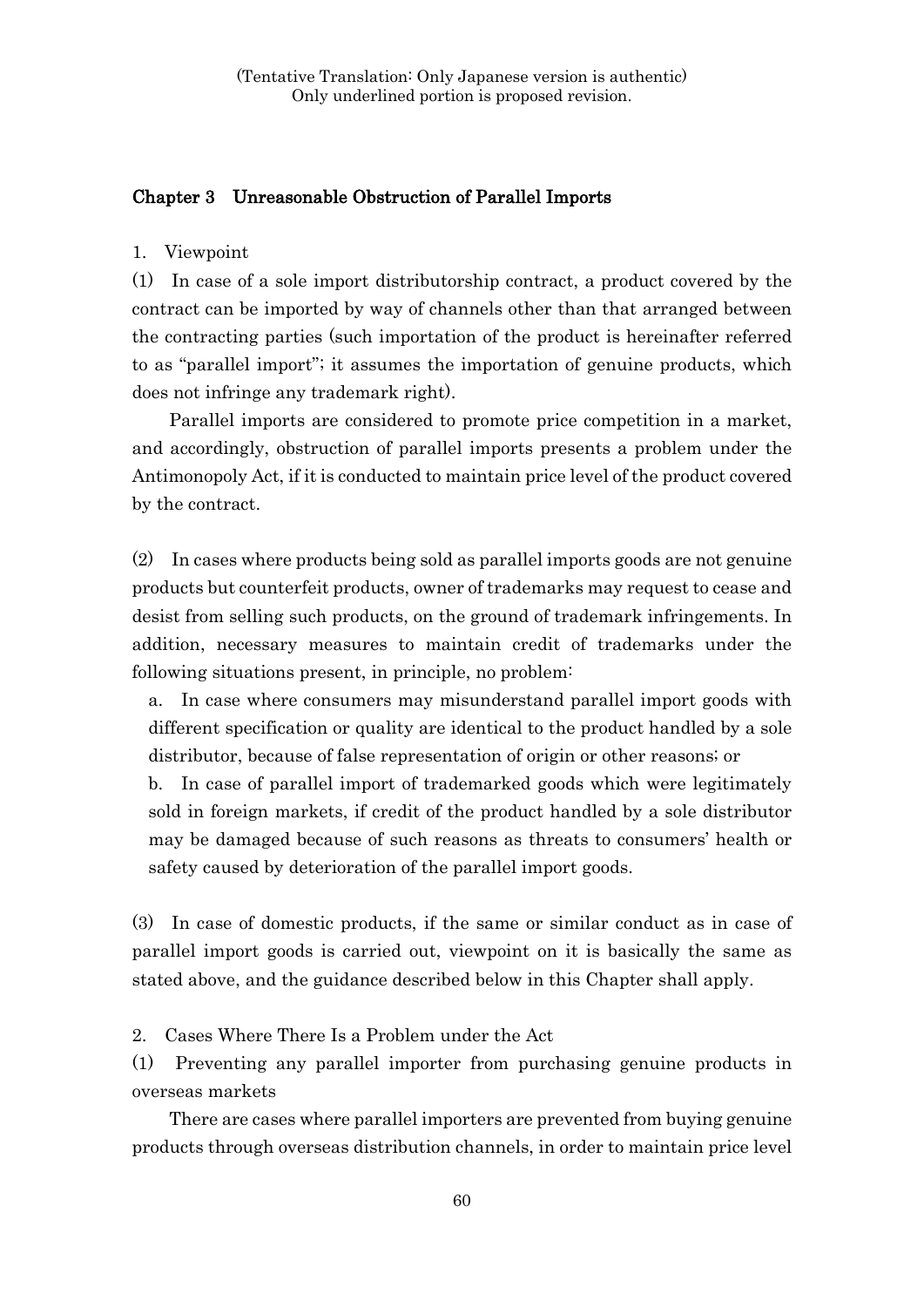of the product covered by the contract. Such conduct curtails or eliminates price competition between the product handled by the sole distributor and the parallel imports goods and deviates the extent necessary for the sole import distributorship system to function properly.

Accordingly, such conduct is illegal as unfair trade practices, in cases where the following types of conduct are employed by a sole distributor or supplier to maintain price level of the product covered by the contract (Article 12 (Dealing on Restrictive Terms) or 14 (Interference With A Competitor's Transaction)of the General Designation).

a. In case where a parallel importer makes an offer of purchase to the supplier's overseas customer, the sole distributor or supplier's overseas customer not to sell to the parallel importer; or

b. The sole distributor or supplier induces the supplier's overseas customer, to stop selling to the parallel importer by such means of tracing the supply channel of parallel import goods by checking their serial number s or the like, and providing the information to the supplier or its overseas customer.

(2) Restriction on distributors' handling of parallel imports goods

Distributors should be free to choose whether or not to handle parallel import goods. In cases where a sole distributor transacts business with its distributors on condition that they shall not handle parallel import goods, or in any manner induces the distributors not to handle parallel imports goods, and if such conduct is employed to maintain price level of the product covered by the contract, it is illegal as unfair trade practices (Article 12 or 14 of the General Designation).

(3) Restriction on wholesalers of selling the product covered by the contract to retailers handling parallel import goods

Distributor (wholesaler) should be free to sell the product purchased from a sole distributor, to any retailer of its own choice. In cases where a sole distributor induces its distributors not to sell the product covered by the contract to a retailer that is handling parallel import goods, and if such conduct is employed to maintain price level of the product covered by the contract, it is illegal as unfair trade practices (Article 12 or 14 of the General Designation).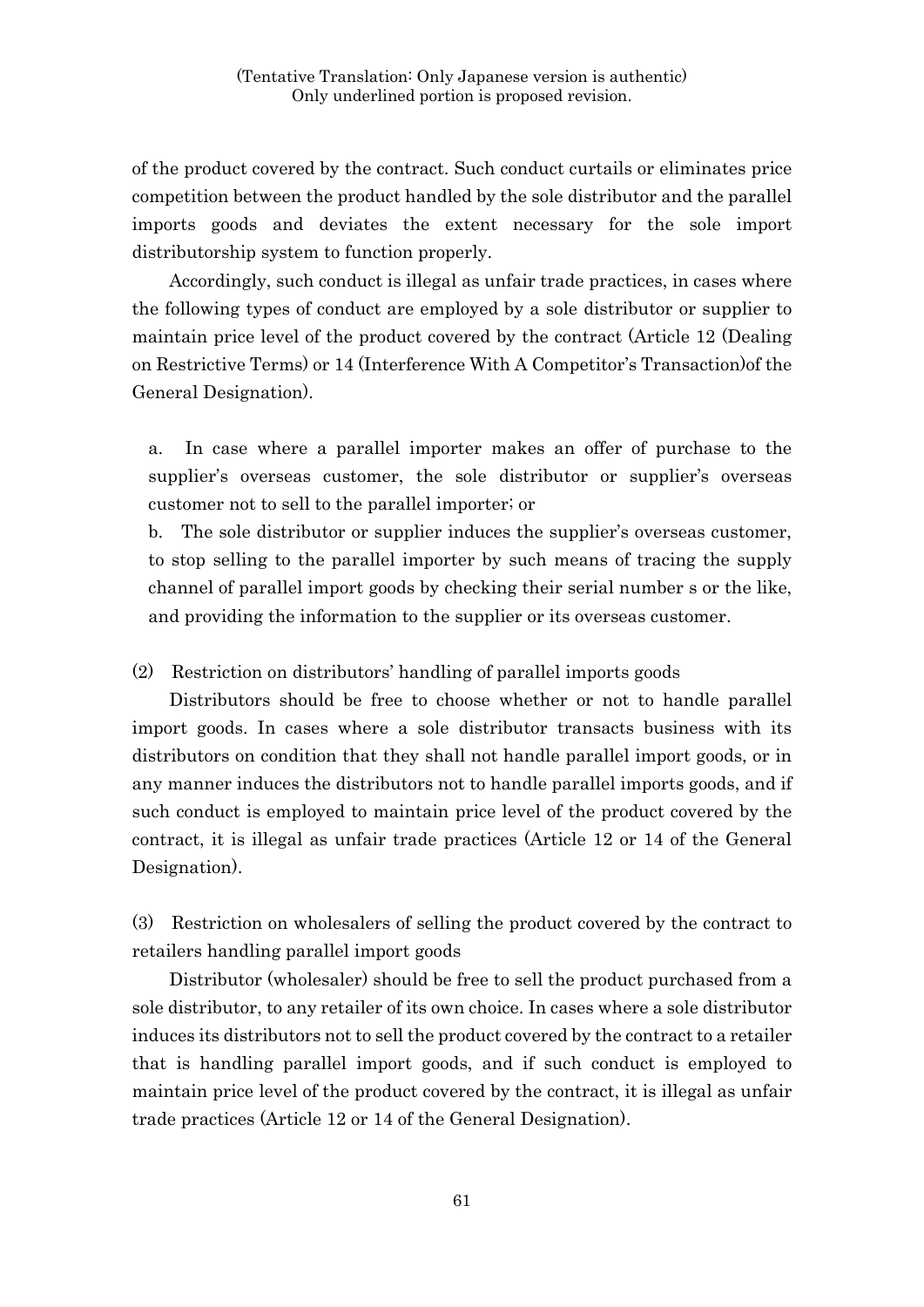(4) Interference with marketing of parallel import goods by alleging them as counterfeit

Owners of trademarks may request to cease and desist from marketing any counterfeit of their products on the ground of trademark infringements.

However, in cases where a trademark owner requests a firm handling parallel import goods to cease and desist from selling them, alleging, without adequate reasons, that they are counterfeit and infringes the trademark (Note 1), and if such conduct is employed to maintain price level of the product covered by the contract, it is illegal as unfair trade practices (Article 14 of the General Designation).

> (Note 1) If such conduct is carried out, a retailer may refrain from handling parallel import goods out of fear that such allegation in itself might be detrimental to the retailer's reputation, even if the parallel import goods are genuine and the parallel importer can prove them as such.

## (5) Concerning parallel import goods

When a retailer attempts to sell parallel import goods, there may be cases where a sole distributor may come to the store and corner the goods, thereby obstructing transaction of parallel import goods (Note 2). If such conduct is employed to maintain price level of the product covered by the contract, it is illegal as unfair trade practices (Article 14 of the General Designation)

> (Note 2) If parallel import goods advertised to consumers, are cornered by a sole distributor, consumers, who come to by the goods may allege as "bait and switch advertising" and the retailer's credit may be injured. Cornering of the parallel import goods may also place psychological pressure on the retailer to stop selling parallel import goods and deter it from handling them.

### (6) Refusal to conduct repairs or the like on parallel import goods

It is common for a sole distributor to set up repair service and keep in stock of repair parts, commensurate with its volume of supply of the product. Consequently, there may be cases where it is not available for sole distributor to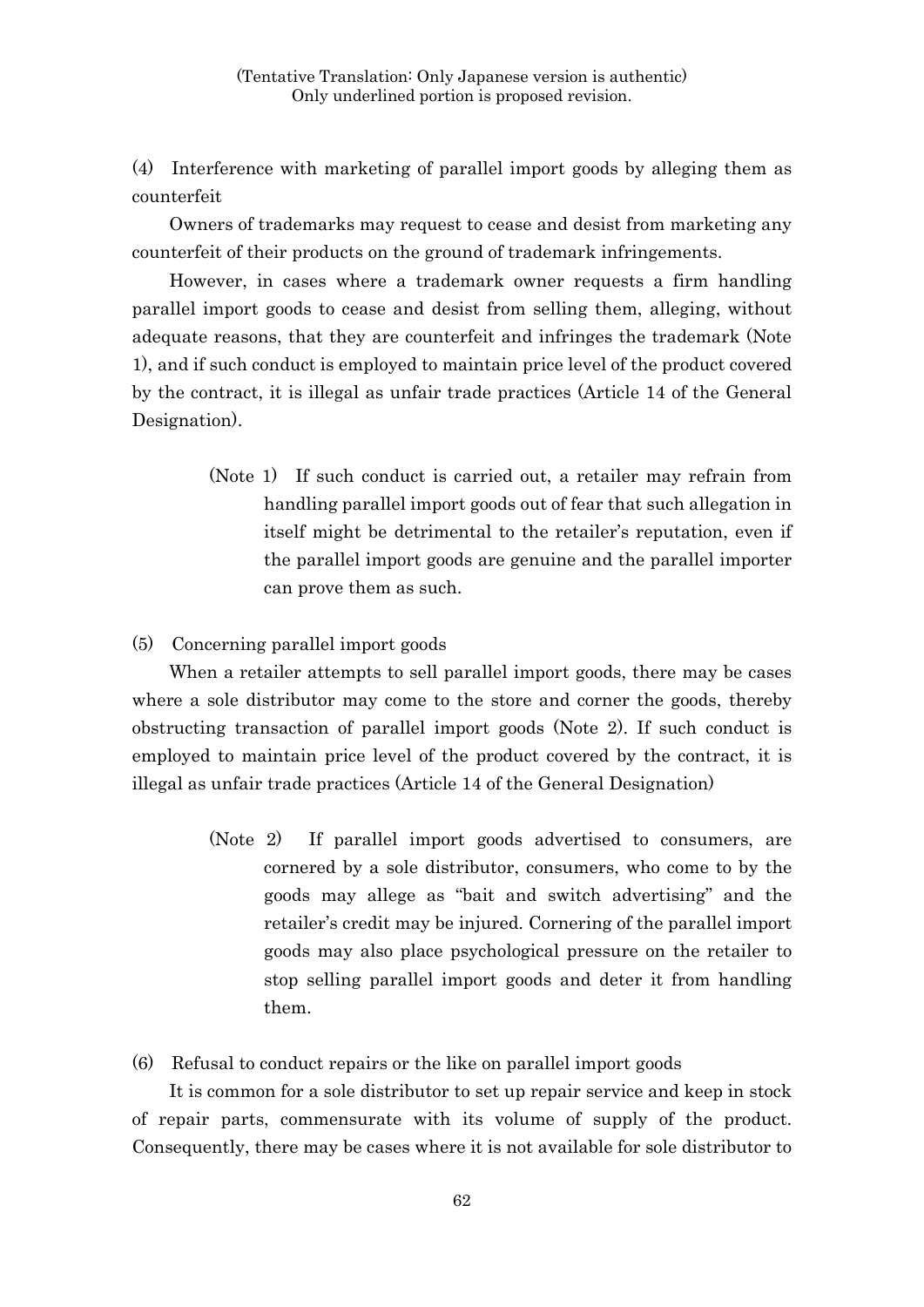comply with requests for repair of parallel import goods or to provide the required repair parts. Accordingly, even if the sole distributor refuses to repair parallel import goods under the objective circumstances which make the sole distributor unable to comply with the requests for repair or make differences in terms and conditions of repair or the between the goods handled by it and the parallel import goods, such conduct in itself presents no problem under the Antimonopoly Act.

However, in cases where it is extremely difficult for any party other than a sole distributor or its distributors to repair parallel import goods or to obtain necessary repair parts, and if the sole distributor refuses repair work or supply of repair parts or induces the distributors to refuge such repair work or supply of repair parts, solely on the ground of parallel imports goods, such conduct is illegal as unfair trade practices, if it is employed to maintain price level of the product covered by the contract (Article 14 of the General Designation).

#### (7) Obstruction of advertising activities for parallel import goods

Depending on ways and means, advertising activities for parallel import goods might constitute infringement of trademark rights, or cause confusion with the business operations of the a sole import distributor, due to similarities of advertising and the like, and may constitute violations of the Unfair Competition Prevention Law. In such cases, discontinuation of such advertising activities may be requested.

However, in cases where a sole distributor induces publishers of magazines, newspapers, and other media not to carry advertisements on parallel import goods or in any manner obstructs the advertising activities of parallel import goods without proper justification, and if it is employed to maintain price level of the product covered by the contract, such conduct is illegal as unfair trade practices (Article 12 or 14 of the General Designation).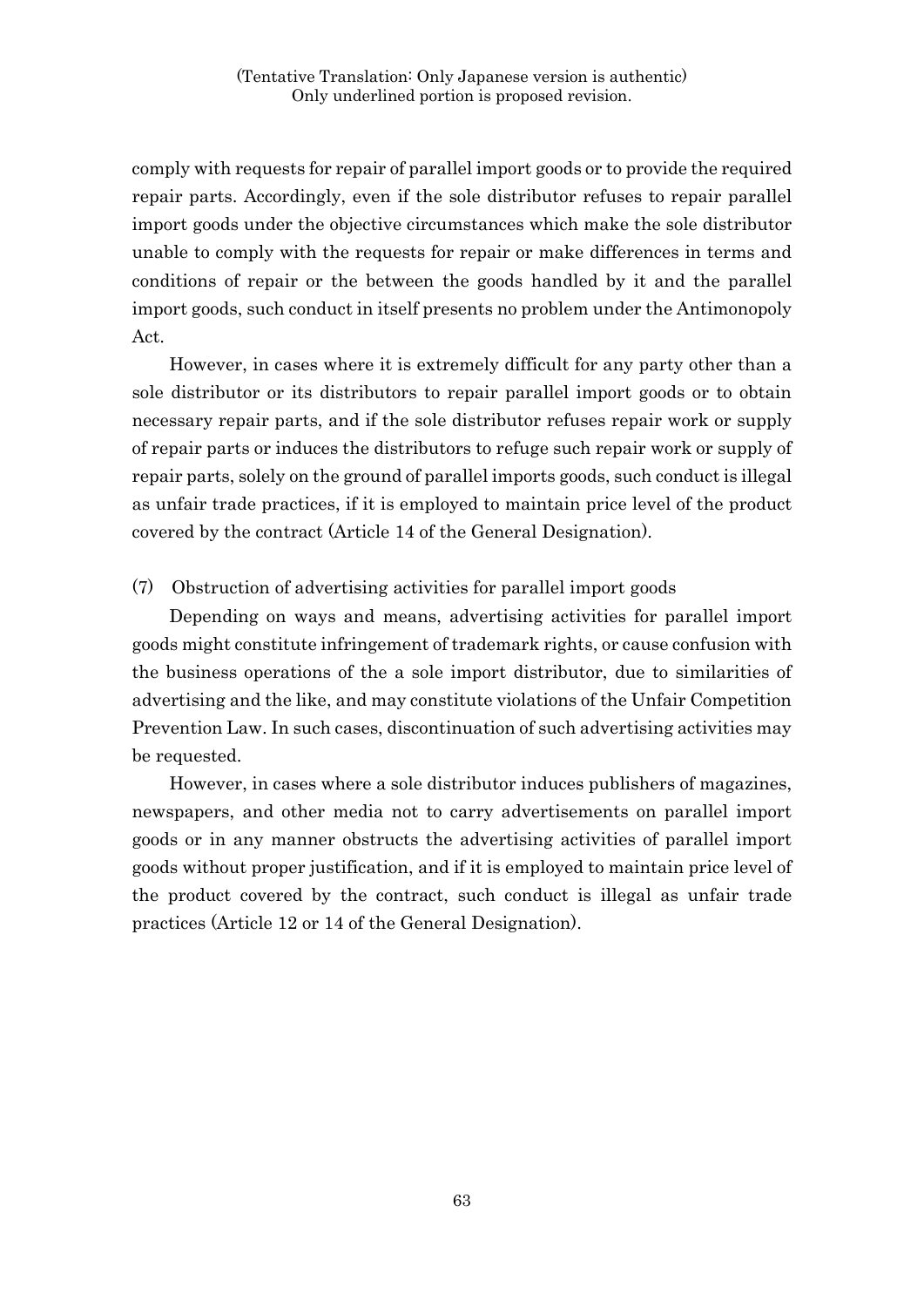# Appendix Transactions between a Parent and Subsidiaries Companies

In cases where a firm (parent company) owns stocks of another (subsidiary company), whether or not transactions between the two companies are subject to the regulation of unfair trade practices depends on the following:

1. In cases where a parent company owns 100% of a subsidiary, it is usually recognized that transactions between them are in substance equivalent to intracompany transactions, and the transactions, and the transactions in principle are not subject to the regulation of unfair trade practices.

2. Even in cases where a parent company owns less than 100% (in principle, more than 50%) of stocks of a subsidiary, and if it is recognized that transactions between them are in substance equivalent to intra-company transactions, the transactions in principle are not subject to the regulation of unfair trade practices.

3. In cases where transactions between a parent company and a subsidiary company are recognized to be in substance equivalent to intra-company transactions, and if the parent company restricts business activities of a third party that deals with the subsidiary, for example, in such cases where either a contract between the parent and subsidiary or instructions given by the parent causes the subsidiary to restrict sales price of the third party, such conduct of the parent company is subject to the regulation of unfair trade practices.

4. In 2 and 3 above, whether or not transactions between a parent company and a subsidiary company are in substance equivalent to intra-company transactions is to be determined on a case-by-case basis by means of comprehensive examination of various factors, including:

a. Ratio of stocks of the subsidiary held by the parent;

b. Situation regarding dispatch of directors from the parent to the subsidiary;

c. Situation regarding interference of the parent in financial matters and business policy of the subsidiary; and

d. Business relationship between the parent and subsidiary (ratio of the subsidiary's transaction with the parent in the total volume of transaction,